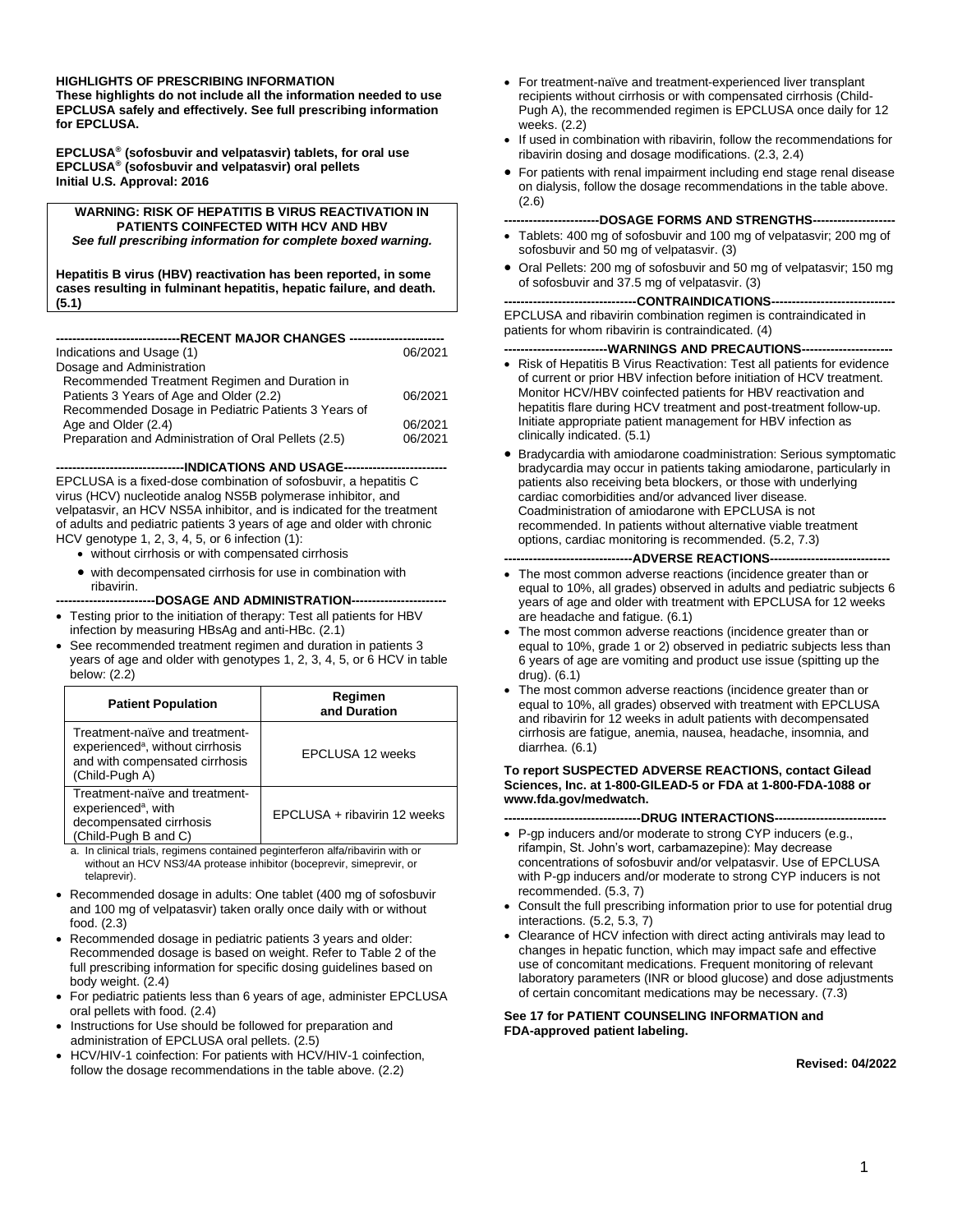#### **FULL PRESCRIBING INFORMATION: CONTENTS\***

#### **WARNING: RISK OF HEPATITIS B VIRUS REACTIVATION IN PATIENTS COINFECTED WITH HCV AND HBV 1 INDICATIONS AND USAGE**

#### **2 DOSAGE AND ADMINISTRATION**

- 2.1 Testing Prior to the Initiation of Therapy
- 2.2 Recommended Treatment Regimen and Duration in Patients 3 Years of Age and Older
- 2.3 Recommended Dosage in Adults
- 2.4 Recommended Dosage in Pediatric Patients 3 Years of Age and Older
- 2.5 Preparation and Administration of Oral Pellets
- 2.6 Renal Impairment

#### **3 DOSAGE FORMS AND STRENGTHS**

#### **4 CONTRAINDICATIONS**

#### **5 WARNINGS AND PRECAUTIONS**

- 5.1 Risk of Hepatitis B Virus Reactivation in Patients Coinfected with HCV and HBV
- 5.2 Serious Symptomatic Bradycardia When Coadministered with Amiodarone
- 5.3 Risk of Reduced Therapeutic Effect Due to Concomitant Use of EPCLUSA with Inducers of P-gp and/or Moderate to Strong Inducers of CYP
- 5.4 Risks Associated with Ribavirin and EPCLUSA Combination Treatment

#### **6 ADVERSE REACTIONS**

- 6.1 Clinical Trials Experience
- 6.2 Postmarketing Experience

#### **7 DRUG INTERACTIONS**

- 7.1 Potential for Other Drugs to Affect EPCLUSA
- 7.2 Potential for EPCLUSA to Affect Other Drugs
- 7.3 Established and Potentially Significant Drug Interactions
- 7.4 Drugs without Clinically Significant Interactions with EPCLUSA

#### **8 USE IN SPECIFIC POPULATIONS**

8.1 Pregnancy

- 8.2 Lactation
- 8.3 Females and Males of Reproductive Potential
- 8.4 Pediatric Use
- 8.5 Geriatric Use
- 8.6 Renal Impairment
- 8.7 Hepatic Impairment
- 8.8 People Who Inject Drugs (PWID), Including Those on Medication-Assisted Treatment (MAT) for Opioid Use Disorder

#### **10 OVERDOSAGE**

#### **11 DESCRIPTION**

#### **12 CLINICAL PHARMACOLOGY**

- 12.1 Mechanism of Action
- 12.2 Pharmacodynamics
- 12.3 Pharmacokinetics
- 12.4 Microbiology

#### **13 NONCLINICAL TOXICOLOGY**

13.1 Carcinogenesis, Mutagenesis, Impairment of Fertility

#### **14 CLINICAL STUDIES**

- 14.1 Description of Clinical Trials
- 14.2 Clinical Trials in Subjects without Cirrhosis and Subjects with Compensated Cirrhosis
- 14.3 Clinical Trial in Subjects Coinfected with HCV and HIV-1
- 14.4 Clinical Trials in Subjects with Decompensated Cirrhosis
- 14.5 Clinical Trial in Adult Liver Transplant Recipients without Cirrhosis and with Compensated Cirrhosis
- 14.6 Clinical Trial in Subjects with Severe Renal Impairment Requiring Dialysis
- 14.7 Clinical Trial in People Who Inject Drugs (PWID), Including Those on Medication-Assisted Treatment (MAT) for Opioid Use Disorder
- 14.8 Clinical Trial in Pediatric Subjects

#### **16 HOW SUPPLIED/STORAGE AND HANDLING**

#### **17 PATIENT COUNSELING INFORMATION**

\* Sections or subsections omitted from the full prescribing information are not listed.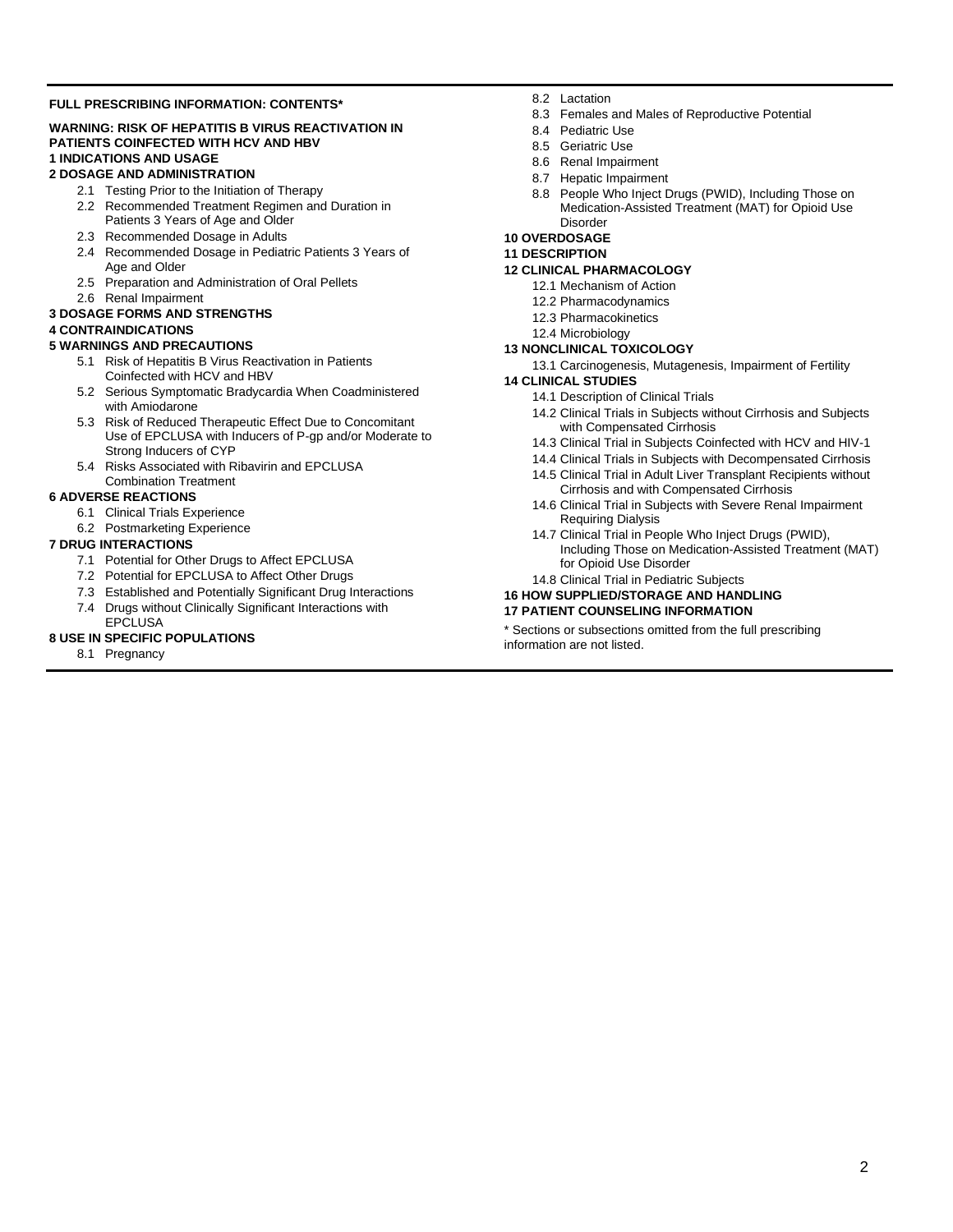## **FULL PRESCRIBING INFORMATION**

## **WARNING: RISK OF HEPATITIS B VIRUS REACTIVATION IN PATIENTS COINFECTED WITH HCV AND HBV**

**Test all patients for evidence of current or prior hepatitis B virus (HBV) infection before initiating treatment with EPCLUSA. HBV reactivation has been reported in HCV/HBV coinfected patients who were undergoing or had completed treatment with HCV direct acting antivirals and were not receiving HBV antiviral therapy. Some cases have resulted in fulminant hepatitis, hepatic failure, and death. Monitor HCV/HBV coinfected patients for hepatitis flare or HBV reactivation during HCV treatment and post-treatment follow-up. Initiate appropriate patient management for HBV infection as clinically indicated** *[see Warnings and Precautions (5.1)]***.**

# **1 INDICATIONS AND USAGE**

EPCLUSA is indicated for the treatment of adults and pediatric patients 3 years of age and older with chronic hepatitis C virus (HCV) genotype 1, 2, 3, 4, 5, or 6 infection *[see Dosage and Administration (2.2, 2.3, 2.4) and Clinical Studies (14)]*:

- without cirrhosis or with compensated cirrhosis
- with decompensated cirrhosis for use in combination with ribavirin.

# **2 DOSAGE AND ADMINISTRATION**

# **2.1 Testing Prior to the Initiation of Therapy**

Test all patients for evidence of current or prior HBV infection by measuring hepatitis B surface antigen (HBsAg) and hepatitis B core antibody (anti-HBc) before initiating HCV treatment with EPCLUSA *[see Warnings and Precautions (5.1)].*

## **2.2 Recommended Treatment Regimen and Duration in Patients 3 Years of Age and Older**

Table 1 shows the recommended treatment regimen and duration based on patient population*.*

For patients with HCV/HIV-1 coinfection follow the dosage recommendations in Table 1. For treatment-naïve and treatment-experienced liver transplant recipients without cirrhosis or with compensated cirrhosis (Child-Pugh A), the recommended regimen is EPCLUSA once daily for 12 weeks *[see Clinical Studies (14.3 and 14.5)].* Refer to *Drug Interactions (7)* for dosage recommendations for concomitant drugs.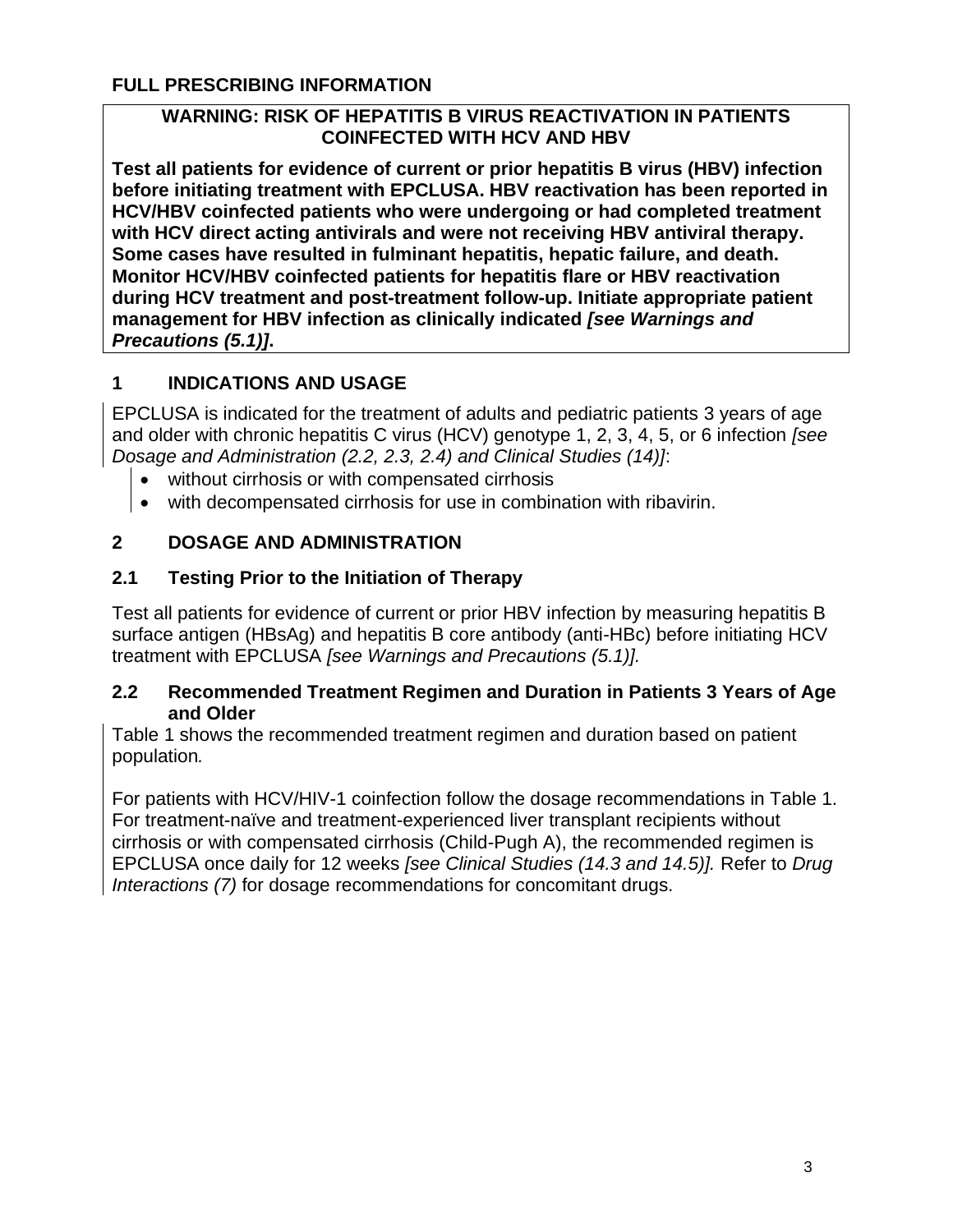# **Table 1 Recommended Treatment Regimen and Duration in Patients 3 Years of Age and Older with Genotype 1, 2, 3, 4, 5, or 6 HCV**

| <b>Patient Population</b>                                                                                                      | <b>Treatment Regimen and Duration</b>     |
|--------------------------------------------------------------------------------------------------------------------------------|-------------------------------------------|
| Treatment-naïve and treatment-experienced <sup>a</sup> ,<br>without cirrhosis and with compensated cirrhosis<br>(Child-Pugh A) | EPCLUSA 12 weeks                          |
| Treatment-naïve and treatment-experienced <sup>a</sup> , with<br>decompensated cirrhosis (Child-Pugh B or C)                   | EPCLUSA + ribavirin <sup>b</sup> 12 weeks |

a. In clinical trials in adults, regimens contained peginterferon alfa/ribavirin with or without an HCV NS3/4A protease inhibitor (boceprevir, simeprevir, or telaprevir).

b. See Dosage and Administration 2.3 and 2.4 for ribavirin dosage recommendations*.*

# **2.3 Recommended Dosage in Adults**

The recommended dosage of EPCLUSA in adults is one tablet (400 mg sofosbuvir and 100 mg velpatasvir) taken orally once daily with or without food *[see Clinical Pharmacology (12.3)]*.

When administered with EPCLUSA, the recommended dosage of ribavirin is based on weight (administered with food): 1,000 mg per day for patients less than 75 kg and 1,200 mg for those weighing at least 75 kg, divided and administered twice daily. The starting dosage and on-treatment dosage of ribavirin can be decreased based on hemoglobin and creatinine clearance. For ribavirin dosage modifications refer to the ribavirin prescribing information *[see Use in Specific Populations (8.6) and Clinical Studies (14.4)].*

# **2.4 Recommended Dosage in Pediatric Patients 3 Years of Age and Older**

The recommended dosage of EPCLUSA in pediatric patients 3 years of age and older is based on weight and provided in Table 2. Table 3 provides the weight-based dosage of ribavirin when used in combination with EPCLUSA for pediatric patients. Take EPCLUSA oral pellets or tablets once daily with or without food. In pediatric patients less than 6 years of age, administer the oral pellets with food to increase tolerability related to palatability *[see Use in Specific Populations (8.4), Clinical Pharmacology (12.3), and Clinical Studies (14.8)]*.

| <b>Body</b><br>Weight<br>(kg) | <b>EPCLUSA Daily Dose</b> | Dosing of EPCLUSA Oral<br><b>Pellets</b>          | <b>Dosing of EPCLUSA Tablet</b>                     |
|-------------------------------|---------------------------|---------------------------------------------------|-----------------------------------------------------|
| less than                     | 150 mg/37.5 mg per        | one 150 mg/37.5 mg packet                         | N/A                                                 |
| 17                            | day                       | of pellets once daily                             |                                                     |
| 17 to less                    | 200 mg/50 mg per day      | one 200 mg/50 mg packet of                        | one 200 mg/50 mg tablet                             |
| than 30                       |                           | pellets once daily                                | once daily                                          |
| at least 30                   | 400 mg/100 mg per day     | two 200 mg/50 mg packets of<br>pellets once daily | one 400 mg/100 mg tablet<br>once daily <sup>a</sup> |

### **Table 2 Dosing for Pediatric Patients 3 Years and Older with Genotype 1, 2, 3, 4, 5, or 6 HCV Using EPCLUSA Oral Pellets or Tablets**

a. Two 200 mg/50 mg tablets once daily can be used for patients who cannot swallow the 400 mg/100 mg tablet.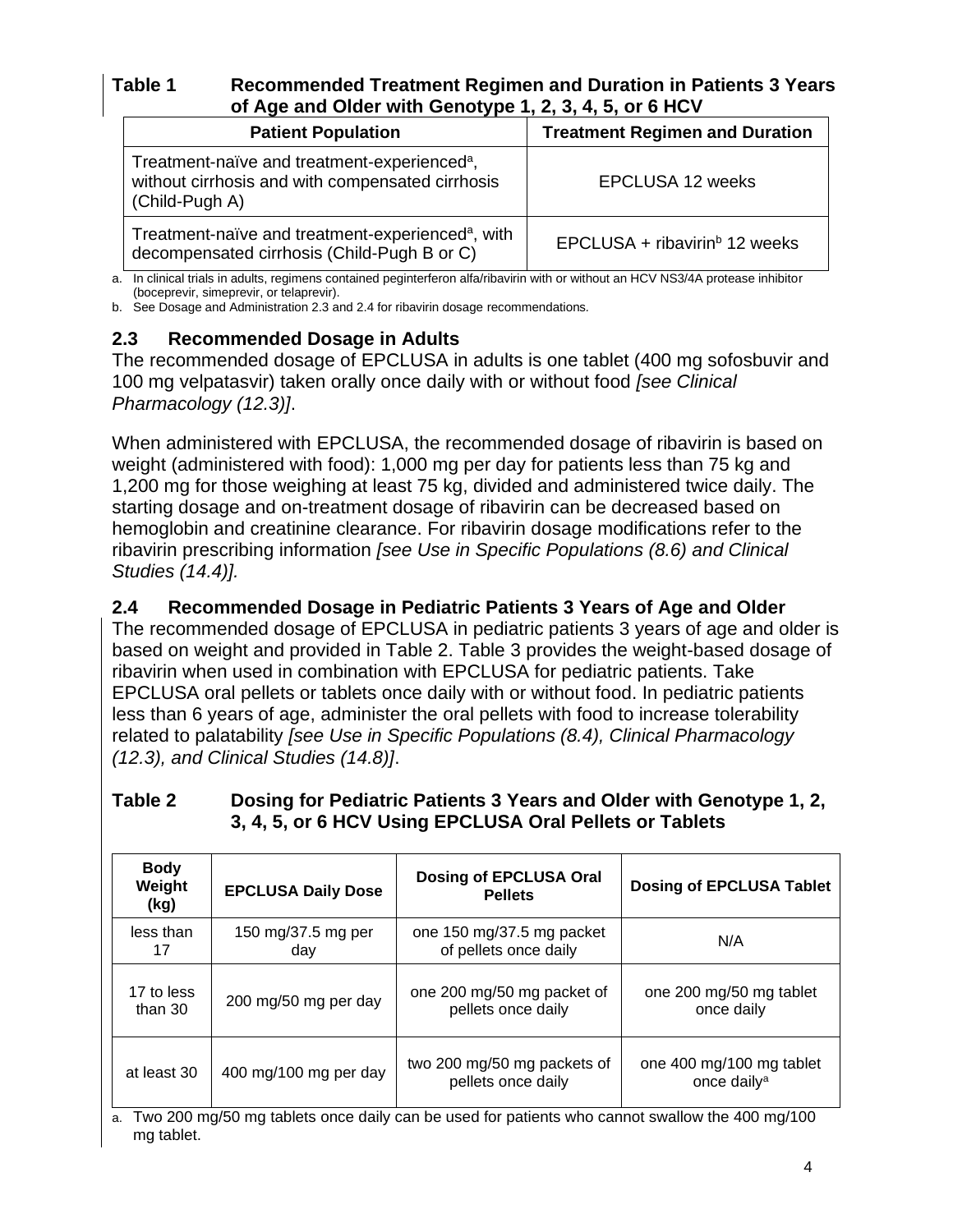# **Table 3 Recommended Dosing for Ribavirin in Combination Therapy with EPCLUSA for Pediatric Patients 3 Years and Older**

| <b>Body Weight (kg)</b> | Oral Ribavirin Daily Dosage <sup>a</sup>                                     |
|-------------------------|------------------------------------------------------------------------------|
| less than 47            | 15 mg per kg per day<br>(divided dose AM and PM)                             |
| $47 - 49$               | 600 mg per day<br>$(1 \times 200 \text{ mg AM}, 2 \times 200 \text{ mg PM})$ |
| $50 - 65$               | 800 mg per day<br>(2 x 200 mg AM, 2 x 200 mg PM)                             |
| 66–80                   | 1,000 mg per day<br>(2 x 200 mg AM, 3 x 200 mg PM)                           |
| greater than 80         | 1,200 mg per day<br>(3 x 200 mg AM, 3 x 200 mg PM)                           |

a. The daily dosage of ribavirin is weight-based and is administered orally in two divided doses with food.

# **2.5 Preparation and Administration of Oral Pellets**

See the EPCLUSA oral pellets full Instructions for Use for details on the preparation and administration of EPCLUSA oral pellets.

Do not chew EPCLUSA oral pellets to avoid a bitter aftertaste. EPCLUSA oral pellets can be taken directly in the mouth or with food (See Instructions for Use). In pediatric patients less than 6 years of age, administer the oral pellets with food to increase tolerability related to palatability. Sprinkle the oral pellets on one or more spoonfuls of non-acidic soft food at or below room temperature. Examples of non-acidic foods include pudding, chocolate syrup, and ice cream. Take EPCLUSA oral pellets within 15 minutes of gently mixing with food and swallow the entire contents without chewing.

# **2.6 Renal Impairment**

No dosage adjustment of EPCLUSA is recommended in patients with any degree of renal impairment, including patients requiring dialysis. Administer EPCLUSA with or without ribavirin according to the recommendations in Table 1 *[see Adverse Reactions (6.1), Use in Specific Populations (8.6), and Clinical Studies (14.6)].* Refer to ribavirin tablet prescribing information for ribavirin dosage modification for patients with CrCl less than or equal to 50 mL per minute.

# **3 DOSAGE FORMS AND STRENGTHS**

EPCLUSA is available as tablets or pellets for oral use. Each dosage form is available in two dose strengths:

- 400 mg/100 mg Tablets: pink, diamond-shaped, film-coated tablet debossed with "GSI" on one side and "7916" on the other side. Each tablet contains 400 mg of sofosbuvir and 100 mg of velpatasvir.
- 200 mg/50 mg Tablets: pink, oval-shaped, film-coated tablet debossed with "GSI" on one side and "S/V" on the other side. Each tablet contains 200 mg of sofosbuvir and 50 mg of velpatasvir.
- 200 mg/50 mg Oral Pellets: white to off-white, film-coated pellets in unit-dose packets. Each packet contains 200 mg of sofosbuvir and 50 mg of velpatasvir.
- 150 mg/37.5 mg Oral Pellets: white to off-white, film-coated pellets in unit-dose packets. Each packet contains 150 mg of sofosbuvir and 37.5 mg of velpatasvir.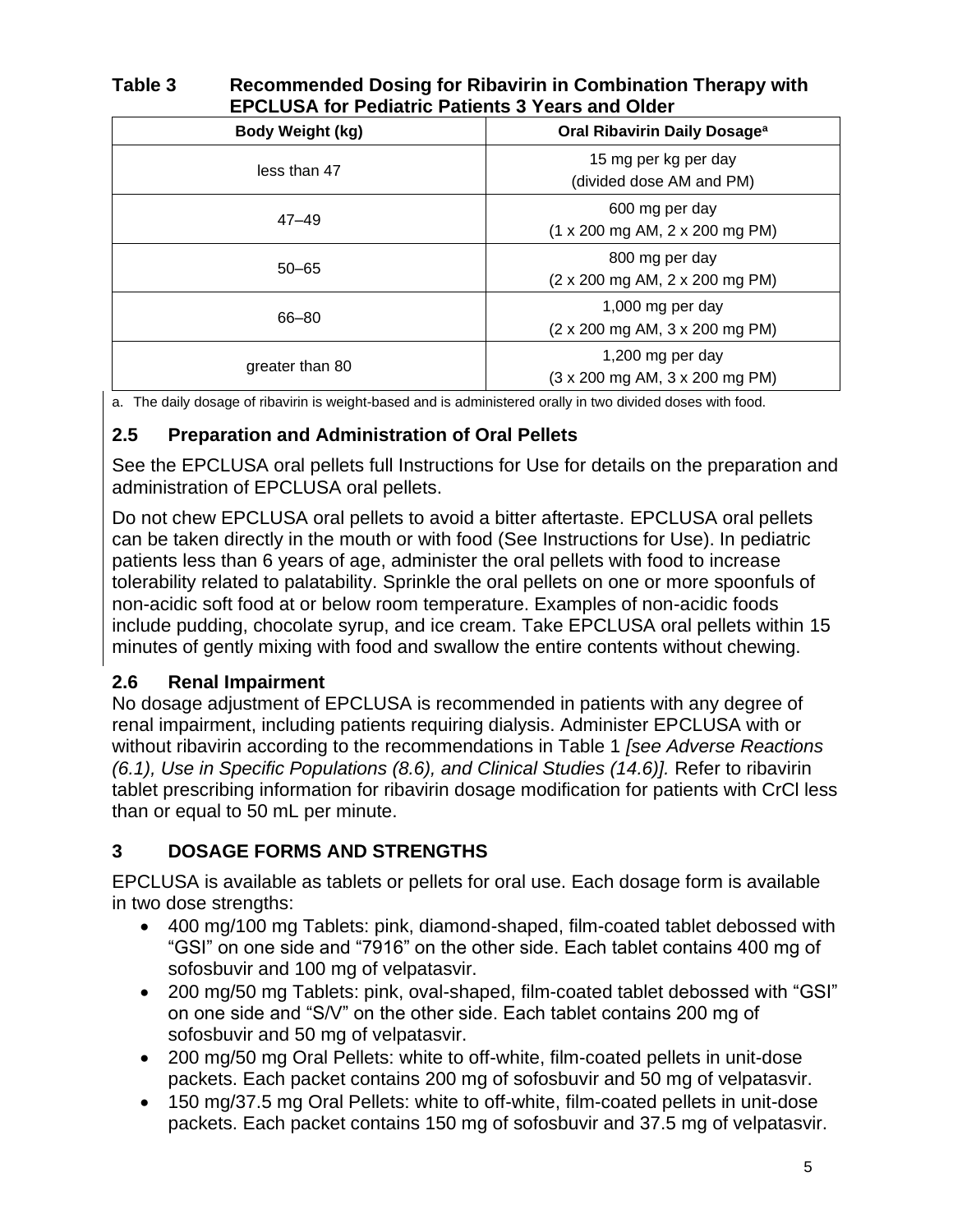# **4 CONTRAINDICATIONS**

EPCLUSA and ribavirin combination regimen is contraindicated in patients for whom ribavirin is contraindicated. Refer to the ribavirin prescribing information for a list of contraindications for ribavirin *[see Dosage and Administration (2.2, 2.3, 2.4)].*

# **5 WARNINGS AND PRECAUTIONS**

### **5.1 Risk of Hepatitis B Virus Reactivation in Patients Coinfected with HCV and HBV**

Hepatitis B virus (HBV) reactivation has been reported in HCV/HBV coinfected patients who were undergoing or had completed treatment with HCV direct acting antivirals, and who were not receiving HBV antiviral therapy. Some cases have resulted in fulminant hepatitis, hepatic failure, and death. Cases have been reported in patients who are HBsAg positive and also in patients with serologic evidence of resolved HBV infection (i.e., HBsAg negative and anti-HBc positive). HBV reactivation has also been reported in patients receiving certain immunosuppressants or chemotherapeutic agents; the risk of HBV reactivation associated with treatment with HCV direct-acting antivirals may be increased in these patients.

HBV reactivation is characterized as an abrupt increase in HBV replication manifesting as a rapid increase in serum HBV DNA level. In patients with resolved HBV infection, reappearance of HBsAg can occur. Reactivation of HBV replication may be accompanied by hepatitis, i.e., increases in aminotransferase levels and, in severe cases, increases in bilirubin levels, liver failure, and death can occur.

Test all patients for evidence of current or prior HBV infection by measuring HBsAg and anti-HBc before initiating HCV treatment with EPCLUSA. In patients with serologic evidence of HBV infection, monitor for clinical and laboratory signs of hepatitis flare or HBV reactivation during HCV treatment with EPCLUSA and during post-treatment follow-up. Initiate appropriate patient management for HBV infection as clinically indicated.

## **5.2 Serious Symptomatic Bradycardia When Coadministered with Amiodarone**

Postmarketing cases of symptomatic bradycardia and cases requiring pacemaker intervention have been reported when amiodarone is coadministered with a sofosbuvircontaining regimen. A fatal cardiac arrest was reported in a patient taking amiodarone who was coadministered a sofosbuvir-containing regimen (HARVONI® [ledipasvir/sofosbuvir]). Bradycardia has generally occurred within hours to days, but cases have been observed up to 2 weeks after initiating HCV treatment. Patients also taking beta blockers, or those with underlying cardiac comorbidities and/or advanced liver disease may be at increased risk for symptomatic bradycardia with coadministration of amiodarone. Bradycardia generally resolved after discontinuation of HCV treatment. The mechanism for this effect is unknown.

Coadministration of amiodarone with EPCLUSA is not recommended. For patients taking amiodarone who have no other alternative viable treatment options and who will be coadministered EPCLUSA:

• Counsel patients about the risk of symptomatic bradycardia.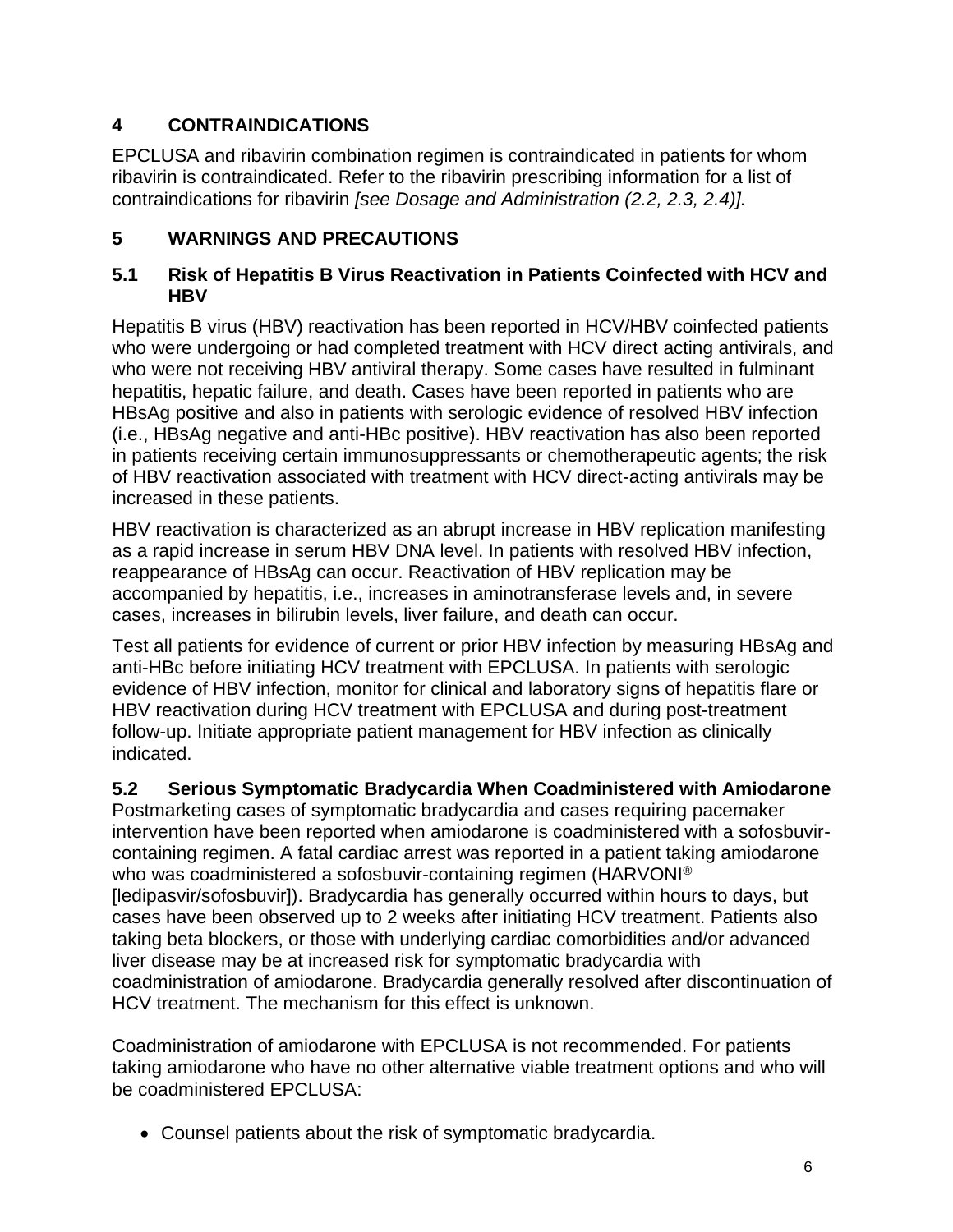• Cardiac monitoring in an in-patient setting for the first 48 hours of coadministration is recommended, after which outpatient or self-monitoring of the heart rate should occur on a daily basis through at least the first 2 weeks of treatment.

Patients who are taking EPCLUSA who need to start amiodarone therapy due to no other alternative viable treatment options should undergo similar cardiac monitoring as outlined above.

Due to amiodarone's long half-life, patients discontinuing amiodarone just prior to starting EPCLUSA should also undergo similar cardiac monitoring as outlined above.

Patients who develop signs or symptoms of bradycardia should seek medical evaluation immediately. Symptoms may include near-fainting or fainting, dizziness or lightheadedness, malaise, weakness, excessive tiredness, shortness of breath, chest pains, confusion, or memory problems *[see Adverse Reactions (6.2) and Drug Interactions (7.3)]*.

### **5.3 Risk of Reduced Therapeutic Effect Due to Concomitant Use of EPCLUSA with Inducers of P-gp and/or Moderate to Strong Inducers of CYP**

Drugs that are inducers of P-gp and/or moderate to strong inducers of CYP2B6, CYP2C8, or CYP3A4 (e.g., rifampin, St. John's wort, carbamazepine) may significantly decrease plasma concentrations of sofosbuvir and/or velpatasvir, leading to potentially reduced therapeutic effect of EPCLUSA. The use of these agents with EPCLUSA is not recommended *[see Drug Interactions (7.3)]*.

# **5.4 Risks Associated with Ribavirin and EPCLUSA Combination Treatment**

If EPCLUSA is administered with ribavirin, the warnings and precautions for ribavirin apply to this combination regimen. Refer to the ribavirin prescribing information for a full list of the warnings and precautions for ribavirin *[see Dosage and Administration (2.2)].*

# **6 ADVERSE REACTIONS**

The following serious adverse reactions are described below and elsewhere in labeling:

• Serious Symptomatic Bradycardia When Coadministered with Amiodarone *[see Warnings and Precautions (5.2)].*

# **6.1 Clinical Trials Experience**

Because clinical trials are conducted under widely varying conditions, adverse reaction rates observed in the clinical trials of a drug cannot be directly compared to rates in the clinical trials of another drug and may not reflect the rates observed in practice.

If EPCLUSA is administered with ribavirin, refer to the prescribing information for ribavirin for a description of ribavirin-associated adverse reactions.

# Clinical Trials in Adult Subjects

Adverse Reactions in Subjects without Cirrhosis or with Compensated Cirrhosis The adverse reactions data for EPCLUSA in patients without cirrhosis or with compensated cirrhosis were derived from three Phase 3 clinical trials (ASTRAL-1, ASTRAL-2, and ASTRAL-3) which evaluated a total of 1035 subjects infected with genotype 1, 2, 3, 4, 5, or 6 HCV, without cirrhosis or with compensated cirrhosis, who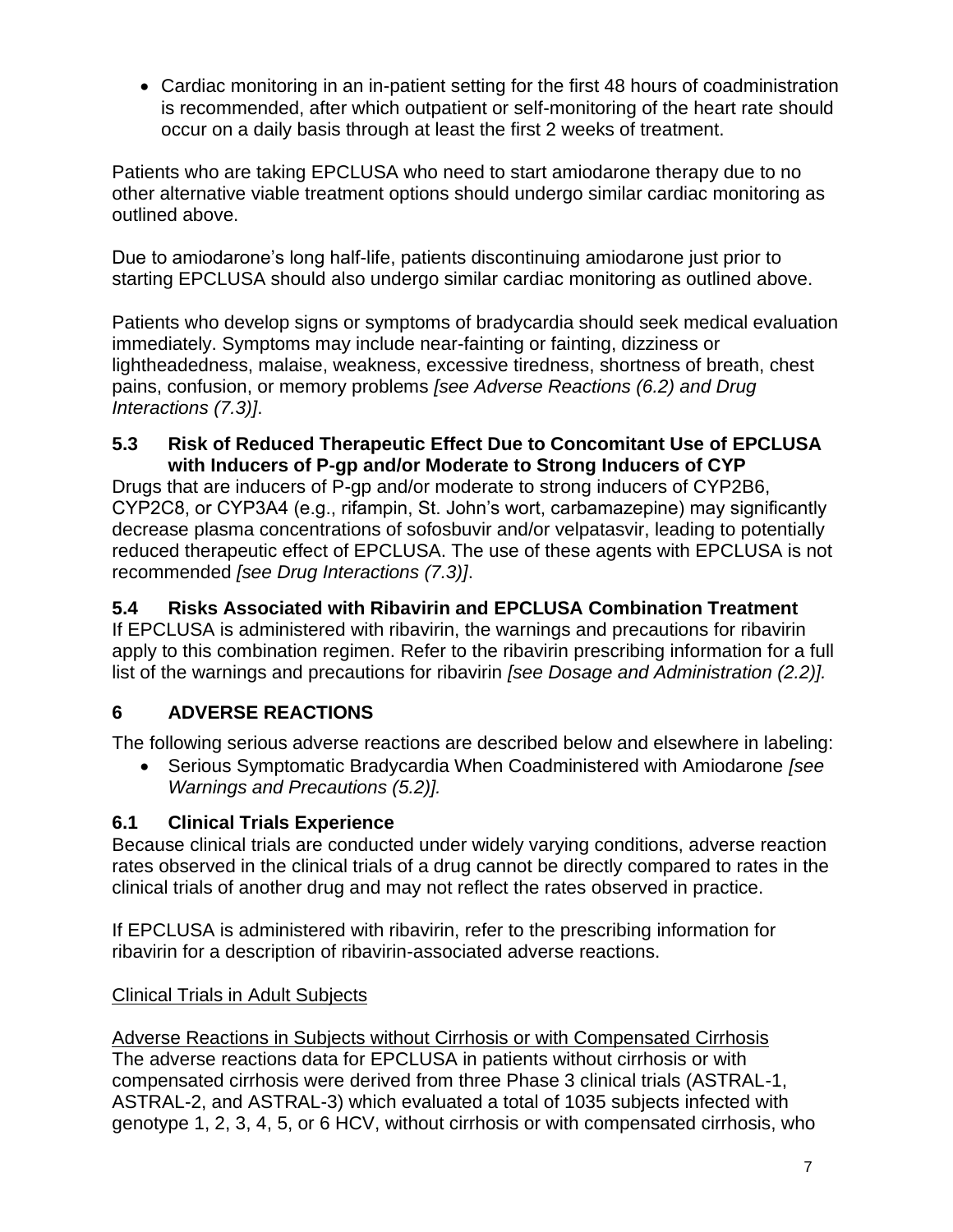received EPCLUSA for 12 weeks. EPCLUSA was studied in placebo- and activecontrolled trials *[see Clinical Studies (14.2)]*.

The proportion of subjects who permanently discontinued treatment due to adverse events was 0.2% for subjects who received EPCLUSA for 12 weeks.

The most common adverse reactions (adverse events assessed as causally related by the investigator and at least 10%) were headache and fatigue in subjects treated with EPCLUSA for 12 weeks.

Adverse reactions, all grades, observed in greater than or equal to 5% of subjects receiving 12 weeks of treatment with EPCLUSA in ASTRAL-1 include headache (22%), fatigue (15%), nausea (9%), asthenia (5%), and insomnia (5%). Of subjects receiving EPCLUSA who experienced these adverse reactions, 79% had an adverse reaction of mild severity (Grade 1). With the exception of asthenia, each of these adverse reactions occurred at a similar frequency or more frequently in subjects treated with placebo compared to subjects treated with EPCLUSA (asthenia: 3% versus 5% for the placebo and EPCLUSA groups, respectively).

The adverse reactions observed in subjects treated with EPCLUSA in ASTRAL-2 and ASTRAL-3 were consistent with those observed in ASTRAL-1. Irritability was also observed in greater than or equal to 5% of subjects treated with EPCLUSA in ASTRAL-3.

Adverse Reactions in Subjects Coinfected with HCV and HIV-1

The safety assessment of EPCLUSA in subjects with HCV/HIV-1 coinfection was based on an open-label clinical trial (ASTRAL-5) in 106 subjects who were on stable antiretroviral therapy *[see Clinical Studies (14.3)]*. The safety profile in HCV/HIV-1 coinfected subjects was similar to that observed in HCV mono-infected subjects. The most common adverse reactions occurring in at least 10% of subjects were fatigue (22%) and headache (10%).

### Adverse Reactions in Subjects with Decompensated Cirrhosis

The safety assessment of EPCLUSA in subjects infected with genotype 1, 2, 3, 4, or 6 HCV with decompensated cirrhosis was based on one Phase 3 trial (ASTRAL-4) including 87 subjects who received EPCLUSA with ribavirin for 12 weeks. All 87 subjects had Child-Pugh B cirrhosis at screening. On the first day of treatment with EPCLUSA with ribavirin, 6 subjects and 4 subjects were assessed to have Child-Pugh A and Child-Pugh C cirrhosis, respectively *[see Clinical Studies (14.4)]*.

The most common adverse reactions (adverse events assessed as causally related by the investigator, all grades with frequency of 10% or greater) in the 87 subjects who received EPCLUSA with ribavirin for 12 weeks were fatigue (32%), anemia (26%), nausea (15%), headache (11%), insomnia (11%), and diarrhea (10%). Of subjects who experienced these adverse reactions, 98% had adverse reactions of mild to moderate severity.

A total of 4 (5%) subjects permanently discontinued EPCLUSA with ribavirin due to an adverse event; there was no adverse event leading to discontinuation that occurred in more than 1 subject.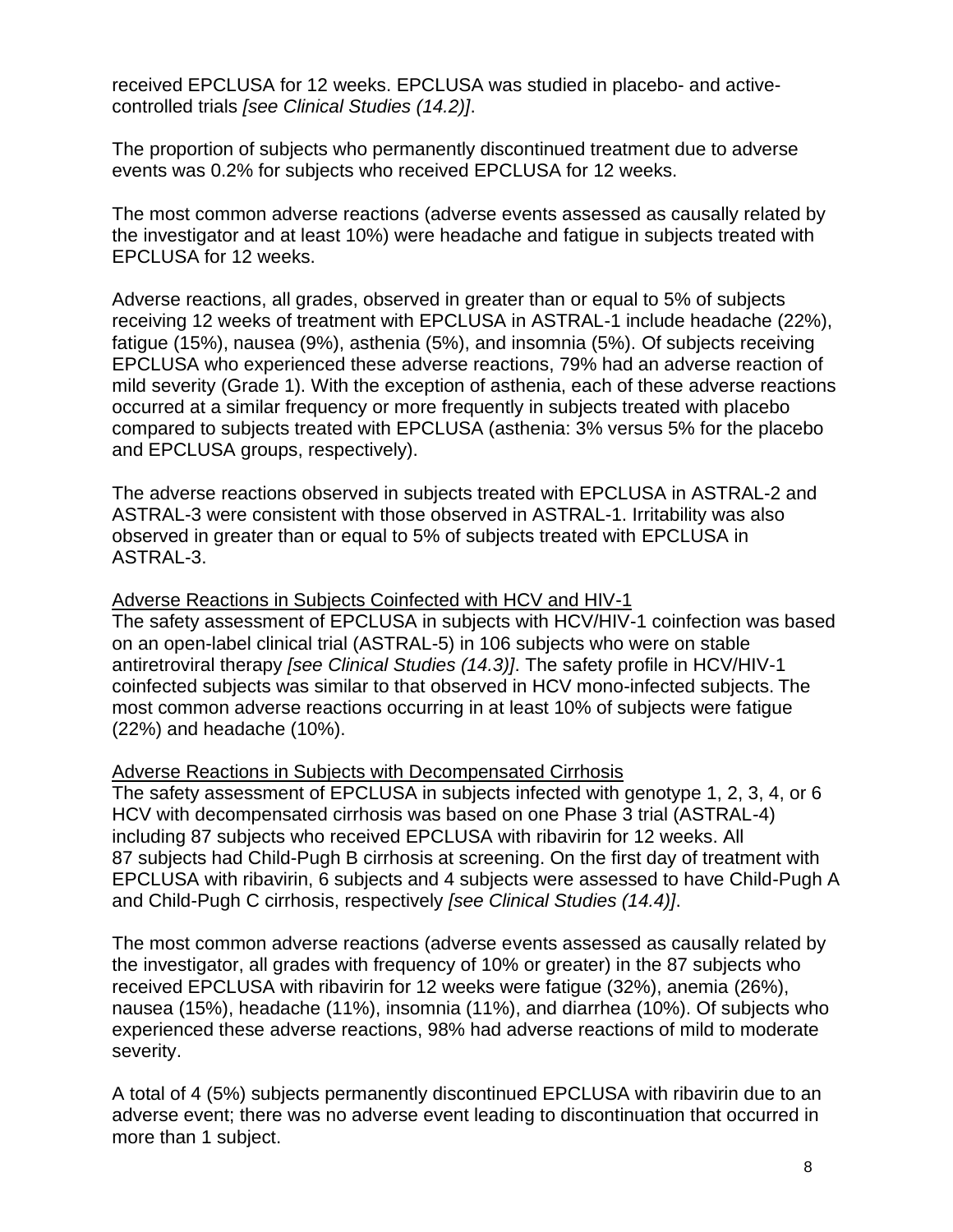Decreases in hemoglobin to less than 10 g/dL and 8.5 g/dL during treatment were observed in 23% and 7% of subjects treated with EPCLUSA with ribavirin for 12 weeks, respectively. Ribavirin was permanently discontinued in 17% of subjects treated with EPCLUSA with ribavirin for 12 weeks, due to adverse reactions.

#### Less Common Adverse Reactions Reported in Clinical Trials

The following adverse reactions occurred in less than 5% of subjects without cirrhosis or with compensated cirrhosis treated with EPCLUSA for 12 weeks and are included because of a potential causal relationship.

*Rash:* In the ASTRAL-1 study, rash occurred in 2% of subjects treated with EPCLUSA and in 1% of subjects treated with placebo. No serious adverse reactions of rash occurred, and all rashes were mild or moderate in severity.

*Depression:* In the ASTRAL-1 study, depressed mood occurred in 1% of subjects treated with EPCLUSA and was not reported by any subject taking placebo. No serious adverse reactions of depressed mood occurred, and all events were mild or moderate in severity.

The following adverse reactions occurred in less than 10% of subjects with decompensated cirrhosis (ASTRAL-4) treated with EPCLUSA with ribavirin for 12 weeks and are included because of a potential causal relationship.

*Rash:* Rash occurred in 5% of subjects treated with EPCLUSA with ribavirin. No serious adverse reactions of rash occurred, and all rashes were mild or moderate in severity.

### Laboratory Abnormalities

*Lipase Elevations:* In ASTRAL-1, isolated, asymptomatic lipase elevations of greater than 3xULN were observed in 3% and 1% of subjects treated with EPCLUSA and placebo for 12 weeks, respectively; and in 6% and 3% of subjects treated with EPCLUSA in ASTRAL-2 and ASTRAL-3, respectively.

In the Phase 3 trial of subjects with decompensated cirrhosis (ASTRAL-4), lipase was assessed when amylase values were greater than or equal to 1.5xULN. Isolated, asymptomatic lipase elevations of greater than 3xULN were observed in 2% of subjects treated with EPCLUSA with ribavirin for 12 weeks.

*Creatine Kinase:* In ASTRAL-1, isolated, asymptomatic creatine kinase elevations greater than or equal to 10xULN were reported in 1% and 0% of subjects treated with EPCLUSA and placebo for 12 weeks, respectively; and in 2% and 1% of subjects treated with EPCLUSA in ASTRAL-2 and ASTRAL-3, respectively.

In the Phase 3 trial with decompensated cirrhosis (ASTRAL-4), isolated, asymptomatic creatine kinase elevations greater than or equal to 10xULN were reported in 1% of subjects treated with EPCLUSA with ribavirin for 12 weeks.

*Indirect Bilirubin:* Increases in indirect bilirubin up to 3 mg/dL above baseline were noted among HIV-1/HCV coinfected subjects treated with EPCLUSA and an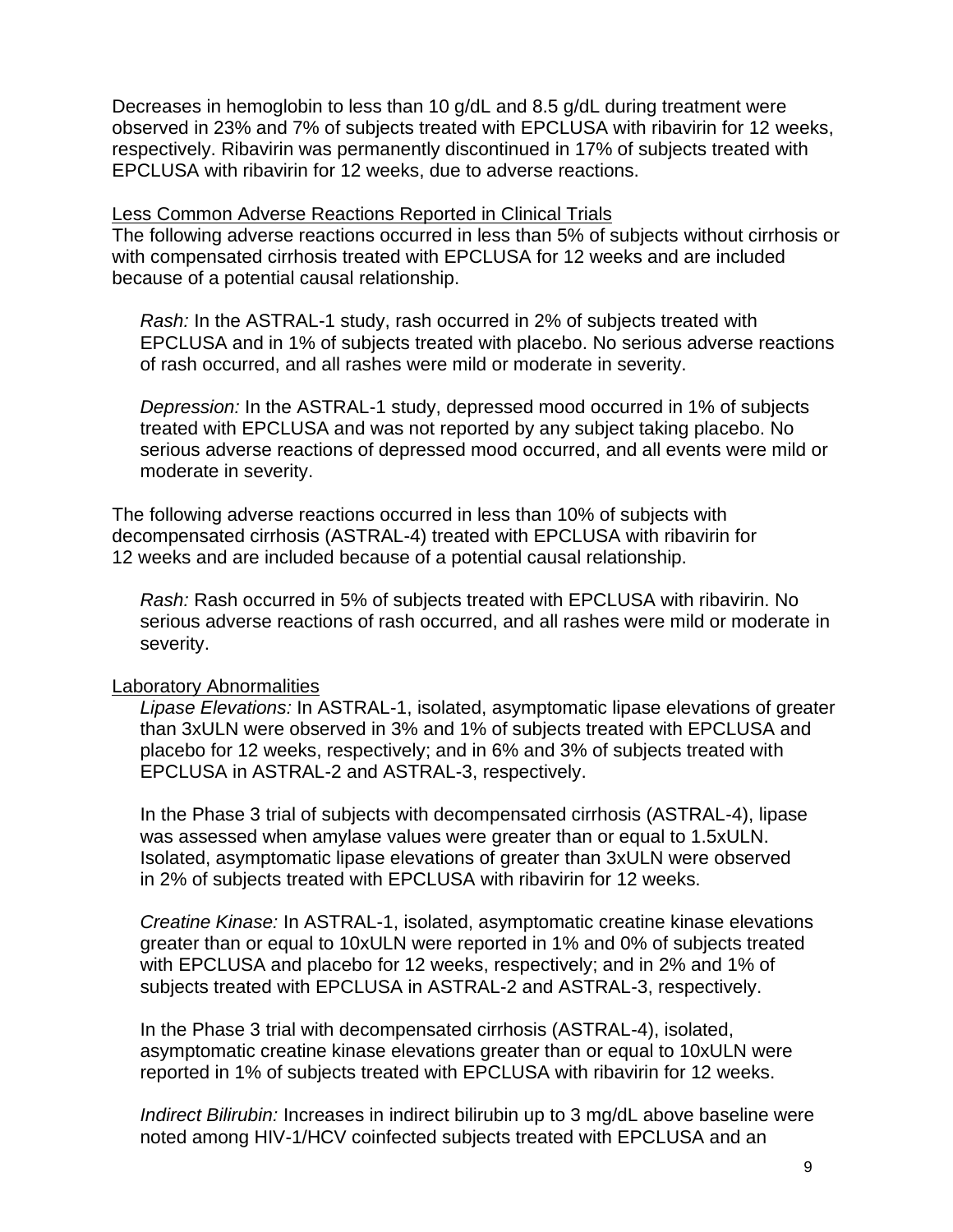atazanavir/ritonavir-based antiretroviral regimen. The elevated indirect bilirubin values were not associated with clinical adverse events, and all subjects completed 12 weeks of EPCLUSA without dose adjustment or treatment interruption of either EPCLUSA or HIV antiretroviral agents.

### Adverse Reactions in Adult Liver Transplant Recipients

The safety assessment of EPCLUSA in liver transplant recipients was based on an open-label clinical trial (Trial 2104) in 79 adults without cirrhosis or with compensated cirrhosis who received EPCLUSA for 12 weeks *[see Clinical Studies (14.5)]*. One subject discontinued treatment due to an adverse event on Day 7. The adverse reactions observed were consistent with the known safety profile of EPCLUSA. Adverse reactions occurring in at least 5% of subjects were headache (18%), fatigue (15%), nausea (8%), diarrhea (6%), and asthenia (5%).

Adverse Reactions in Adults with Severe Renal Impairment Requiring Dialysis In an open-label trial (Trial 4062), in which a total of 59 adults with HCV with compensated liver disease (with or without cirrhosis) and ESRD requiring dialysis received EPCLUSA for 12 weeks, the most common adverse reaction was nausea (7%) *[see Clinical Studies (14.6)].*

### Adverse Reactions in People Who Inject Drugs (PWID), Including Those on Medication-Assisted Treatment (MAT) for Opioid Use Disorder

The safety of EPCLUSA in PWID is based on an open-label Phase 2 trial (SIMPLIFY) that enrolled 103 adult subjects with chronic HCV genotype 1, 2, 3, and 4 infection. Subjects who self-reported injection drug use within the 6 months prior to starting treatment were eligible and were treated with EPCLUSA for 12 weeks. The trial included a subset of 58 subjects on MAT for opioid use disorder.

The adverse reactions observed from SIMPLIFY both overall and in subjects on MAT were consistent with the known safety profile of EPCLUSA. The most common adverse reactions overall were fatigue (18%), nausea (13%), and headache (11%) *[see Use in Specific Populations (8.8) and Clinical Studies (14.7)].* Adverse reactions leading to permanent discontinuation of treatment were not observed in any subjects.

## Adverse Reactions in Pediatric Subjects 3 Years of Age and Older

The safety assessment of EPCLUSA in pediatric subjects 3 years of age and older is based on data from a Phase 2, open-label clinical trial (Study 1143) that enrolled 216 subjects who were treated with EPCLUSA for 12 weeks *[see Clinical Studies (14.8)]*. The adverse reactions observed in pediatric subjects 6 years of age and older were consistent with those observed in clinical trials of EPCLUSA in adults.

Among the 41 pediatric subjects less than 6 years of age, gastrointestinal adverse reactions were reported more commonly compared to subjects 6 years of age and older. Vomiting and product use issue (spitting up the drug) were reported in 15% and 10% of subjects, respectively; these adverse reactions were mild (Grade 1 or 2) and led to treatment discontinuation in 5 (12%) subjects *[see Use in Specific Populations (8.4) and Clinical Studies (14.8)]*.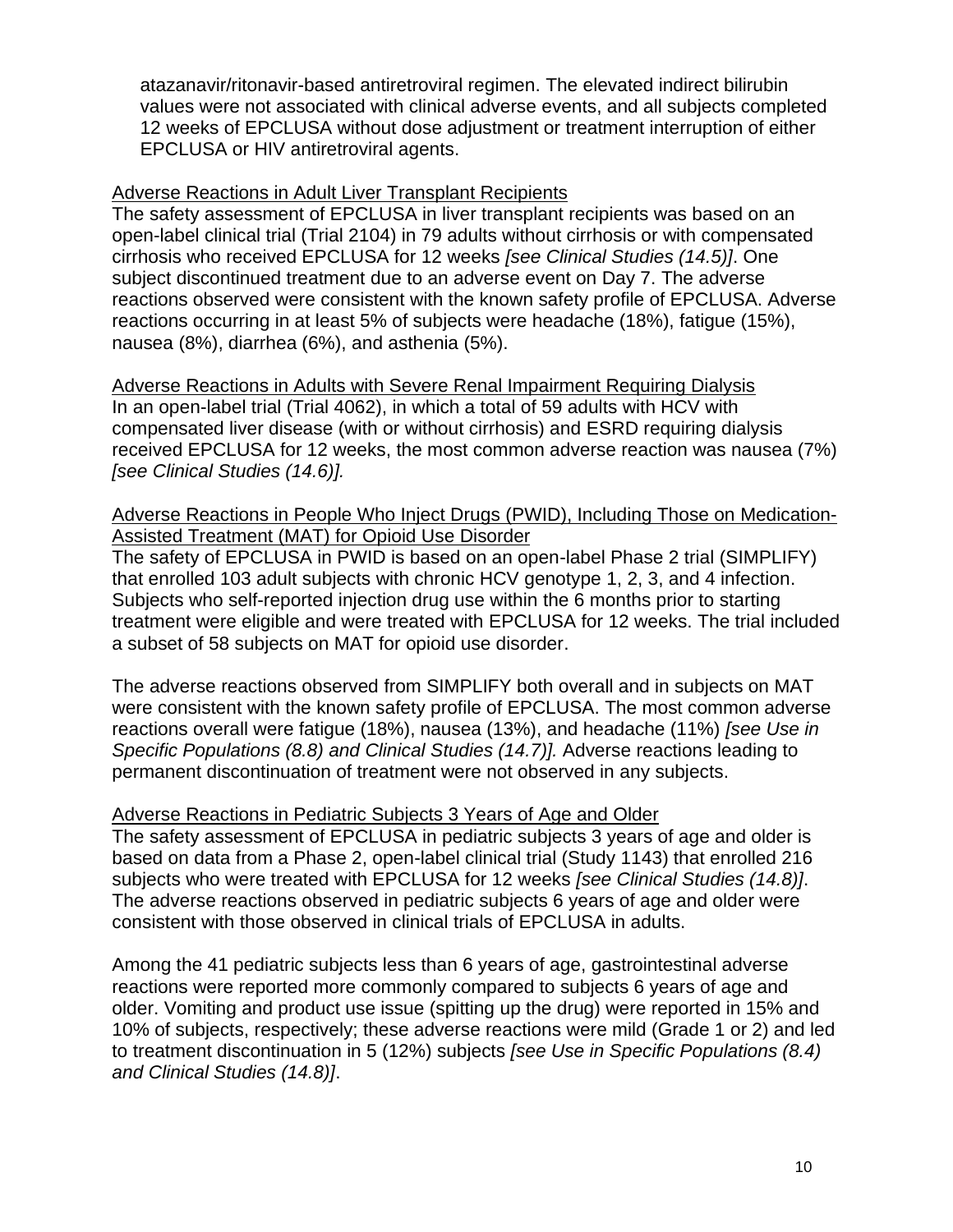# **6.2 Postmarketing Experience**

The following adverse reactions have been identified during post approval use of sofosbuvir. Because postmarketing reactions are reported voluntarily from a population of uncertain size, it is not always possible to reliably estimate their frequency or establish a causal relationship to drug exposure.

## Cardiac Disorders

Serious symptomatic bradycardia has been reported in patients taking amiodarone who initiate treatment with a sofosbuvir-containing regimen *[see Warnings and Precautions (5.2) and Drug Interactions (7.3)].*

# **Skin and Subcutaneous Tissue Disorders**

Skin rashes, sometimes with blisters or angioedema-like swelling Angioedema

# **7 DRUG INTERACTIONS**

# **7.1 Potential for Other Drugs to Affect EPCLUSA**

Sofosbuvir and velpatasvir are substrates of drug transporters P-gp and BCRP while GS-331007 (the predominant circulating metabolite of sofosbuvir) is not. In vitro, slow metabolic turnover of velpatasvir by CYP2B6, CYP2C8, and CYP3A4 was observed.

Drugs that are inducers of P-gp and/or moderate to strong inducers of CYP2B6, CYP2C8, or CYP3A4 (e.g., rifampin, St. John's wort, carbamazepine) may decrease plasma concentrations of sofosbuvir and/or velpatasvir, leading to reduced therapeutic effect of EPCLUSA. The use of these agents with EPCLUSA is not recommended *[see Warnings and Precautions (5.3) and Clinical Pharmacology (12.3)]*. EPCLUSA may be coadministered with P-gp, BCRP, and CYP inhibitors.

# **7.2 Potential for EPCLUSA to Affect Other Drugs**

Velpatasvir is an inhibitor of drug transporters P-gp, breast cancer resistance protein (BCRP), OATP1B1, OATP1B3, and OATP2B1. Coadministration of EPCLUSA with drugs that are substrates of these transporters may increase the exposure of such drugs.

# **7.3 Established and Potentially Significant Drug Interactions**

Clearance of HCV infection with direct acting antivirals may lead to changes in hepatic function, which may impact the safe and effective use of concomitant medications. For example, altered blood glucose control resulting in serious symptomatic hypoglycemia has been reported in diabetic patients in postmarketing case reports and published epidemiological studies. Management of hypoglycemia in these cases required either discontinuation or dose modification of concomitant medications used for diabetes treatment.

Frequent monitoring of relevant laboratory parameters (e.g., International Normalized Ratio [INR] in patients taking warfarin, blood glucose levels in diabetic patients) or drug concentrations of concomitant medications such as cytochrome P450 substrates with a narrow therapeutic index (e.g., certain immunosuppressants) is recommended to ensure safe and effective use. Dose adjustments of concomitant medications may be necessary.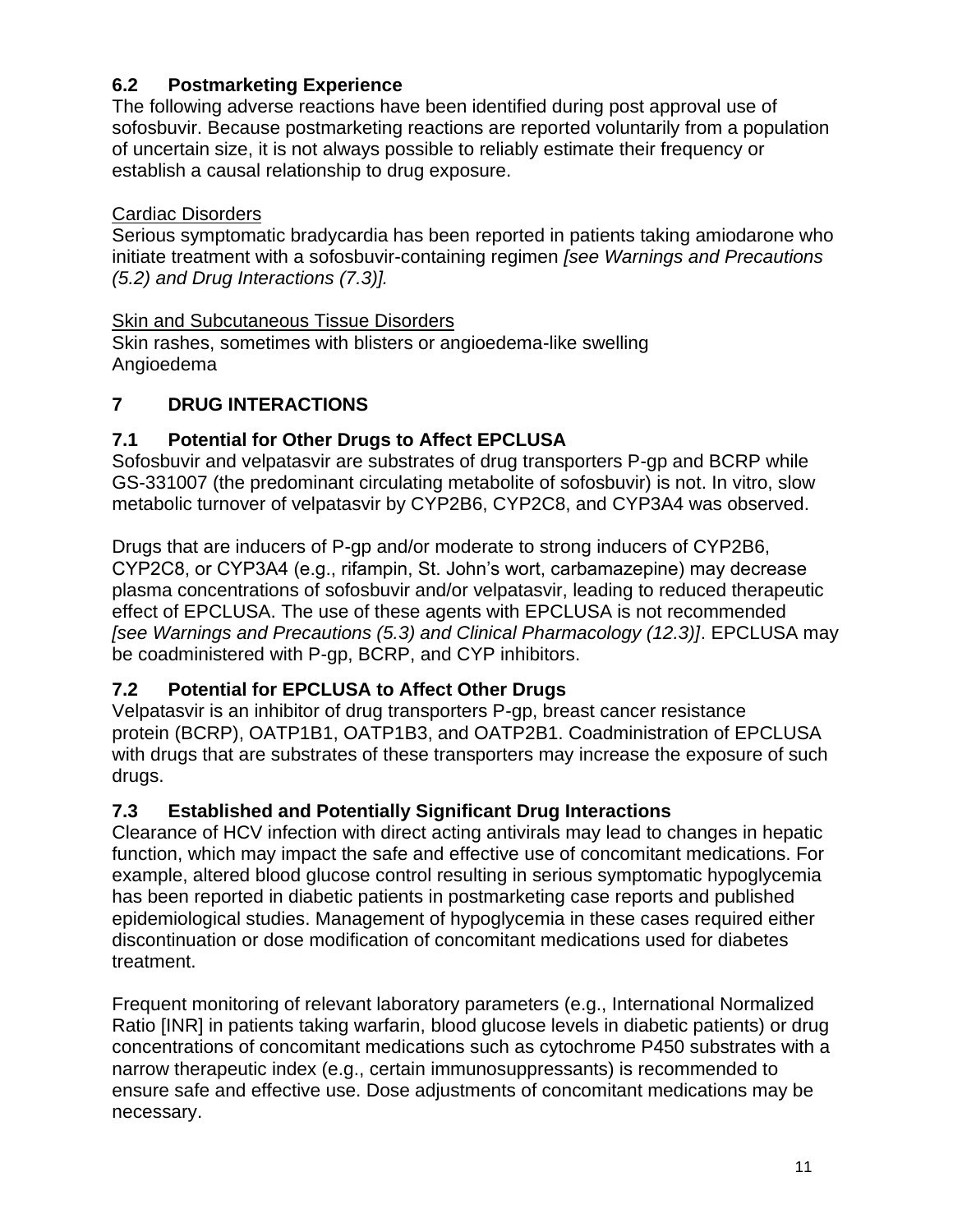Table 4 provides a listing of established or potentially clinically significant drug interactions. The drug interactions described are based on studies conducted with either EPCLUSA, the components of EPCLUSA (sofosbuvir and velpatasvir) as individual agents, or are predicted drug interactions that may occur with EPCLUSA *[see Warnings and Precautions (5.2, 5.3) and Clinical Pharmacology (12.3)]*.

| Table 4 | <b>Potentially Significant Drug Interactions: Alteration in Dose or</b> |
|---------|-------------------------------------------------------------------------|
|         | Regimen May Be Recommended Based on Drug Interaction Studies            |
|         | or Predicted Interaction <sup>a</sup>                                   |

|                                                                                       | טשומים ווי                                                                 |                                                                                                                                                                                                                                                                                                                                |
|---------------------------------------------------------------------------------------|----------------------------------------------------------------------------|--------------------------------------------------------------------------------------------------------------------------------------------------------------------------------------------------------------------------------------------------------------------------------------------------------------------------------|
| <b>Concomitant Drug Class:</b><br><b>Drug Name</b>                                    | <b>Effect on</b><br>Concentration <sup>b</sup>                             | <b>Clinical Effect/Recommendation</b>                                                                                                                                                                                                                                                                                          |
| <b>Acid Reducing Agents:</b><br>Antacids (e.g., aluminum                              | $\downarrow$ velpatasvir                                                   | Velpatasvir solubility decreases as pH increases. Drugs<br>that increase gastric pH are expected to decrease<br>concentration of velpatasvir.<br>Separate antacid and EPCLUSA administration by                                                                                                                                |
| and magnesium hydroxide)                                                              |                                                                            | 4 hours.                                                                                                                                                                                                                                                                                                                       |
| H <sub>2</sub> -receptor antagonists <sup>c</sup><br>(e.g., famotidine)               |                                                                            | H <sub>2</sub> -receptor antagonists may be administered<br>simultaneously with or 12 hours apart from EPCLUSA<br>at a dose that does not exceed doses comparable to<br>famotidine 40 mg twice daily.                                                                                                                          |
| Proton-pump inhibitors <sup>c</sup><br>(e.g., omeprazole)                             |                                                                            | Coadministration of omeprazole or other proton-pump<br>inhibitors is not recommended. If it is considered<br>medically necessary to coadminister, EPCLUSA should<br>be administered with food and taken 4 hours before<br>omeprazole 20 mg. Use with other proton-pump<br>inhibitors has not been studied.                     |
| Antiarrhythmics:                                                                      | Effect on                                                                  | Coadministration of amiodarone with a sofosbuvir-                                                                                                                                                                                                                                                                              |
| amiodarone                                                                            | amiodarone,<br>sofosbuvir, and<br>velpatasvir<br>concentrations<br>unknown | containing regimen may result in serious symptomatic<br>bradycardia. The mechanism of this effect is unknown.<br>Coadministration of amiodarone with EPCLUSA is not<br>recommended; if coadministration is required, cardiac<br>monitoring is recommended [see Warnings and<br>Precautions (5.2) and Adverse Reactions (6.2)]. |
| digoxin <sup>c</sup>                                                                  | $\uparrow$ digoxin                                                         | Therapeutic concentration monitoring of digoxin is<br>recommended when coadministered with EPCLUSA.<br>Refer to digoxin prescribing information for monitoring<br>and dose modification recommendations for<br>concentration increases of less than 50%.                                                                       |
| <b>Anticancers:</b><br>topotecan                                                      | ↑ topotecan                                                                | Coadministration is not recommended.                                                                                                                                                                                                                                                                                           |
| <b>Anticonvulsants:</b><br>carbamazepinec<br>phenytoin<br>phenobarbital               | $\downarrow$ sofosbuvir<br>$\downarrow$ velpatasvir                        | Coadministration is not recommended.                                                                                                                                                                                                                                                                                           |
| Antimycobacterials:<br>rifabutin <sup>c</sup><br>rifampin <sup>c</sup><br>rifapentine | $\downarrow$ sofosbuvir<br>$\downarrow$ velpatasvir                        | Coadministration is not recommended.                                                                                                                                                                                                                                                                                           |
| <b>HIV Antiretrovirals:</b><br>efavirenz <sup>c</sup>                                 | $\downarrow$ velpatasvir                                                   | Coadministration of EPCLUSA with<br>efavirenz-containing regimens is not recommended.                                                                                                                                                                                                                                          |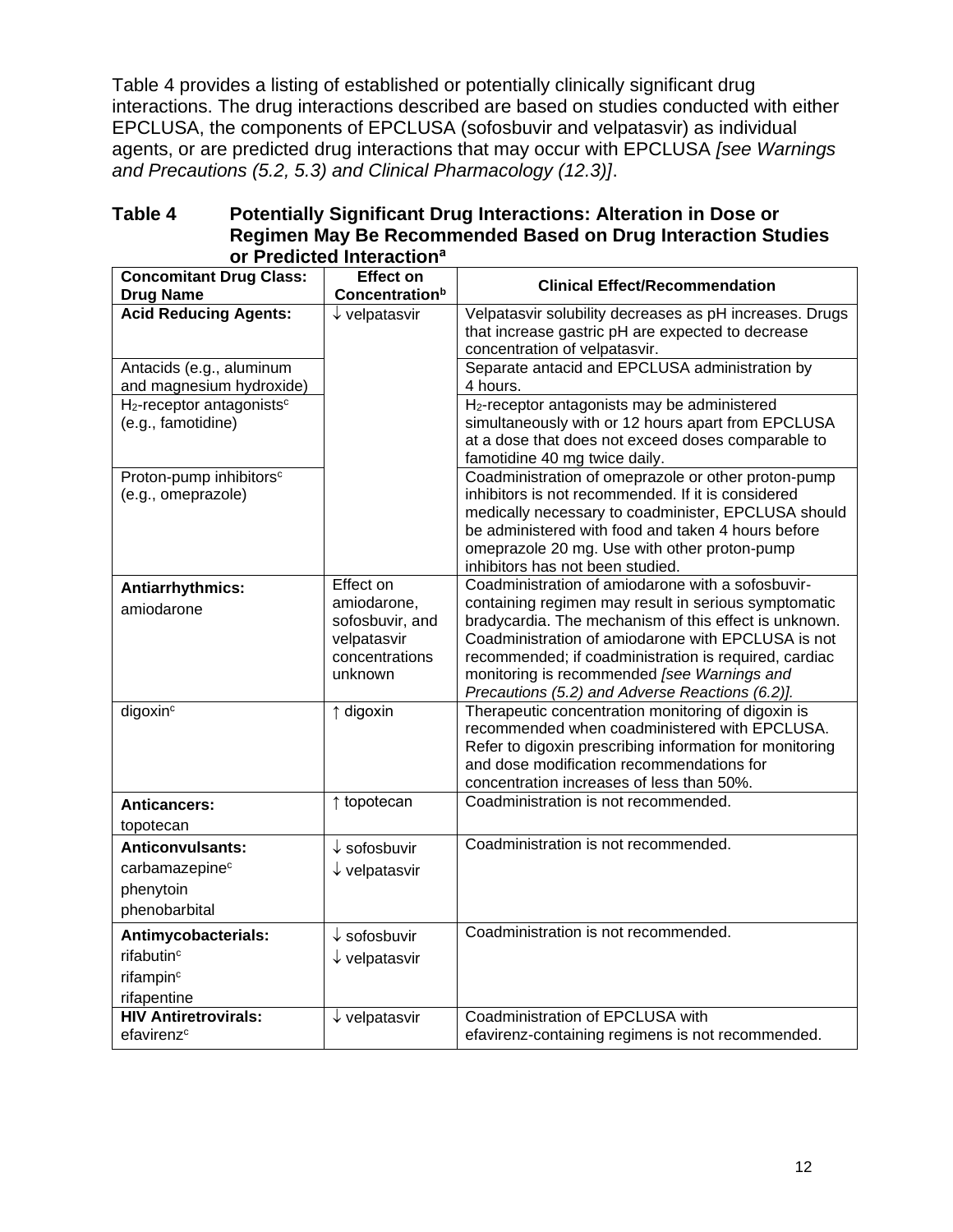| <b>Concomitant Drug Class:</b><br><b>Drug Name</b>                      | <b>Effect on</b><br><b>Concentration</b> <sup>b</sup> | <b>Clinical Effect/Recommendation</b>                                                                                                                                                                                                                                                         |
|-------------------------------------------------------------------------|-------------------------------------------------------|-----------------------------------------------------------------------------------------------------------------------------------------------------------------------------------------------------------------------------------------------------------------------------------------------|
| Regimens containing<br>tenofovir DF                                     | ↑ tenofovir                                           | Monitor for tenofovir-associated adverse reactions in<br>patients receiving EPCLUSA concomitantly with a<br>regimen containing tenofovir DF. Refer to the<br>prescribing information of the tenofovir DF-containing<br>product for recommendations on renal monitoring.                       |
| tipranavir/ritonavir                                                    | $\downarrow$ sofosbuvir<br>$\downarrow$ velpatasvir   | Coadministration is not recommended.                                                                                                                                                                                                                                                          |
| <b>Herbal Supplements:</b><br>St. John's wort (Hypericum<br>perforatum) | $\downarrow$ sofosbuvir<br>$\downarrow$ velpatasvir   | Coadministration is not recommended.                                                                                                                                                                                                                                                          |
| <b>HMG-CoA Reductase</b><br>Inhibitors:<br>rosuvastatin <sup>c</sup>    | rosuvastatin                                          | Coadministration of EPCLUSA with rosuvastatin may<br>significantly increase the concentration of rosuvastatin,<br>which is associated with increased risk of myopathy,<br>including rhabdomyolysis. Rosuvastatin may be<br>administered with EPCLUSA at a dose that does not<br>exceed 10 mg. |
| atorvastatin <sup>c</sup>                                               | atorvastatin                                          | Coadministration of EPCLUSA with atorvastatin may be<br>associated with increased risk of myopathy, including<br>rhabdomyolysis. Monitor closely for HMG-CoA<br>reductase inhibitor-associated adverse reactions, such<br>as myopathy and rhabdomyolysis.                                     |

 $DF =$  disoproxil fumarate.

a. This table is not all inclusive.

b.  $\downarrow$  = decrease,  $\uparrow$  = increase.

c. These interactions have been studied in healthy adults.

### **7.4 Drugs without Clinically Significant Interactions with EPCLUSA**

Based on drug interaction studies conducted with the components of EPCLUSA (sofosbuvir or velpatasvir) or EPCLUSA, no clinically significant drug interactions have been observed or are expected with the following drugs *[see Clinical Pharmacology (12.3)]:*

- EPCLUSA: atazanavir/ritonavir, buprenorphine/naloxone, cyclosporine, darunavir/ritonavir, dolutegravir, elvitegravir/cobicistat/emtricitabine/tenofovir alafenamide, emtricitabine, methadone, naltrexone, raltegravir, or rilpivirine.
- Sofosbuvir: ethinyl estradiol/norgestimate, or tacrolimus.
- Velpatasvir: ethinyl estradiol/norgestimate, ketoconazole, or pravastatin.

See Table 4 for use of EPCLUSA with certain HIV antiretroviral regimens *[see Drug Interactions (7.3)]*.

## **8 USE IN SPECIFIC POPULATIONS**

### **8.1 Pregnancy**

### Risk Summary

If EPCLUSA is administered with ribavirin, the combination regimen is contraindicated in pregnant women and in men whose female partners are pregnant. Refer to the ribavirin prescribing information for more information on ribavirin-associated risks of use during pregnancy.

No adequate human data are available to establish whether or not EPCLUSA poses a risk to pregnancy outcomes. In animal reproduction studies, no evidence of adverse developmental outcomes was observed with the components of EPCLUSA (sofosbuvir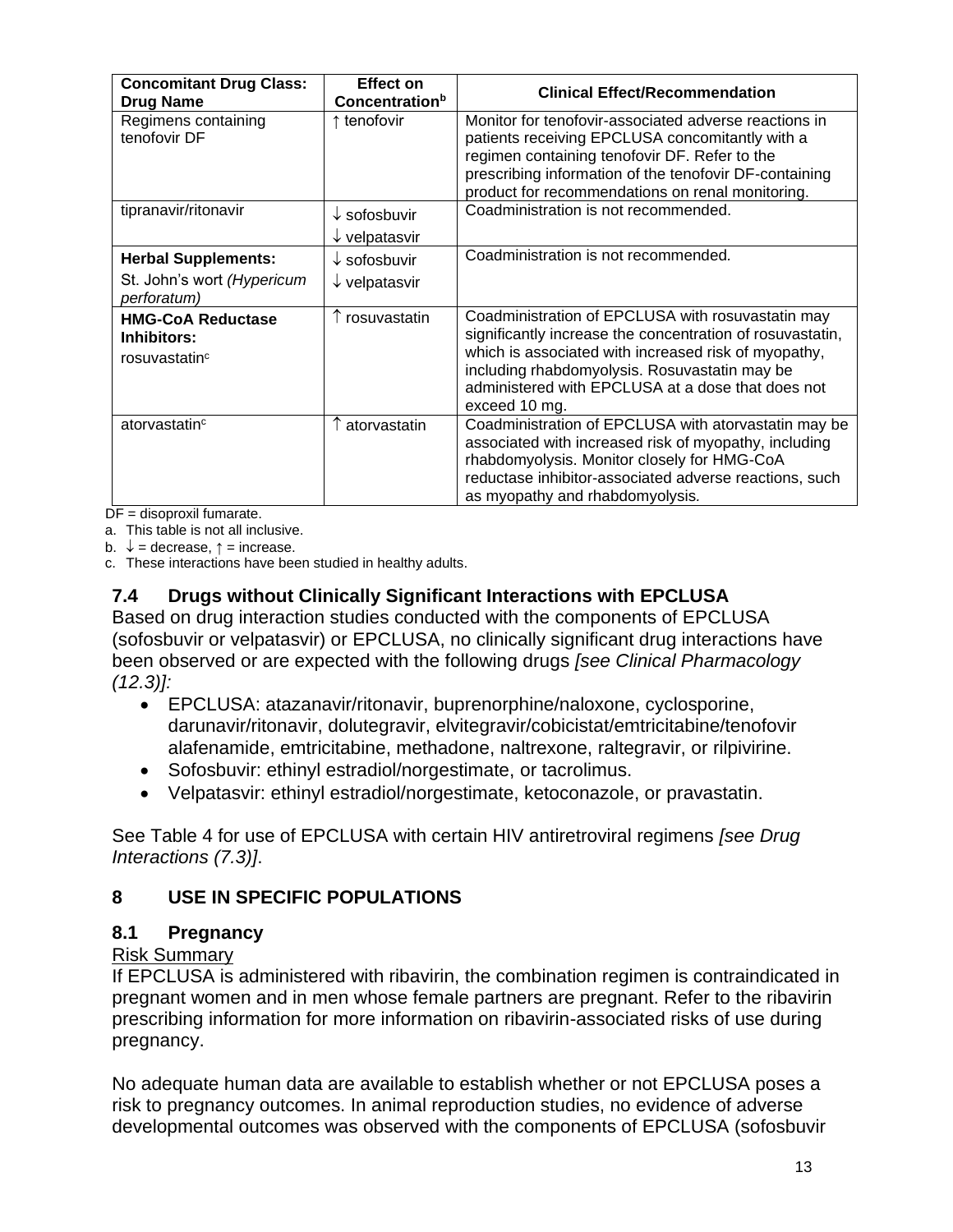or velpatasvir) at exposures greater than those in humans at the recommended human dose (RHD) *[see Data]*. During organogenesis in the mouse, rat, and rabbit, systemic exposures (AUC) to velpatasvir were approximately 31 (mice), 6 (rats), and 0.4 (rabbits) times the exposure in humans at the RHD, while exposures to the predominant circulating metabolite of sofosbuvir (GS-331007) were approximately 4 (rats) and 10 (rabbits) times the exposure in humans at the RHD. In rat pre/postnatal development studies, maternal systemic exposures (AUC) to velpatasvir and GS-331007 were approximately 5 times the exposures of each component in humans at the RHD.

The background risk of major birth defects and miscarriage for the indicated population is unknown. In the U.S. general population, the estimated background risk of major birth defects and miscarriage in clinically recognized pregnancies is 2–4% and 15–20%, respectively.

## Data

*Sofosbuvir:* Sofosbuvir was administered orally to pregnant rats (up to 500 mg/kg/day) and rabbits (up to 300 mg/kg/day) on gestation days 6 to 18 and 6 to 19, respectively, and also to rats (oral doses up to 500 mg/kg/day) on gestation day 6 to lactation/postpartum day 20. No significant effects on embryo-fetal (rats and rabbits) or pre/postnatal (rats) development were observed at the highest doses tested. The systemic exposures (AUC) of the predominant circulating metabolite of sofosbuvir (GS-331007) during gestation were approximately 4 (rats) and 10 (rabbits) times the exposure in humans at the RHD.

*Velpatasvir:* Velpatasvir was administered orally to pregnant mice (up to 1000 mg/kg/day), rats (up to 200 mg/kg/day), and rabbits (up to 300 mg/kg/day) on gestation days 6 to 15, 6 to 17, and 7 to 20, respectively, and also to rats (oral doses up to 200 mg/kg) on gestation day 6 to lactation/post-partum day 20. No significant effects on embryo-fetal (mice, rats, and rabbits) or pre/postnatal (rats) development were observed at the highest doses tested. The systemic exposures (AUC) of velpatasvir during gestation were approximately 31 (mice), 6 (rats), and 0.4 (rabbits) times the exposure in humans at the RHD.

## **8.2 Lactation**

## Risk Summary

It is not known whether the components of EPCLUSA and its metabolites are present in human breast milk, affect human milk production, or have effects on the breastfed infant. The predominant circulating metabolite of sofosbuvir (GS-331007) was the primary component observed in the milk of lactating rats administered sofosbuvir, without effect on nursing pups. When administered to lactating rats, velpatasvir was detected in the milk of lactating rats and in the plasma of nursing pups without effects on the nursing pups *[see Data]*.

The development and health benefits of breastfeeding should be considered along with the mother's clinical need for EPCLUSA and any potential adverse effects on the breastfed child from EPCLUSA or from the underlying maternal condition.

If EPCLUSA is administered with ribavirin, the nursing mother's information for ribavirin also applies to this combination regimen. Refer to the ribavirin prescribing information for more information on use during lactation.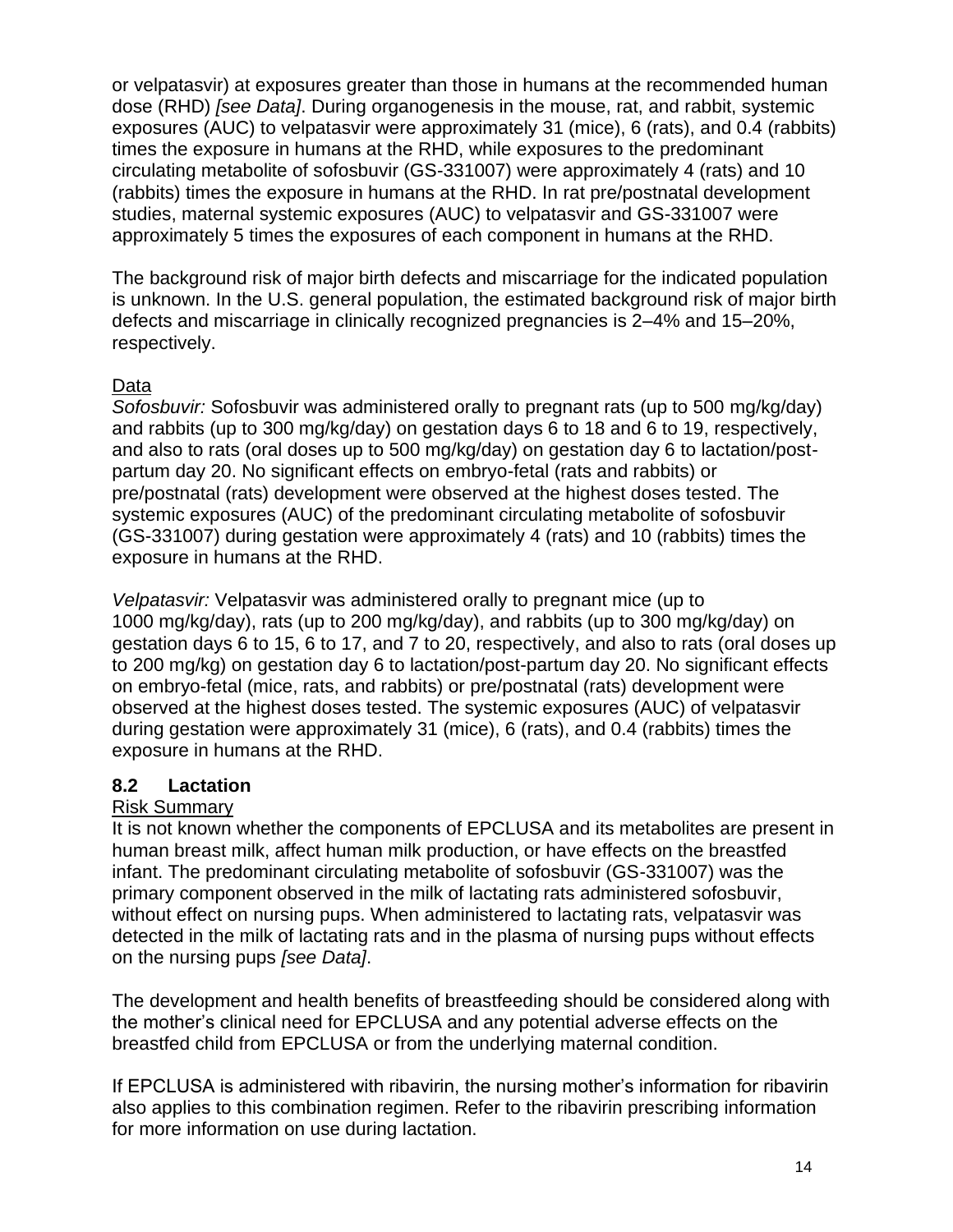# Data

*Sofosbuvir:* No effects of sofosbuvir on growth and postnatal development were observed in nursing pups at the highest dose tested in rats. Maternal systemic exposure (AUC) to the predominant circulating metabolite of sofosbuvir (GS-331007) was approximately 5 times the exposure in humans at the RHD, with exposure of approximately 2% that of maternal exposure observed in nursing pups on lactation day 10. In a lactation study, sofosbuvir metabolites (primarily GS-331007) were excreted into the milk of lactating rats following administration of a single oral dose of sofosbuvir (20 mg/kg) on lactation day 2, with milk concentrations of approximately 10% that of maternal plasma concentrations observed 1-hour post-dose.

*Velpatasvir:* No effects of velpatasvir on growth and postnatal development were observed in nursing pups at the highest dose tested in rats*.* Maternal systemic exposure (AUC) to velpatasvir was approximately 5 times the exposure in humans at the RHD. Velpatasvir was present in the milk (approximately 173% that of maternal plasma concentrations) of lactating rats following a single oral dose of velpatasvir (30 mg/kg), and systemic exposure (AUC) in nursing pups was approximately 4% that of maternal exposure on lactation day 10.

# **8.3 Females and Males of Reproductive Potential**

If EPCLUSA is administered with ribavirin, the information for ribavirin with regard to pregnancy testing, contraception, and infertility also applies to this combination regimen. Refer to ribavirin prescribing information for additional information.

# **8.4 Pediatric Use**

The pharmacokinetics, safety, and effectiveness of EPCLUSA for treatment of HCV genotype 1, 2, 3, 4, or 6 infection in treatment-naïve and treatment-experienced pediatric patients 3 years of age and older without cirrhosis or with compensated cirrhosis have been established in an open-label, multicenter clinical trial (Study 1143, N=216; 190 treatment-naïve, 26 treatment-experienced). No clinically meaningful differences in pharmacokinetics were observed in comparison to those observed in adults.

The safety and effectiveness in pediatric subjects were comparable to those observed in adults. However, among the 41 pediatric subjects less than 6 years of age, vomiting and product use issue (spitting up the drug) were reported more frequently (15% and 10%, respectively; all Grade 1 or 2) compared to subjects 6 years of age and older. Five subjects (12%) discontinued treatment after vomiting or spitting up the drug *[see Dosage and Administration (2.4, 2.5), Adverse Reactions (6.1), Clinical Pharmacology (12.3), and Clinical Studies (14.8)].*

The safety and effectiveness of EPCLUSA for treatment of HCV genotype 5 in pediatric patients 3 years of age and older without cirrhosis or with compensated cirrhosis are supported by sofosbuvir, GS-331007, and velpatasvir exposures in adults and pediatric patients *[see Dosage and Administration (2.2 and 2.4), Adverse Reactions (6.1), Clinical Pharmacology (12.3), and Clinical Studies (14.8)]*. Similar rationale is used to support dosing recommendations for pediatric patients with HCV genotype 1, 2, 3, 4, 5, or 6 infection who have decompensated cirrhosis (Child-Pugh B or C).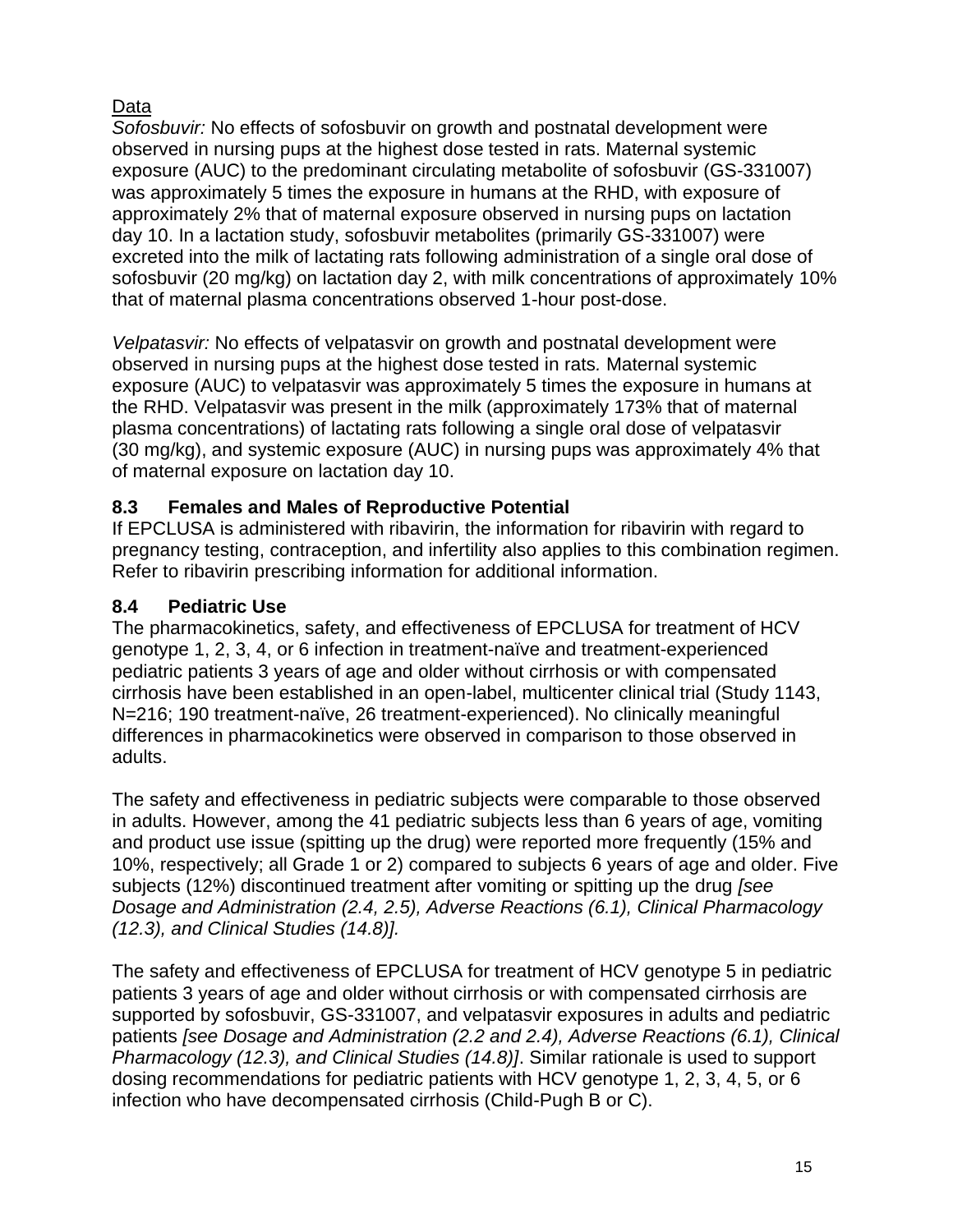In patients with severe renal impairment, including those requiring dialysis, exposures of GS-331007, the inactive metabolite of sofosbuvir, are increased *[see Clinical Pharmacology (12.3)]*. No data are available regarding the safety of EPCLUSA in pediatric patients with renal impairment *[see Use in Specific Populations (8.6)].*

The safety and effectiveness of EPCLUSA have not been established in pediatric patients less than 3 years of age.

# **8.5 Geriatric Use**

Clinical trials of EPCLUSA included 156 subjects aged 65 and over (12% of total number of subjects in the Phase 3 clinical trials). No overall differences in safety or effectiveness were observed between these subjects and younger subjects, and other reported clinical experience has not identified differences in responses between the elderly and younger patients, but greater sensitivity of some older individuals cannot be ruled out. No dosage adjustment of EPCLUSA is warranted in geriatric patients *[see Clinical Pharmacology (12.3)]*.

# **8.6 Renal Impairment**

No dosage adjustment of EPCLUSA is recommended for patients with mild, moderate, or severe renal impairment, including ESRD requiring dialysis *[see Dosage and Administration (2.6), Adverse Reactions (6.1), Clinical Pharmacology (12.3), and Clinical Studies (14.6)].* No safety data are available in subjects with both decompensated cirrhosis and severe renal impairment, including ESRD requiring dialysis. Additionally, no safety data are available in pediatric patients with renal impairment *[see Use in Specific Populations (8.4)].* Refer to ribavirin tablet prescribing information regarding use of ribavirin in patients with renal impairment.

# **8.7 Hepatic Impairment**

No dosage adjustment of EPCLUSA is recommended for patients with mild, moderate, or severe hepatic impairment (Child-Pugh Class A, B, or C) *[see Adverse Reactions (6.1), Clinical Pharmacology (12.3), and Clinical Studies (14)].*

Clinical and hepatic laboratory monitoring (including direct bilirubin), as clinically indicated, is recommended for patients with decompensated cirrhosis receiving treatment with EPCLUSA and ribavirin *[see Adverse Reactions (6.1)].*

# **8.8 People Who Inject Drugs (PWID), Including Those on Medication-Assisted Treatment (MAT) for Opioid Use Disorder**

Based on data from the Phase 2 trial SIMPLIFY, the safety and effectiveness of EPCLUSA in subjects who self-reported injection drug use, including in those on concomitant MAT, were similar to the known safety and effectiveness profile of EPCLUSA. No dosage adjustment of EPCLUSA is recommended for PWID, including those on MAT for opioid use disorder *[see Adverse Reactions (6.1) and Clinical Studies (14.7)].*

# **10 OVERDOSAGE**

No specific antidote is available for overdose with EPCLUSA. If overdose occurs the patient must be monitored for evidence of toxicity. Treatment of overdose with EPCLUSA consists of general supportive measures including monitoring of vital signs as well as observation of the clinical status of the patient. Hemodialysis can efficiently remove the predominant circulating metabolite of sofosbuvir, GS-331007, with an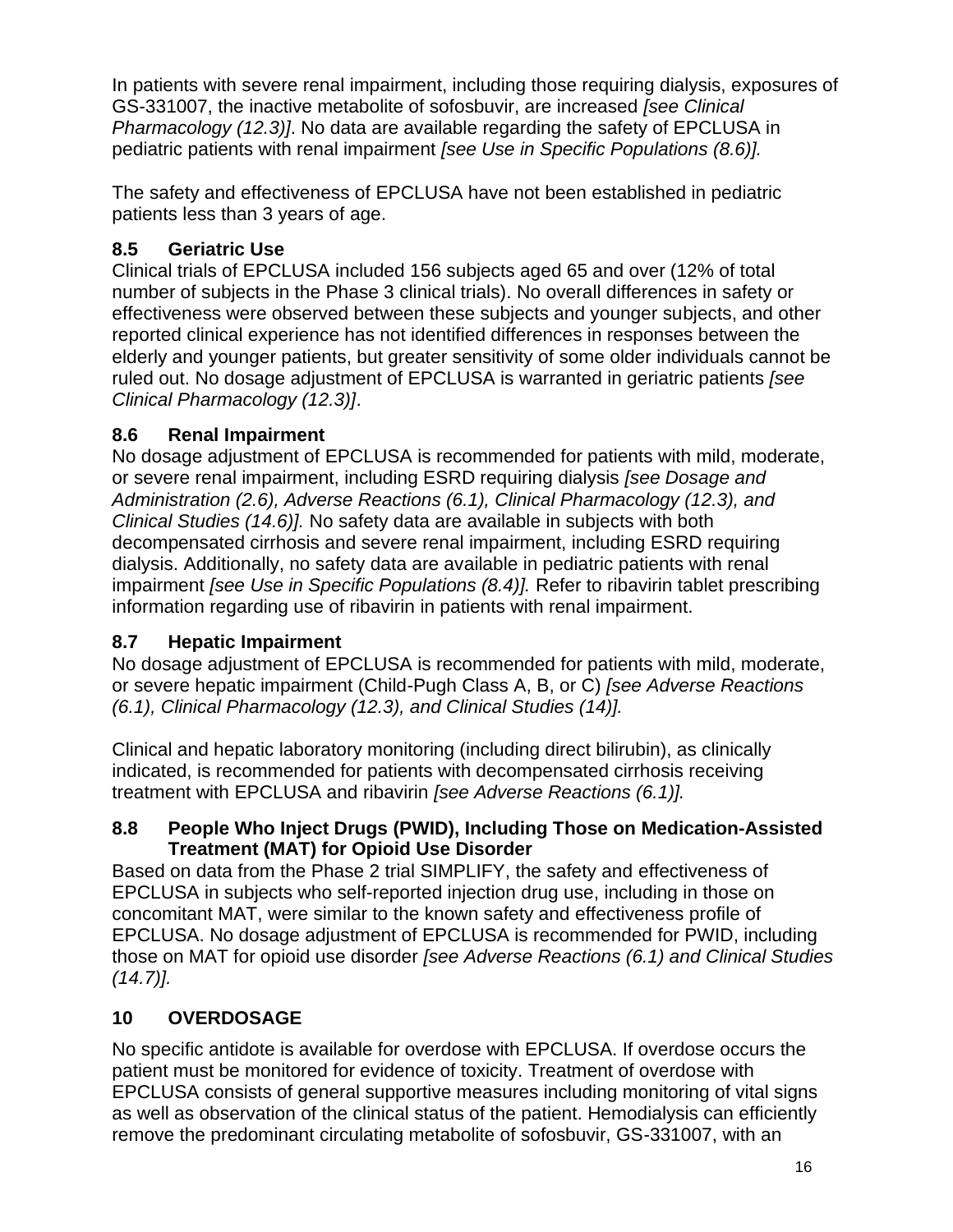extraction ratio of 53%. Hemodialysis is unlikely to result in significant removal of velpatasvir since velpatasvir is highly bound to plasma protein.

# **11 DESCRIPTION**

# **Tablets**

EPCLUSA is a fixed-dose combination tablet containing sofosbuvir and velpatasvir for oral administration. Sofosbuvir is a nucleotide analog HCV NS5B polymerase inhibitor and velpatasvir is an NS5A inhibitor.

Each 400 mg/100 mg tablet contains 400 mg sofosbuvir and 100 mg velpatasvir, and each 200 mg/50 mg tablet contains 200 mg sofosbuvir and 50 mg velpatasvir. The tablets include the following inactive ingredients: copovidone, croscarmellose sodium, magnesium stearate, and microcrystalline cellulose. The tablets are film-coated with a coating material containing the following inactive ingredients: iron oxide red, polyethylene glycol, polyvinyl alcohol, talc, and titanium dioxide.

# **Pellets**

EPCLUSA oral pellets are for oral administration, supplied as small, white to off-white pellets in unit-dose packets. Each unit-dose of EPCLUSA oral pellets contains either 200 mg sofosbuvir and 50 mg velpatasvir or 150 mg sofosbuvir and 37.5 mg velpatasvir and the following inactive ingredients: colloidal silicon dioxide, copovidone, croscarmellose sodium, lactose monohydrate, magnesium stearate, and microcrystalline cellulose. The oral pellets are film-coated with a coating material containing the following inactive ingredients: amino methacrylate copolymer, colloidal silicon dioxide, hypromellose, L-tartaric acid, polyethylene glycol, stearic acid, talc, and titanium dioxide.

*Sofosbuvir:* The IUPAC name for sofosbuvir is (*S*)-isopropyl 2-((*S*)-(((2*R*,3*R*,4*R*,5*R*)-5- (2,4-dioxo-3,4-dihydropyrimidin-1(2*H*)-yl)-4-fluoro-3-hydroxy-4-methyltetrahydrofuran-2 yl)methoxy)-(phenoxy)phosphorylamino)propanoate. It has a molecular formula of C<sub>22</sub>H<sub>29</sub>FN<sub>3</sub>O<sub>9</sub>P and a molecular weight of 529.45. It has the following structural formula:



Sofosbuvir is a white to off-white crystalline solid with a solubility of at least 2 mg/mL across the pH range of  $2-7.7$  at 37  $^{\circ}$ C and is slightly soluble in water.

*Velpatasvir:* The IUPAC name for velpatasvir is methyl {(1*R*)-2-[(2*S*,4*S*)-2-(5-{2- [(2*S*,5*S*)-1-{(2*S*)-2-[(methoxycarbonyl)amino]-3-methylbutanoyl}-5-methylpyrrolidin-2-yl]- 1,11-dihydro[2]benzopyrano[4',3':6,7]naphtho[1,2-*d*]imidazol-9-yl}-1*H*-imidazol-2-yl)-4- (methoxymethyl)pyrrolidin-1-yl]-2-oxo-1-phenylethyl}carbamate. It has a molecular formula of  $C_{49}H_{54}N_8O_8$  and a molecular weight of 883.0. It has the following structural formula: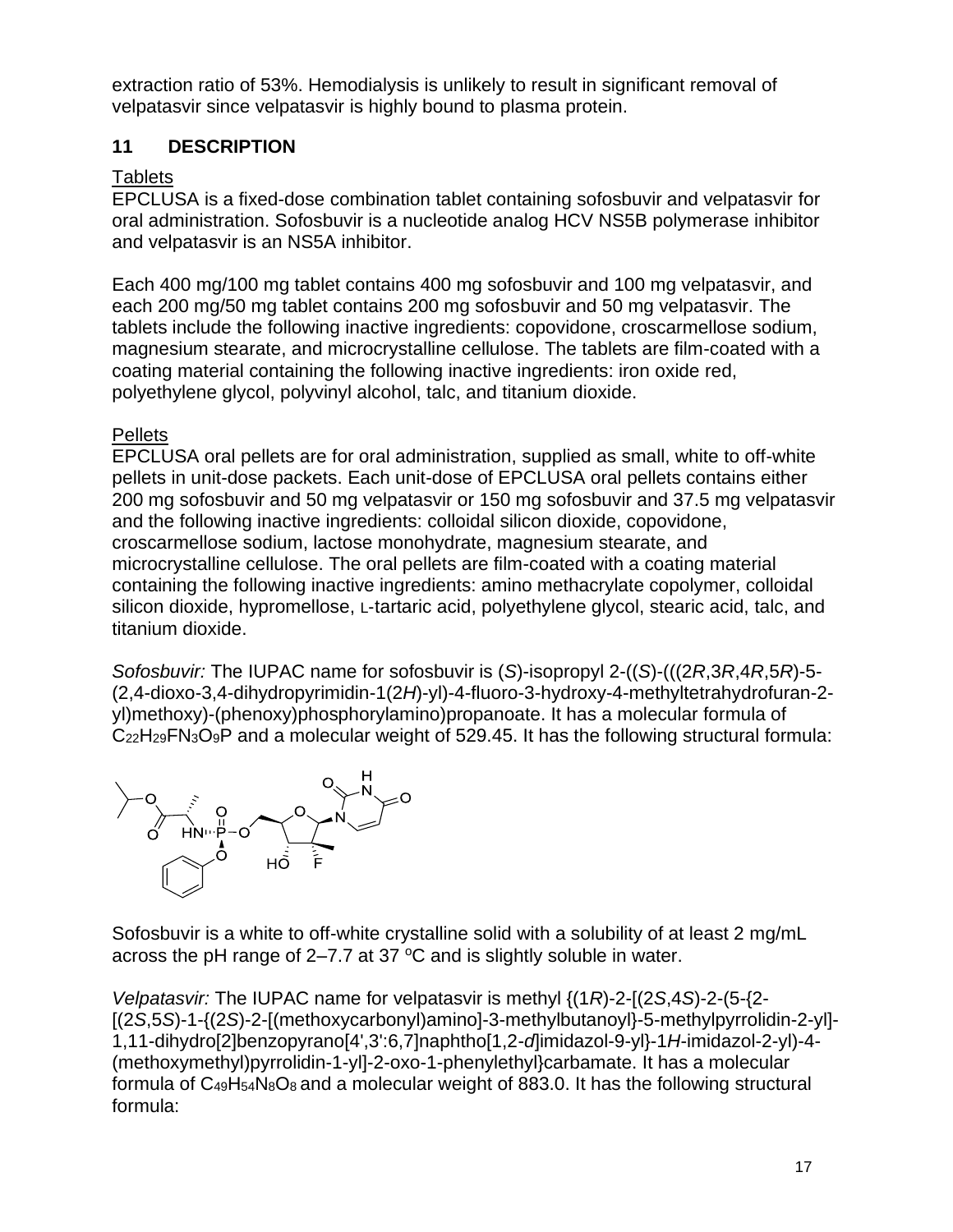

Velpatasvir is practically insoluble (less than 0.1 mg/mL) above pH 5, slightly soluble (3.6 mg/mL) at pH 2, and soluble (greater than 36 mg/mL) at pH 1.2.

# **12 CLINICAL PHARMACOLOGY**

### **12.1 Mechanism of Action**

EPCLUSA is a fixed-dose combination of sofosbuvir and velpatasvir, which are directacting antiviral agents against the hepatitis C virus *[see Microbiology (12.4)].*

### **12.2 Pharmacodynamics**

### Cardiac Electrophysiology

The effect of sofosbuvir 400 mg (recommended dosage) and 1200 mg (3 times the recommended dosage) on QTc interval was evaluated in an active-controlled (moxifloxacin 400 mg) thorough QT trial. At a dose 3 times the recommended dose, sofosbuvir does not prolong QTc to any clinically relevant extent.

The effect of velpatasvir 500 mg (5 times the recommended dosage) was evaluated in an active-controlled (moxifloxacin 400 mg) thorough QT trial. At a dose 5 times the recommended dose, velpatasvir does not prolong QTc interval to any clinically relevant extent.

## **12.3 Pharmacokinetics**

The pharmacokinetic properties of the components of EPCLUSA are provided in Table 5. The multiple dose pharmacokinetic parameters of sofosbuvir and its metabolite, GS-331007, and velpatasvir are provided in Table 6.

| Table 5 | <b>Pharmacokinetic Properties of the Components of EPCLUSA</b> |  |  |
|---------|----------------------------------------------------------------|--|--|
|---------|----------------------------------------------------------------|--|--|

|                                                            | Sofosbuvir        | Velpatasvir   |
|------------------------------------------------------------|-------------------|---------------|
| <b>Absorption</b>                                          |                   |               |
| $T_{\text{max}}$ (hr)                                      | $0.5 - 1$         | 3             |
| Effect of moderate meal (relative to fasting) <sup>a</sup> | ↑60%              | ↑ 34%         |
| Effect of high fat meal (relative to fasting) <sup>a</sup> | ↑78%              | ↑ 21%         |
| <b>Distribution</b>                                        |                   |               |
| % Bound to human plasma proteins                           | $61 - 65$         | >99.5         |
| Blood-to-plasma ratio                                      | 0.7               | $0.52 - 0.67$ |
| <b>Metabolism</b>                                          |                   |               |
| Metabolism                                                 | Cathepsin A       | CYP2B6        |
|                                                            | CES <sub>1</sub>  | CYP2C8        |
|                                                            | HINT <sub>1</sub> | CYP3A4        |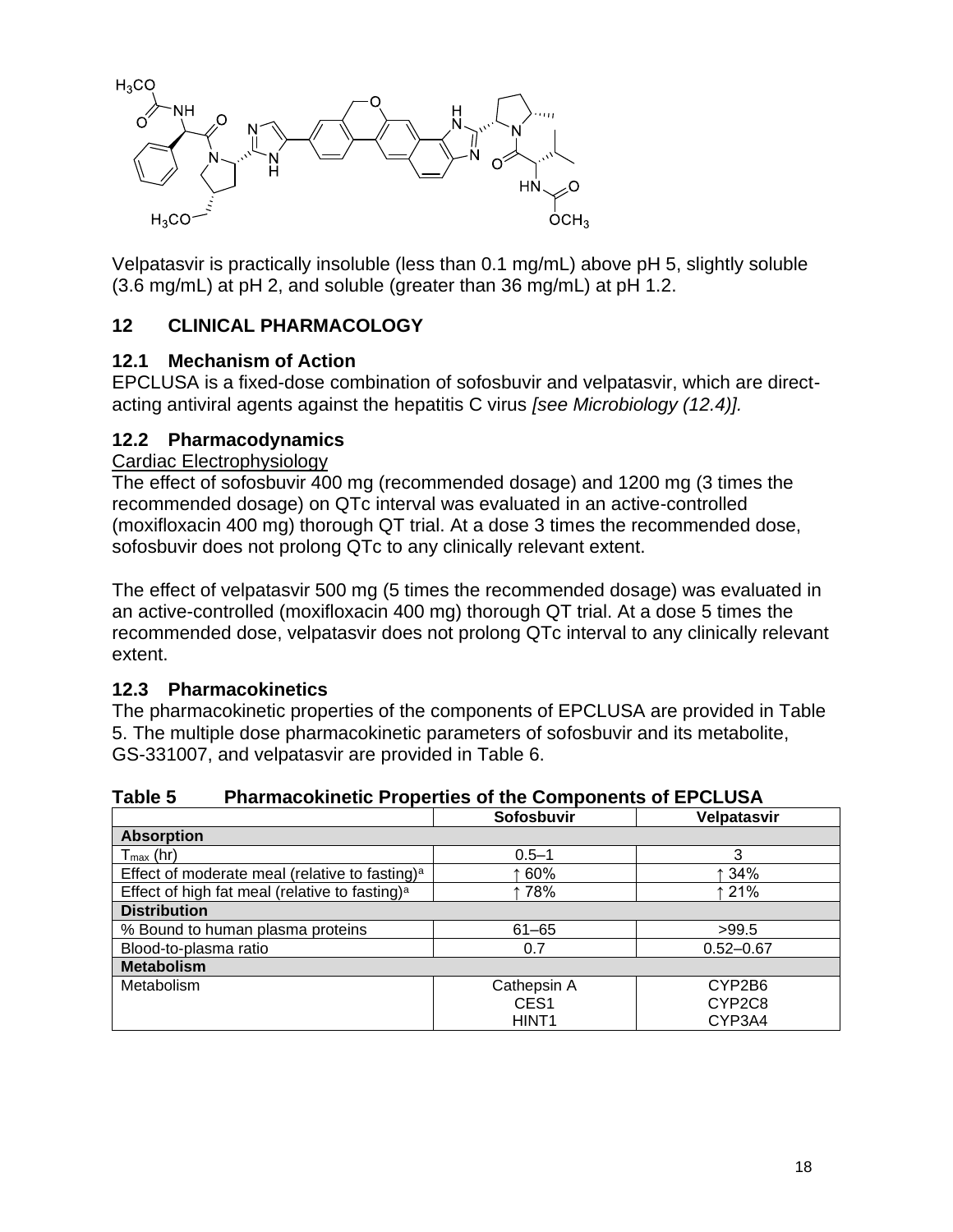| <b>Elimination</b>                       |                                                                                         |                                      |
|------------------------------------------|-----------------------------------------------------------------------------------------|--------------------------------------|
| Major route of elimination               | SOF: metabolism<br>GS-331007 <sup>b</sup> : glomerular<br>filtration and active tubular | Biliary excretion as parent<br>(77%) |
|                                          | secretion                                                                               |                                      |
| $t_{1/2}$ (hr) <sup>c</sup>              | SOF: 0.5<br>GS-331007 <sup>b</sup> : 25                                                 | 15                                   |
| % Of dose excreted in urine <sup>d</sup> | 80 <sup>e</sup>                                                                         | 0.4                                  |
| % Of dose excreted in feces <sup>d</sup> | 14                                                                                      | 94                                   |

CES1 = carboxylesterase 1; HINT1 = histidine triad nucleotide-binding protein 1.

a. Values refer to mean systemic exposure. Moderate meal = ~600 kcal, 30% fat; high fat meal = ~800 kcal, 50% fat. EPCLUSA can be taken with or without food.

b. GS-331007 is the primary circulating nucleoside metabolite of SOF.

c.  $t_{1/2}$  values refer to median terminal plasma half-life.

d. Single dose administration of  $[$ <sup>14</sup>C] SOF or  $[$ <sup>14</sup>C] VEL in mass balance studies.

e. Predominantly as GS-331007.

### **Table 6 Multiple Dose Pharmacokinetic Parameters of Sofosbuvir and its Metabolite, GS-331007, and Velpatasvir Following Oral Administration of EPCLUSA in HCV-Infected Adults**

| <b>Parameter</b><br>Mean (%CV)     | <b>Sofosbuvira</b> | GS-331007 <sup>b</sup> | Velpatasvirc |
|------------------------------------|--------------------|------------------------|--------------|
| $C_{\text{max}}$<br>(ng/mL)        | 567 (30.7)         | 898 (26.7)             | 259 (54.3)   |
| <b>AUCtau</b><br>$(ng\cdot hr/mL)$ | 1268 (38.5)        | 14372 (28.0)           | 2980 (51.3)  |
| Ctrough<br>(ng/mL)                 | ΝA                 |                        | 42 (67.3)    |

 $CV = coefficient$  of variation;  $NA = not$  applicable.

a. From Population PK analysis,  $N = 666$ 

b. From Population PK analysis,  $N = 1029$ 

c. From Population PK analysis,  $N = 1025$ 

Sofosbuvir and GS-331007 AUC<sub>0-24</sub> and C<sub>max</sub> were similar in healthy adult subjects and subjects with HCV infection. Relative to healthy subjects (N=331), velpatasvir AUC<sub>0-24</sub> and Cmax were 37% lower and 42% lower, respectively, in HCV-infected subjects.

Velpatasvir AUC increases in a greater than proportional manner from 5 to 50 mg and in a less than proportional manner from 50 to 450 mg in healthy volunteers. However, velpatasvir exhibited more than or near dose-proportional increase in exposures 25 mg to 150 mg in HCV-infected patients when coadministered with sofosbuvir. Sofosbuvir and GS-331007 AUCs are near dose-proportional over the dose range of 200 mg to 1200 mg.

### Specific Populations

*Pediatric Patients:* The pharmacokinetics of sofosbuvir, GS-331007, and velpatasvir were determined in HCV genotype 1, 2, 3, 4, or 6 infected pediatric subjects 3 years of age and older receiving a daily dose of EPCLUSA as described below in Table 7. Sofosbuvir AUC<sub>tau</sub> and C<sub>max</sub> and velpatasvir C<sub>max</sub> values were 67%, 69%, and 78% higher in pediatric subjects  $\geq$  30 kg, 68%, 70%, and 96% higher in pediatric subjects 17 to <30 kg, and 103%, 135%, and 92% higher in pediatric subjects <17 kg compared to those observed in adults. These differences were not considered clinically significant. GS-331007 exposures and velpatasvir AUCtau and Ctau values in pediatric subjects were similar to those observed in adults.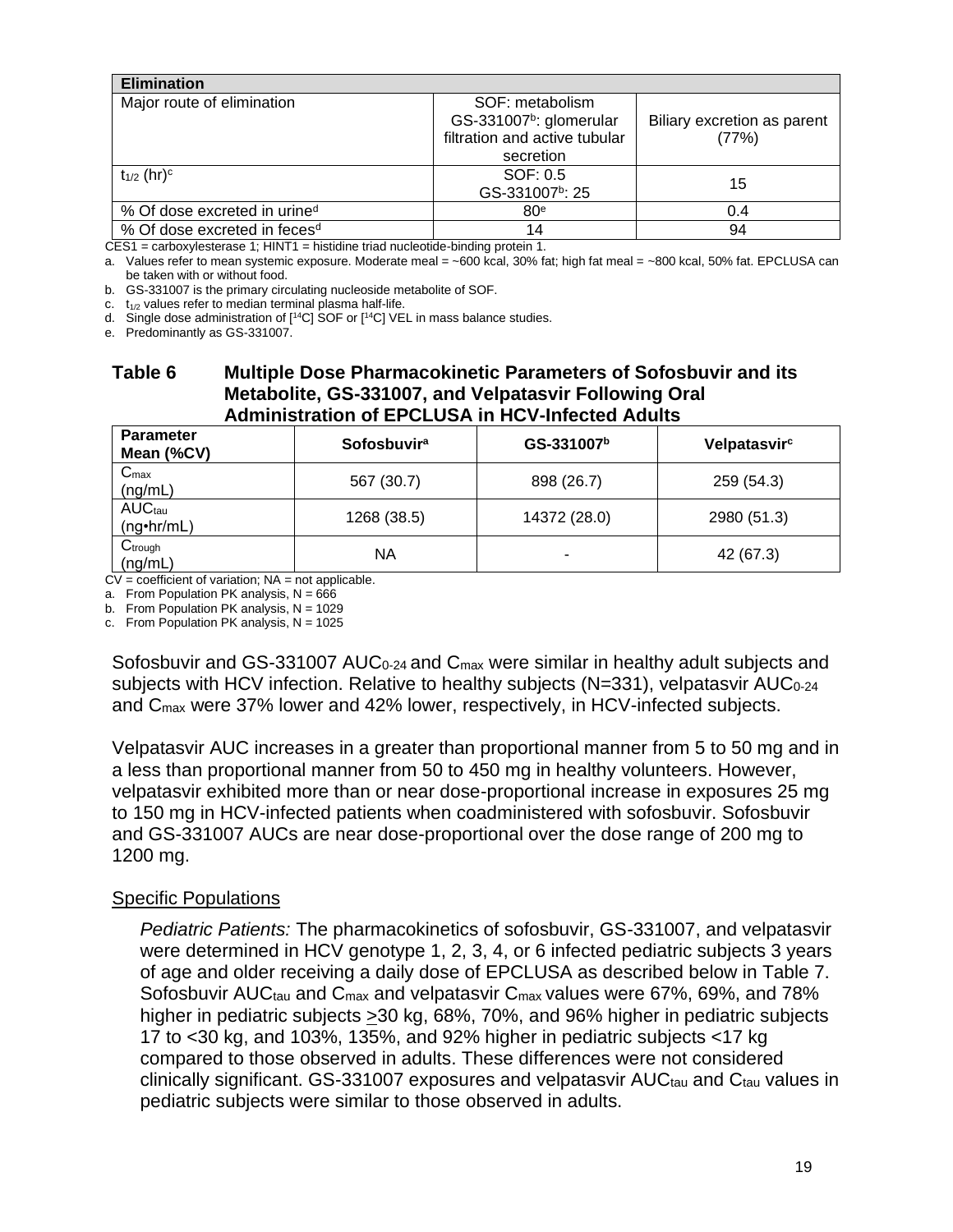**Table 7 Exposures of Sofosbuvir, GS-331007, and Velpatasvir at Steady-State in HCV-Infected Pediatric Subjects 3 Years of Age and Older<sup>a</sup>**

|                       |             | <b>PK Parameter</b>           | Mean (%CV)        |              |             |  |  |
|-----------------------|-------------|-------------------------------|-------------------|--------------|-------------|--|--|
| <b>Weight Group</b>   | Dose        |                               | <b>Sofosbuvir</b> | GS-331007    | Velpatasvir |  |  |
|                       |             | $C_{\text{max}}$ (ng/mL)      | 1550 (65.2)       | 1090 (17.0)  | 488 (46.6)  |  |  |
| $<$ 17 kgb            | 150/37.5 mg | AUC <sub>tau</sub> (ng•hr/mL) | 2830 (63.7)       | 11900 (19.7) | 4480 (53.4) |  |  |
|                       |             | $C_{\text{trough}}$ (ng/mL)   | NА                |              | 57.4 (82.7) |  |  |
|                       | 200/50 mg   | $C_{\text{max}}$ (ng/mL)      | 1200 (73.8)       | 1070 (27.2)  | 483 (39.5)  |  |  |
| 17 to $<$ 30 kg $c$   |             | $AUC_{tau}$ (ng•hr/mL)        | 2280 (55.6)       | 11400 (43.3) | 4090 (38.5) |  |  |
|                       |             | $C_{\text{trough}}$ (ng/mL)   | NA                |              | 43 (65.8)   |  |  |
|                       |             | $C_{\text{max}}$ (ng/mL)      | 1310 (91.4)       | 1180 (24.6)  | 456 (56.4)  |  |  |
| $≥30$ kg <sup>d</sup> | 400/100 mg  | $AUC_{tau}$ (ng•hr/mL)        | 2570 (82.8)       | 13600 (27.6) | 4240 (46.7) |  |  |
|                       |             | $C_{trough}$ (ng/mL)          | NА                |              | 42.2 (66.4) |  |  |

 $CV = coefficient of variation; NA = not applicable.$ 

a. Population PK derived parameters

b. Sofosbuvir N=11; GS-331007 N=11; Velpatasvir N=11

c. Sofosbuvir N=62; GS-331007 N=64; Velpatasvir N=64

d. Sofosbuvir N=90; GS-331007 N=101; Velpatasvir N=101

The pharmacokinetics of sofosbuvir, GS-331007 and velpatasvir have not been established in pediatric subjects less than 3 years of age *[see Use in Specific Populations (8.4) and Clinical Studies (14.7)]*.

*Geriatric Patients:* Population pharmacokinetic analysis in HCV-infected subjects showed that within the age range (18 to 82 years) analyzed, age did not have a clinically relevant effect on the exposure to sofosbuvir, GS-331007, or velpatasvir *[see Use in Specific Populations (8.5)]*.

### *Patients with Renal Impairment:*

The pharmacokinetics of sofosbuvir were studied in HCV negative subjects with mild (eGFR between 50 to less than 80 mL/min/1.73 m<sup>2</sup>), moderate (eGFR between 30 to less than 50 mL/min/1.73 m<sup>2</sup>), severe renal impairment (eGFR less than 30 mL/min/1.73 m<sup>2</sup>), and subjects with ESRD requiring hemodialysis following a single 400 mg dose of sofosbuvir. Relative to subjects with normal renal function (eGFR greater than 80 mL/min/1.73 m<sup>2</sup>), the sofosbuvir AUC<sub>0-inf</sub> was 61%, 107%, and 171% higher in subjects with mild, moderate, and severe renal impairment, while the GS-331007 AUC<sub>0-inf</sub> was 55%, 88%, and 451% higher, respectively.

In subjects with ESRD, relative to subjects with normal renal function, sofosbuvir and GS-331007 AUC<sub>0-inf</sub> was 28% and 1280% higher when sofosbuvir was dosed 1 hour before hemodialysis compared with 60% and 2070% higher when sofosbuvir was dosed 1 hour after hemodialysis, respectively. A 4-hour hemodialysis session removed approximately 18% of administered dose *[see Dosage and Administration (2.6) and Use in Specific Populations (8.6)].*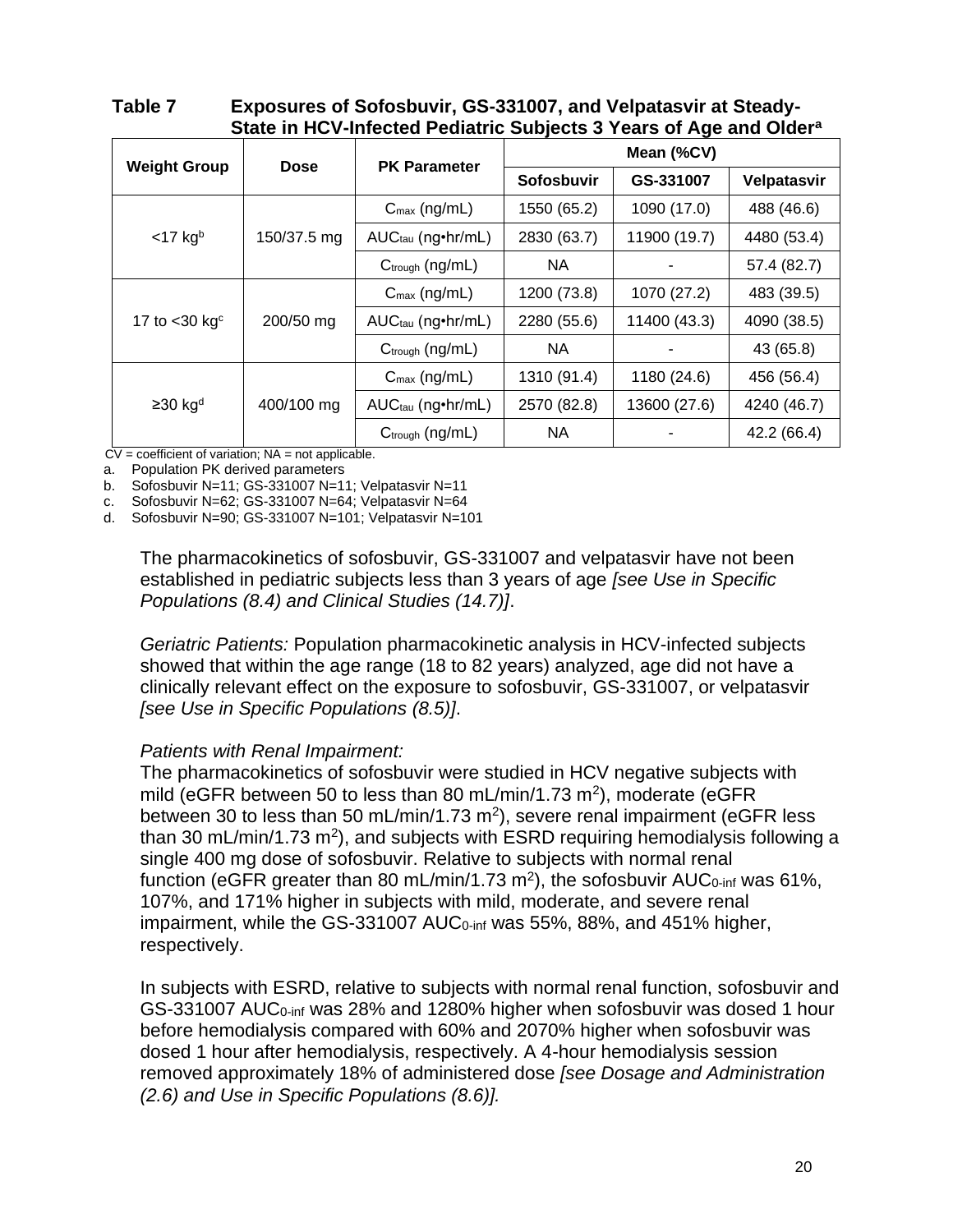The pharmacokinetics of velpatasvir were studied with a single dose of 100 mg velpatasvir in HCV negative subjects with severe renal impairment (eGFR less than 30 mL/min by Cockcroft-Gault). No clinically relevant differences in velpatasvir pharmacokinetics were observed between healthy subjects and subjects with severe renal impairment *[see Use in Specific Populations (8.6)].*

The pharmacokinetics of sofosbuvir, GS-331007, and velpatasvir were studied in HCV-infected subjects with ESRD requiring dialysis treated with EPCLUSA for 12 weeks. The results were generally consistent with those in HCV negative subjects with ESRD requiring dialysis.

### *Patients with Hepatic Impairment:*

The pharmacokinetics of sofosbuvir were studied following 7-day dosing of 400 mg sofosbuvir in HCV-infected subjects with moderate and severe hepatic impairment (Child-Pugh Class B and C, respectively). Relative to subjects with normal hepatic function, the sofosbuvir  $AUC_{0-24}$  were 126% and 143% higher in moderate and severe hepatic impairment, while the GS-331007 AUC<sub>0-24</sub> were 18% and 9% higher, respectively. Population pharmacokinetics analysis in HCV-infected subjects indicated that cirrhosis (including decompensated cirrhosis) had no clinically relevant effect on the exposure of sofosbuvir and GS-331007 *[see Use in Specific Populations (8.7)].*

The pharmacokinetics of velpatasvir were studied with a single dose of 100 mg velpatasvir in HCV negative subjects with moderate and severe hepatic impairment (Child-Pugh Class B and C). Velpatasvir plasma exposure (AUCinf) was similar in subjects with moderate hepatic impairment, severe hepatic impairment, and control subjects with normal hepatic function. Population pharmacokinetics analysis in HCVinfected subjects indicated that cirrhosis (including decompensated cirrhosis) had no clinically relevant effect on the exposure of velpatasvir *[see Use in Specific Populations (8.7)].*

*Race:* Population pharmacokinetics analysis in HCV-infected subjects indicated that race had no clinically relevant effect on the exposure of sofosbuvir, GS-331007, or velpatasvir.

*Gender:* Population pharmacokinetics analysis in HCV-infected subjects indicated that gender had no clinically relevant effect on the exposure of sofosbuvir, GS-331007, or velpatasvir.

### Drug Interaction Studies

After oral administration of EPCLUSA, sofosbuvir is rapidly absorbed and subject to extensive first-pass hepatic extraction (hydrolysis followed by sequential phosphorylation) to form the pharmacologically active triphosphate. In clinical pharmacology studies, both sofosbuvir and the primary circulating metabolite GS-331007 (dephosphorylated nucleotide metabolite) were monitored for purposes of pharmacokinetic analyses.

Sofosbuvir and velpatasvir are substrates of drug transporters P-gp and BCRP while GS-331007 is not. Velpatasvir is also transported by OATP1B1 and OATP1B3. In vitro, slow metabolic turnover of velpatasvir by CYP2B6, CYP2C8, and CYP3A4 was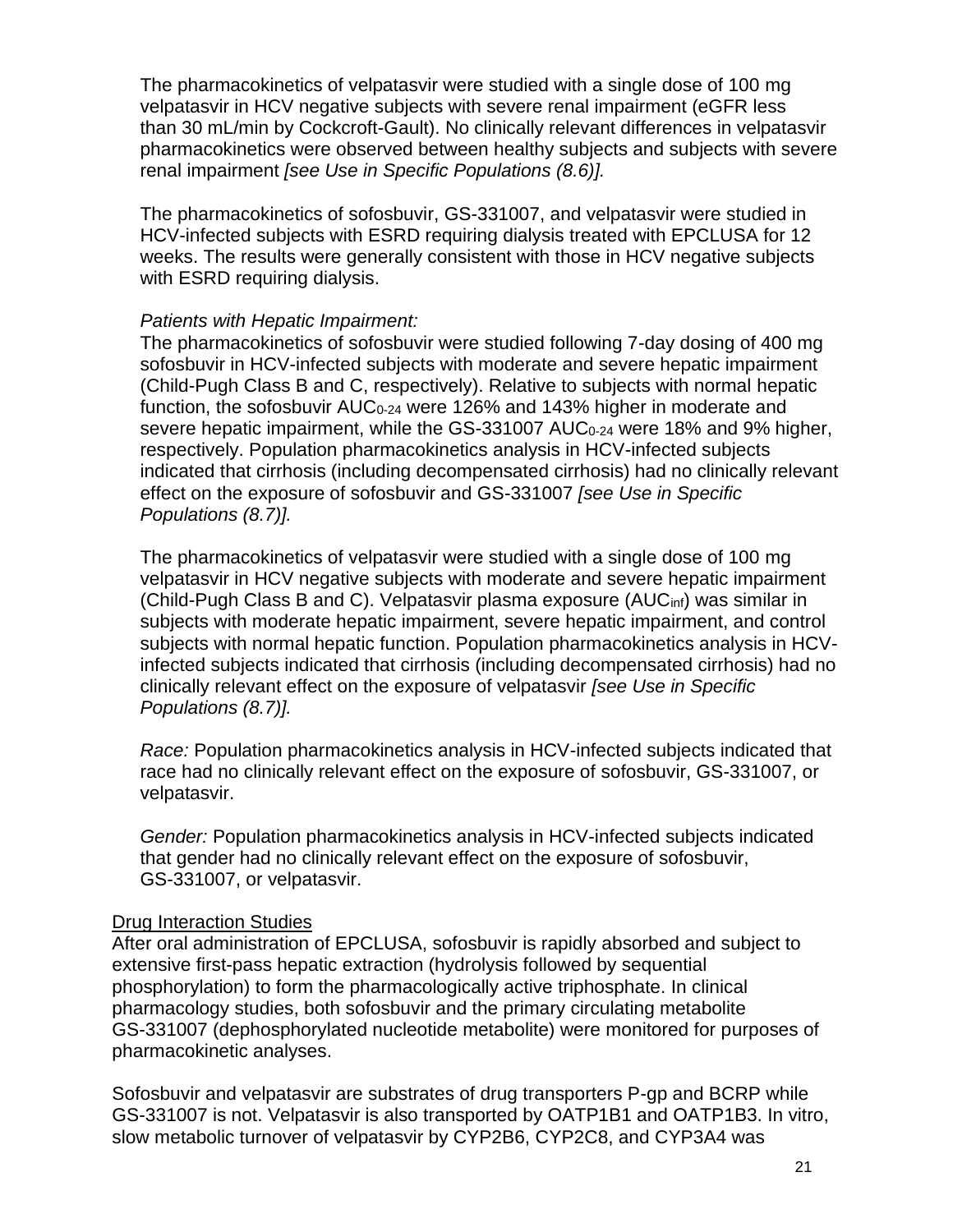observed. Inducers of P-gp and/or moderate to strong inducers of CYP2B6, CYP2C8, or CYP3A4 (e.g., rifampin, St. John's wort, carbamazepine) may decrease plasma concentrations of sofosbuvir and/or velpatasvir, leading to reduced therapeutic effect of EPCLUSA *[see Warnings and Precautions (5.3) and Drug Interactions (7.3)]*. Coadministration with drugs that inhibit P-gp and/or BCRP may increase sofosbuvir and/or velpatasvir plasma concentrations without increasing GS-331007 plasma concentration. Drugs that inhibit CYP2B6, CYP2C8, or CYP3A4 may increase plasma concentration of velpatasvir.

Velpatasvir is an inhibitor of drug transporter P-gp, BCRP, OATP1B1, OATP1B3, and OATP2B1, and its involvement in drug interactions with these transporters is primarily limited to the process of absorption. At clinically relevant concentration, velpatasvir is not an inhibitor of hepatic transporters OATP1A2 or OCT1, renal transporters OCT2, OAT1, OAT3, or MATE1, or CYP or UGT1A1 enzymes.

Sofosbuvir and GS-331007 are not inhibitors of drug transporters P-gp, BCRP, OATP1B1, OATP1B3, and OCT1 and GS-331007 is not an inhibitor of OAT1, OAT3, OCT2, and MATE1. Sofosbuvir and GS-331007 are not inhibitors or inducers of CYP or UGT1A1 enzymes.

The effects of coadministered drugs on the exposure of sofosbuvir, GS-331007, and velpatasvir are shown in Table 8. The effects of sofosbuvir, velpatasvir, or EPCLUSA on the exposure of coadministered drugs are shown in Table 9 *[see Drug Interactions (7)].*

| Table 8 | Drug Interactions: Changes in Pharmacokinetic Parameters for  |
|---------|---------------------------------------------------------------|
|         | Sofosbuvir, GS-331007, and Velpatasvir in the Presence of the |
|         | Coadministered Drug <sup>a</sup>                              |

| Coadmini-                     | Dose of<br>Coadmini-<br>stered Drug  | <b>SOF</b><br><b>Dose</b> | <b>VEL</b><br><b>Dose</b> |    |             | Mean Ratio (90% CI) of Sofosbuvir, GS-331007,<br>and Velpatasvir PK With/Without<br><b>Coadministered Drug</b><br>No Effect=1.00 |                      |                      |
|-------------------------------|--------------------------------------|---------------------------|---------------------------|----|-------------|----------------------------------------------------------------------------------------------------------------------------------|----------------------|----------------------|
| stered Drug                   | (mg)                                 | (mg)                      | (mg)                      | N  |             | $C_{\text{max}}$                                                                                                                 | <b>AUC</b>           | $C_{\min}$           |
| Atazanavir/                   |                                      |                           |                           | 24 | sofosbuvir  | 1.12<br>(0.97, 1.29)                                                                                                             | 1.22<br>(1.12, 1.33) | <b>NA</b>            |
| ritonavir +<br>emtricitabine/ | $300/100 +$<br>200/300 once<br>daily | 400<br>once<br>daily      | 100<br>once<br>daily      |    | GS-331007   | 1.21<br>(1.12, 1.29)                                                                                                             | 1.32<br>(1.27, 1.36) | 1.42<br>(1.37, 1.49) |
| tenofovir DF                  |                                      |                           |                           |    | velpatasvir | 1.55<br>(1.41, 1.71)                                                                                                             | 2.42<br>(2.23, 2.64) | 4.01<br>(3.57, 4.50) |
| Carbamazepine                 | 300 twice daily                      | 400<br>single<br>dose     | ND.                       | 24 | sofosbuvir  | 0.52<br>(0.43, 0.62)                                                                                                             | 0.52<br>(0.46, 0.59) | <b>NA</b>            |
|                               |                                      |                           |                           |    | GS-331007   | 1.04<br>(0.97, 1.11)                                                                                                             | 0.99<br>(0.94, 1.04) | <b>NA</b>            |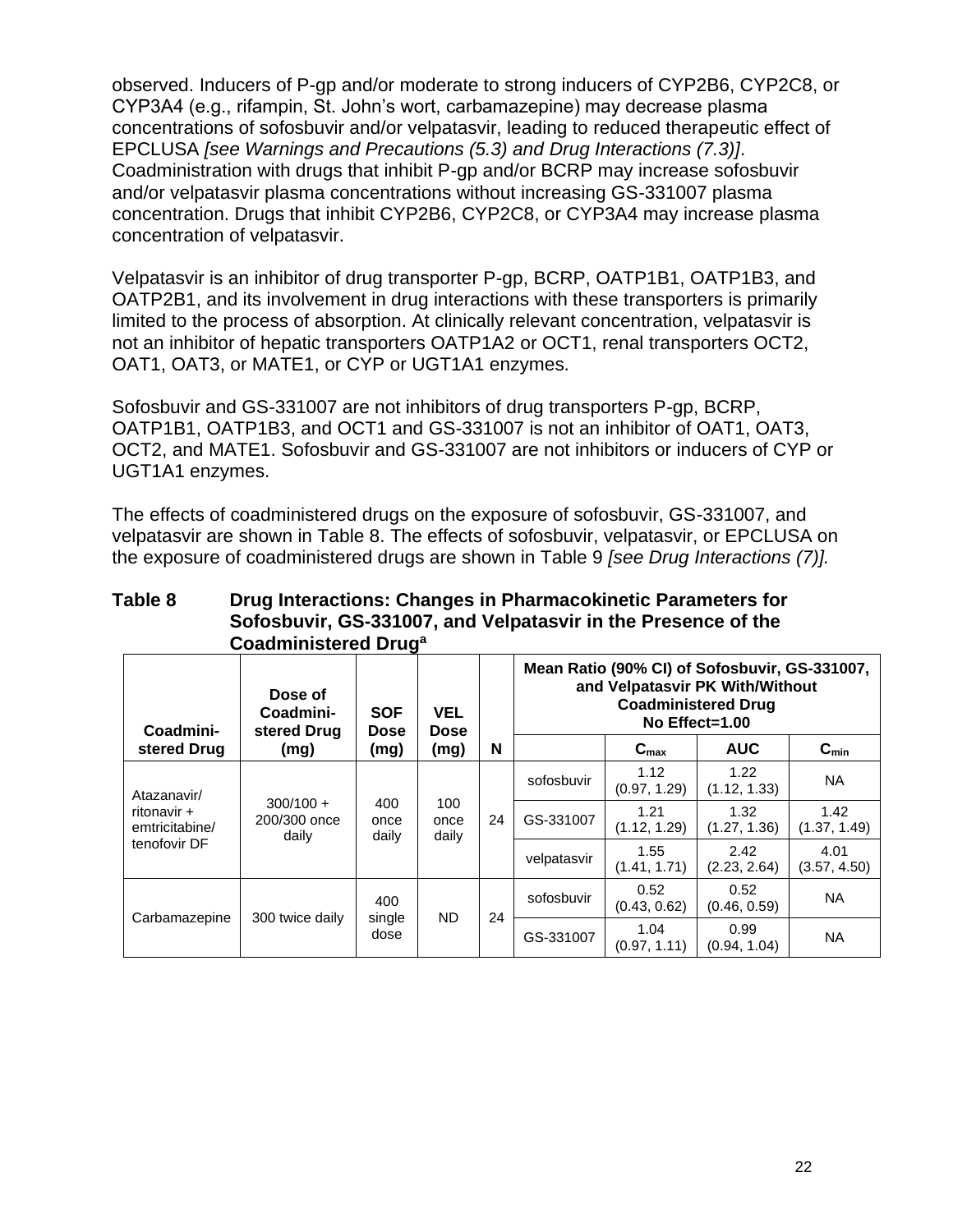| Coadmini-                                                 | Dose of<br>Coadmini-<br>stered Drug              | <b>SOF</b><br><b>Dose</b> | <b>VEL</b><br><b>Dose</b> |                      | Mean Ratio (90% CI) of Sofosbuvir, GS-331007,<br>and Velpatasvir PK With/Without<br><b>Coadministered Drug</b><br>No Effect=1.00 |                      |                      |                      |
|-----------------------------------------------------------|--------------------------------------------------|---------------------------|---------------------------|----------------------|----------------------------------------------------------------------------------------------------------------------------------|----------------------|----------------------|----------------------|
| stered Drug                                               | (mq)                                             | (mg)                      | (mg)                      | N                    |                                                                                                                                  | $C_{max}$            | <b>AUC</b>           | $C_{min}$            |
|                                                           |                                                  | 400<br>single             | <b>ND</b>                 | 19                   | sofosbuvir                                                                                                                       | 2.54<br>(1.87, 3.45) | 4.53<br>(3.26, 6.30) | <b>NA</b>            |
| Cyclosporine                                              | 600 single dose                                  | dose                      |                           |                      | GS-331007                                                                                                                        | 0.60<br>(0.53, 0.69) | 1.04<br>(0.90, 1.20) | <b>NA</b>            |
|                                                           |                                                  | <b>ND</b>                 | 100<br>single<br>dose     | 12                   | velpatasvir                                                                                                                      | 1.56<br>(1.22, 2.01) | 2.03<br>(1.51, 2.71) | <b>NA</b>            |
| Darunavir/                                                |                                                  |                           |                           |                      | sofosbuvir                                                                                                                       | 0.62<br>(0.54, 0.71) | 0.72<br>(0.66, 0.80) | <b>NA</b>            |
| ritonavir +<br>emtricitabine/                             | $800/100 +$<br>200/300 once<br>daily             | 400<br>once<br>daily      | 100<br>once<br>daily      | 29                   | GS-331007                                                                                                                        | 1.04<br>(0.99, 1.08) | 1.13<br>(1.08, 1.18) | 1.13<br>(1.06, 1.19) |
| tenofovir DF                                              |                                                  |                           |                           |                      | velpatasvir                                                                                                                      | 0.76<br>(0.65, 0.89) | 0.84<br>(0.72, 0.98) | 1.01<br>(0.87, 1.18) |
|                                                           |                                                  |                           |                           |                      | sofosbuvir                                                                                                                       | 1.38<br>(1.14, 1.67) | 0.97<br>(0.83, 1.14) | <b>NA</b>            |
| Efavirenz/<br>emtricitabine/<br>tenofovir DF <sup>b</sup> | 600/200/300<br>once daily                        | 400<br>once<br>daily      | 100<br>once<br>daily      | 14                   | GS-331007                                                                                                                        | 0.86<br>(0.80, 0.93) | 0.90<br>(0.85, 0.96) | 1.01<br>(0.95, 1.07) |
|                                                           |                                                  |                           |                           |                      | velpatasvir                                                                                                                      | 0.53<br>(0.43, 0.64) | 0.47<br>(0.39, 0.57) | 0.43<br>(0.36, 0.52) |
| Elvitegravir/<br>cobicistat/                              |                                                  |                           | sofosbuvir                | 1.23<br>(1.07, 1.42) | 1.37<br>(1.24, 1.52)                                                                                                             | <b>NA</b>            |                      |                      |
| emtricitabine/<br>tenofovir                               | 150/150/200/10<br>once daily                     | 400<br>once<br>daily      | 100<br>once<br>daily      | 24                   | GS-331007                                                                                                                        | 1.29<br>(1.25, 1.33) | 1.48<br>(1.43, 1.53) | 1.58<br>(1.52, 1.65) |
| alafenamide <sup>c</sup>                                  |                                                  |                           |                           |                      | velpatasvir                                                                                                                      | 1.30<br>(1.17, 1.45) | 1.50<br>(1.35, 1.66) | 1.60<br>(1.44, 1.78) |
| Elvitegravir/                                             |                                                  |                           |                           |                      | sofosbuvir                                                                                                                       | 1.01<br>(0.85, 1.19) | 1.24<br>(1.13, 1.37) | <b>NA</b>            |
| cobicistat/<br>emtricitabine/                             | 150/150/200/30<br>0 once daily                   | 400<br>once<br>daily      | 100<br>once<br>daily      | 24                   | GS-331007                                                                                                                        | 1.13<br>(1.07, 1.18) | 1.35<br>(1.30, 1.40) | 1.45<br>(1.38, 1.52) |
| tenofovir DF <sup>d</sup>                                 |                                                  |                           |                           |                      | velpatasvir                                                                                                                      | 1.05<br>(0.93, 1.19) | 1.19<br>(1.07, 1.34) | 1.37<br>(1.22, 1.54) |
|                                                           |                                                  |                           |                           |                      | sofosbuvir                                                                                                                       | 0.92<br>(0.82, 1.05) | 0.82<br>(0.74, 0.91) | <b>NA</b>            |
|                                                           | 40 single dose<br>simultaneously<br>with EPCLUSA |                           |                           | 60                   | GS-331007                                                                                                                        | 0.84<br>(0.78, 0.89) | 0.94<br>(0.91, 0.98) | <b>NA</b>            |
| Famotidine                                                |                                                  | 400<br>single             | 100<br>single             |                      | velpatasvir                                                                                                                      | 0.80<br>(0.70, 0.91) | 0.81<br>(0.71, 0.91) | <b>NA</b>            |
|                                                           |                                                  | dose                      | dose                      |                      | sofosbuvir                                                                                                                       | 0.77<br>(0.68, 0.87) | 0.80<br>(0.73, 0.88) | <b>NA</b>            |
|                                                           | 40 single dose<br>12 hours prior<br>to EPCLUSA   |                           |                           | 60                   | GS-331007                                                                                                                        | 1.20<br>(1.13, 1.28) | 1.04<br>(1.01, 1.08) | <b>NA</b>            |
|                                                           |                                                  |                           |                           |                      | velpatasvir                                                                                                                      | 0.87<br>(0.76, 1.00) | 0.85<br>(0.74, 0.97) | <b>NA</b>            |
| Ketoconazole                                              | 200 twice daily                                  | <b>ND</b>                 | 100<br>single<br>dose     | 12                   | velpatasvir                                                                                                                      | 1.29<br>(1.02, 1.64) | 1.71<br>(1.35, 2.18) | NA.                  |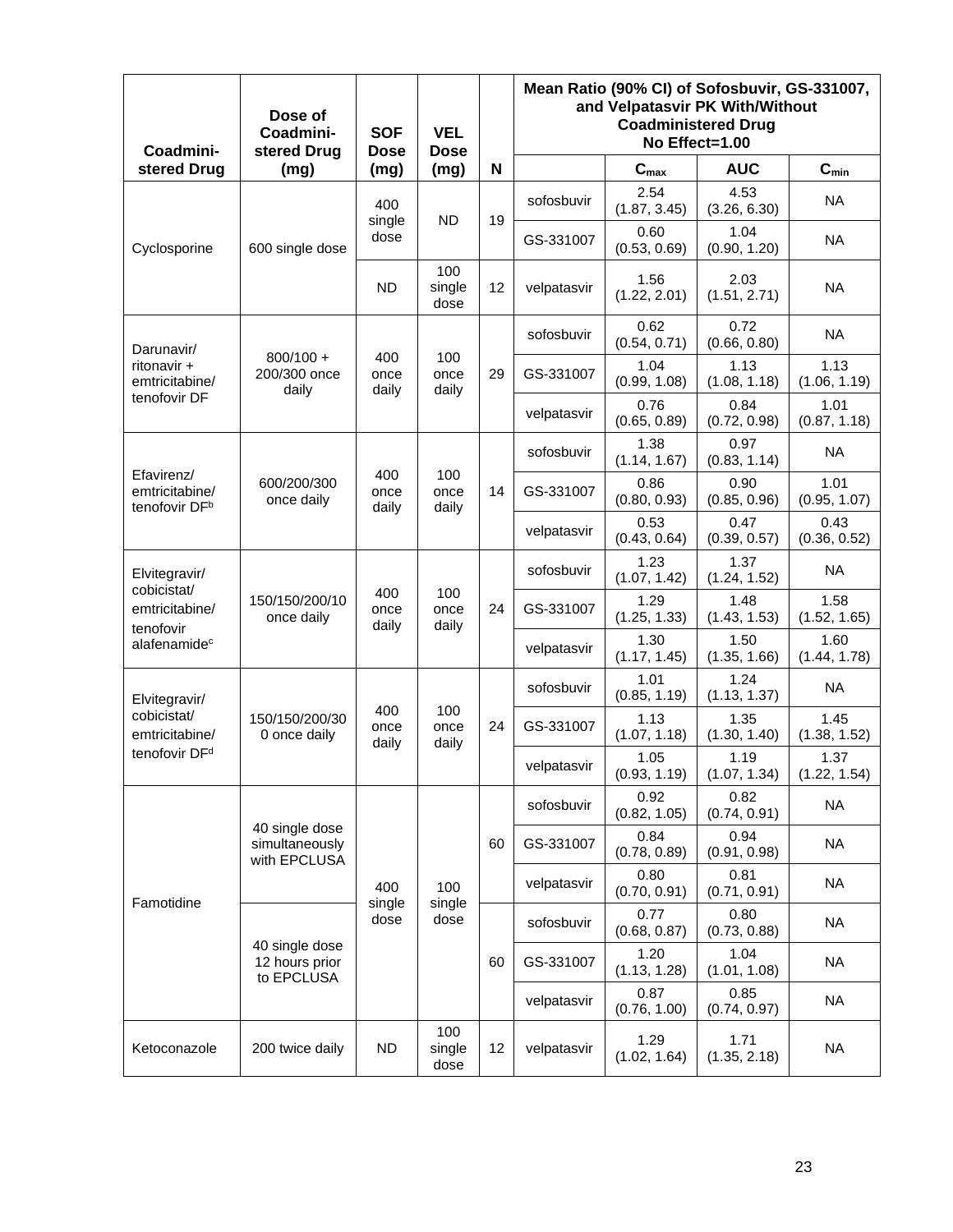| Coadmini-                     | Dose of<br>Coadmini-<br>stered Drug                 | <b>SOF</b><br><b>Dose</b>       | <b>VEL</b><br><b>Dose</b>                 |                 |             | Mean Ratio (90% CI) of Sofosbuvir, GS-331007,<br>and Velpatasvir PK With/Without<br><b>Coadministered Drug</b><br>No Effect=1.00 |                      |                      |  |  |
|-------------------------------|-----------------------------------------------------|---------------------------------|-------------------------------------------|-----------------|-------------|----------------------------------------------------------------------------------------------------------------------------------|----------------------|----------------------|--|--|
| stered Drug                   | (mg)                                                | (mg)                            | (mg)                                      | N               |             | $\mathbf{C}_{\text{max}}$                                                                                                        | <b>AUC</b>           | $C_{min}$            |  |  |
| Lopinavir/                    |                                                     |                                 |                                           |                 | sofosbuvir  | 0.59<br>(0.49, 0.71)                                                                                                             | 0.71<br>(0.64, 0.78) | <b>NA</b>            |  |  |
| ritonavir +<br>emtricitabine/ | $4x200/50 +$<br>200/300 once<br>daily               | 400<br>once<br>daily            | 100<br>once<br>daily                      | 24              | GS-331007   | 1.01<br>(0.98, 1.05)                                                                                                             | 1.15<br>(1.09, 1.21) | 1.15<br>(1.07, 1.25) |  |  |
| tenofovir DF                  |                                                     |                                 |                                           |                 | velpatasvir | 0.70<br>(0.59, 0.83)                                                                                                             | 1.02<br>(0.89, 1.17) | 1.63<br>(1.43, 1.85) |  |  |
| Methadone                     | 30 to 130 daily                                     | 400<br>once                     | <b>ND</b>                                 | 14              | sofosbuvir  | 0.95<br>(0.68, 1.33)                                                                                                             | 1.30<br>(1.00, 1.69) | <b>NA</b>            |  |  |
|                               |                                                     | daily                           |                                           |                 | GS-331007   | 0.73<br>(0.65, 0.83)                                                                                                             | 1.04<br>(0.89, 1.22) | NA                   |  |  |
|                               | 20 once daily                                       | 400                             | 100                                       |                 | sofosbuvir  | 0.66<br>(0.55, 0.78)                                                                                                             | 0.71<br>(0.60, 0.83) | <b>NA</b>            |  |  |
|                               | simultaneously<br>with EPCLUSA                      | single<br>dose                  | single<br>dose                            | 60              | GS-331007   | 1.18<br>(1.10, 1.26)                                                                                                             | 1.00<br>(0.95, 1.05) | <b>NA</b>            |  |  |
|                               |                                                     | fasted                          | fasted                                    |                 | velpatasvir | 0.63<br>(0.50, 0.78)                                                                                                             | 0.64<br>(0.52, 0.79) | <b>NA</b>            |  |  |
|                               | 20 once daily<br>12 hours prior<br>to EPCLUSA       | 400<br>single<br>dose<br>fasted | 100<br>single<br>dose<br>fasted           | 60              | sofosbuvir  | 0.55<br>(0.47, 0.64)                                                                                                             | 0.56<br>(0.49, 0.65) | <b>NA</b>            |  |  |
|                               |                                                     |                                 |                                           |                 | GS-331007   | 1.26<br>(1.18, 1.34)                                                                                                             | 0.97<br>(0.94, 1.01) | <b>NA</b>            |  |  |
|                               |                                                     |                                 |                                           |                 | velpatasvir | 0.43<br>(0.35, 0.54)                                                                                                             | 0.45<br>(0.37, 0.55) | <b>NA</b>            |  |  |
|                               |                                                     | 400<br>single<br>dose           | 100<br>single<br>dose<br>fed <sup>e</sup> | 40              | sofosbuvir  | 0.84<br>(0.68, 1.03)                                                                                                             | 1.08<br>(0.94, 1.25) | <b>NA</b>            |  |  |
| Omeprazole                    | 20 once daily 2<br>hours prior to<br><b>EPCLUSA</b> |                                 |                                           |                 | GS-331007   | 0.94<br>(0.88, 1.02)                                                                                                             | 0.99<br>(0.96, 1.03) | <b>NA</b>            |  |  |
|                               |                                                     | fed <sup>e</sup>                |                                           |                 | velpatasvir | 0.52<br>(0.43, 0.64)                                                                                                             | 0.62<br>(0.51, 0.75) | <b>NA</b>            |  |  |
|                               |                                                     | 400                             | 100                                       |                 | sofosbuvir  | 0.79<br>(0.68, 0.92)                                                                                                             | 1.05<br>(0.94, 1.16) | NA                   |  |  |
|                               | 20 once daily 4<br>hours after<br><b>EPCLUSA</b>    | single<br>dose                  | single<br>dose                            | 38              | GS-331007   | 0.91<br>(0.85, 0.98)                                                                                                             | 0.99<br>(0.95, 1.02) | <b>NA</b>            |  |  |
|                               |                                                     | fed <sup>e</sup>                | fed <sup>e</sup>                          |                 | velpatasvir | 0.67<br>(0.58, 0.78)                                                                                                             | 0.74<br>(0.63, 0.86) | <b>NA</b>            |  |  |
|                               |                                                     | 400                             | 100                                       |                 | sofosbuvir  | 0.70<br>(0.57, 0.87)                                                                                                             | 0.91<br>(0.76, 1.08) | <b>NA</b>            |  |  |
|                               | 40 once daily 4<br>hours after<br><b>EPCLUSA</b>    | single<br>dose                  | single<br>dose                            | 40              | GS-331007   | 1.01<br>(0.96, 1.07)                                                                                                             | 0.99<br>(0.94, 1.03) | <b>NA</b>            |  |  |
|                               |                                                     | fed <sup>e</sup>                | fed <sup>e</sup>                          |                 | velpatasvir | 0.44<br>(0.34, 0.57)                                                                                                             | 0.47<br>(0.37, 0.60) | <b>NA</b>            |  |  |
|                               |                                                     | 400                             |                                           | 20<br><b>ND</b> | sofosbuvir  | 0.64<br>(0.53, 0.77)                                                                                                             | 0.76<br>(0.63, 0.91) | <b>NA</b>            |  |  |
| Rifabutin                     | 300 once daily                                      | single<br>dose                  |                                           |                 | GS-331007   | 1.15<br>(1.03, 1.27)                                                                                                             | 1.03<br>(0.95, 1.12) | <b>NA</b>            |  |  |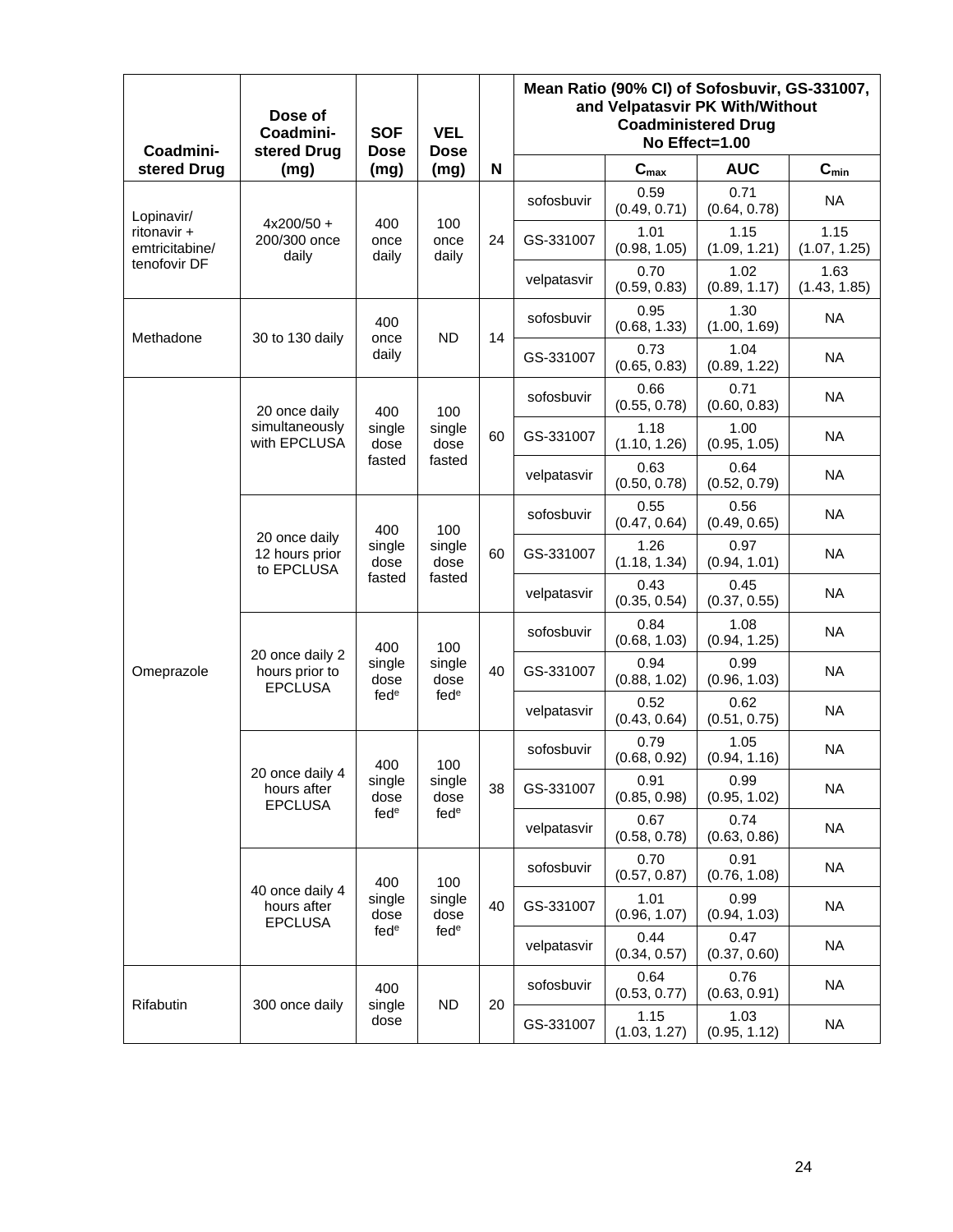| Coadmini-   | Dose of<br>Coadmini-<br>stered Drug | <b>SOF</b><br>Dose   | <b>VEL</b><br><b>Dose</b> |    | Mean Ratio (90% CI) of Sofosbuvir, GS-331007,<br>and Velpatasvir PK With/Without<br><b>Coadministered Drug</b><br>No Effect=1.00 |                      |                      |           |  |
|-------------|-------------------------------------|----------------------|---------------------------|----|----------------------------------------------------------------------------------------------------------------------------------|----------------------|----------------------|-----------|--|
| stered Drug | (mg)                                | (mg)                 | (mg)                      | N  |                                                                                                                                  | $C_{\text{max}}$     | <b>AUC</b>           | $C_{min}$ |  |
|             | 600 once daily                      | 400<br>ND.<br>single |                           | 17 | sofosbuvir                                                                                                                       | 0.23<br>(0.19, 0.29) | 0.28<br>(0.24, 0.32) | <b>NA</b> |  |
|             |                                     | dose                 |                           |    | GS-331007                                                                                                                        | 1.23<br>(1.14, 1.34) | 0.95<br>(0.88, 1.03) | <b>NA</b> |  |
| Rifampin    |                                     | ND.                  | 100<br>single<br>dose     | 12 | velpatasvir                                                                                                                      | 0.29<br>(0.23, 0.37) | 0.18<br>(0.15, 0.22) | NA        |  |
|             | 600 single dose                     | <b>ND</b>            | 100<br>single<br>dose     | 12 | velpatasvir                                                                                                                      | 1.28<br>(1.05, 1.56) | 1.46<br>(1.17, 1.83) | <b>NA</b> |  |
| Tacrolimus  |                                     | 400                  | ND.                       | 16 | sofosbuvir                                                                                                                       | 0.97<br>(0.65, 1.43) | 1.13<br>(0.81, 1.57) | NA.       |  |
|             | 5 single dose                       | single<br>dose       |                           |    | GS-331007                                                                                                                        | 0.97<br>(0.83, 1.14) | 1.00<br>(0.87, 1.13) | <b>NA</b> |  |

 $NA = not available/not applicable, ND = not closed, DF = disoproxil fumarate.$ 

a. All interaction studies conducted in healthy volunteers.

b. Administered as ATRIPLA® (efavirenz, emtricitabine, and tenofovir DF fixed-dose combination).

c. Administered as GENVOYA® (elvitegravir, cobicistat, emtricitabine, and tenofovir alafenamide fixed-dose combination).

d. Administered as STRIBILD® (elvitegravir, cobicistat, emtricitabine, and tenofovir DF fixed-dose combination).

e. EPCLUSA was administered under fasted conditions in the reference arms.

No effect on the pharmacokinetic parameters of sofosbuvir, GS-331007, or velpatasvir was observed with dolutegravir; the combination of emtricitabine, rilpivirine, and tenofovir DF; emtricitabine; raltegravir; or tenofovir DF.

| Table 9 | <b>Changes in Pharmacokinetic Parameters for Coadministered Drug in</b> |
|---------|-------------------------------------------------------------------------|
|         | the Presence of Sofosbuvir, Velpatasvir, or EPCLUSA <sup>a</sup>        |

| Coadministered                              | Dose of<br>Coadministered                        | <b>SOF</b><br><b>Dose</b> | <b>VEL</b><br><b>Dose</b> |                      |                      | Mean Ratio (90% CI) of<br><b>Coadministered Drug PK With/Without</b><br>Sofosbuvir, Velpatasvir, or EPCLUSA<br>No $E$ ffect=1.00 |                      |
|---------------------------------------------|--------------------------------------------------|---------------------------|---------------------------|----------------------|----------------------|----------------------------------------------------------------------------------------------------------------------------------|----------------------|
| Drug                                        | Drug (mg)                                        | (mg)                      | (mg)                      | N                    | $C_{\text{max}}$     | <b>AUC</b>                                                                                                                       | $C_{min}$            |
|                                             | atazanavir 300<br>once daily                     | 400<br>100                |                           | 1.09<br>(1.00, 1.19) | 1.20<br>(1.10, 1.31) | 1.39<br>(1.20, 1.61)                                                                                                             |                      |
| Atazanavir/<br>ritonavir +                  | ritonavir 100 once<br>daily                      |                           | once<br>daily             | 24                   | 0.89<br>(0.82, 0.97) | 0.97<br>(0.89, 1.05)                                                                                                             | 1.29<br>(1.15, 1.44) |
| emtricitabine/<br>tenofovir DF <sup>b</sup> | once<br>emtricitabine 200<br>daily<br>once daily |                           |                           |                      |                      | 1.01<br>(0.96, 1.06)                                                                                                             | 1.02<br>(0.99, 1.04) |
|                                             | tenofovir DF 300<br>once daily                   |                           |                           |                      | 1.55<br>(1.43, 1.68) | 1.30<br>(1.24, 1.36)                                                                                                             | 1.39<br>(1.31, 1.48) |
| Atorvastatin                                | 40 single dose                                   | 400<br>once<br>daily      | 100<br>once<br>daily      | 26                   | 1.68<br>(1.49, 1.89) | 1.54<br>(1.45, 1.64)                                                                                                             | <b>NA</b>            |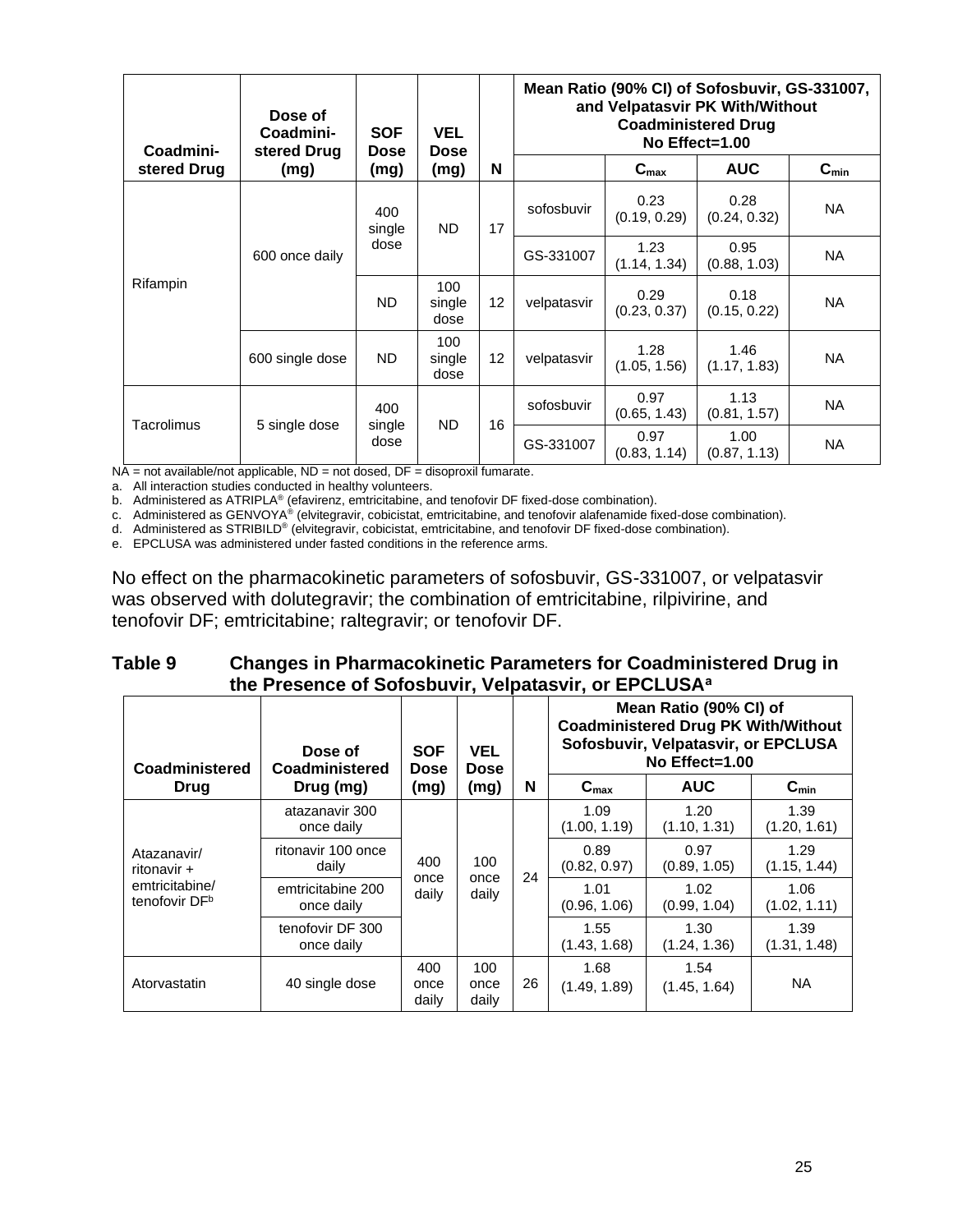| <b>Coadministered</b>                                      | Dose of<br>Coadministered                 | <b>VEL</b><br><b>SOF</b><br><b>Dose</b><br><b>Dose</b> |                      |    | Mean Ratio (90% CI) of<br><b>Coadministered Drug PK With/Without</b><br>Sofosbuvir, Velpatasvir, or EPCLUSA<br>No Effect=1.00 |                      |                      |                      |                      |                      |                      |                      |
|------------------------------------------------------------|-------------------------------------------|--------------------------------------------------------|----------------------|----|-------------------------------------------------------------------------------------------------------------------------------|----------------------|----------------------|----------------------|----------------------|----------------------|----------------------|----------------------|
| <b>Drug</b>                                                | Drug (mg)                                 | (mg)                                                   | (mg)                 | N  | $C_{max}$                                                                                                                     | <b>AUC</b>           | $C_{min}$            |                      |                      |                      |                      |                      |
|                                                            | darunavir 800 once<br>daily               |                                                        |                      |    | 0.90<br>(0.86, 0.95)                                                                                                          | 0.92<br>(0.87, 0.98) | 0.87<br>(0.79, 0.95) |                      |                      |                      |                      |                      |
| Darunavir/ ritonavir<br>+ emtricitabine/                   | ritonavir 100 once<br>daily               | 400<br>once                                            | 100<br>once          | 29 | 1.07<br>(0.97, 1.17)                                                                                                          | 1.12<br>(1.05, 1.19) | 1.09<br>(1.02, 1.15) |                      |                      |                      |                      |                      |
| tenofovir DF <sup>c</sup>                                  | emtricitabine 200<br>once daily           | daily                                                  | daily                |    | 1.05<br>(1.01, 1.08)                                                                                                          | 1.05<br>(1.02, 1.08) | 1.04<br>(0.98, 1.09) |                      |                      |                      |                      |                      |
|                                                            | tenofovir DF 300<br>once daily            |                                                        |                      |    | 1.55<br>(1.45, 1.66)                                                                                                          | 1.39<br>(1.33, 1.44) | 1.52<br>(1.45, 1.59) |                      |                      |                      |                      |                      |
| Digoxin                                                    | 0.25 single dose                          | <b>ND</b>                                              | 100                  | 21 | 1.88<br>(1.71, 2.08)                                                                                                          | 1.34<br>(1.13, 1.60) | <b>NA</b>            |                      |                      |                      |                      |                      |
|                                                            | efavirenz 600 once<br>daily               |                                                        |                      |    | 0.81<br>(0.74, 0.89)                                                                                                          | 0.85<br>(0.80, 0.91) | 0.90<br>(0.85, 0.95) |                      |                      |                      |                      |                      |
| Efavirenz/<br>emtricitabine/<br>tenofovir DF <sup>d</sup>  | emtricitabine 200<br>once daily           | 400<br>once<br>daily                                   | 100<br>once<br>daily | 15 | 1.07<br>(0.98, 1.18)                                                                                                          | 1.07<br>(1.00, 1.14) | 1.10<br>(0.97, 1.25) |                      |                      |                      |                      |                      |
|                                                            | tenofovir DF 300<br>once daily            |                                                        |                      |    | 1.77<br>(1.53, 2.04)                                                                                                          | 1.81<br>(1.68, 1.94) | 2.21<br>(2.00, 2.43) |                      |                      |                      |                      |                      |
|                                                            | elvitegravir 150<br>once daily            | 400<br>once<br>daily                                   | 100<br>once<br>daily |    | 0.87<br>(0.80, 0.94)                                                                                                          | 0.94<br>(0.88, 1.00) | 1.08<br>(0.97, 1.20) |                      |                      |                      |                      |                      |
| Elvitegravir/<br>cobicistat/                               | cobicistat 150 once<br>daily              |                                                        |                      |    |                                                                                                                               |                      |                      |                      |                      | 1.16<br>(1.09, 1.23) | 1.30<br>(1.23, 1.38) | 2.03<br>(1.67, 2.48) |
| emtricitabine/<br>tenofovir                                | emtricitabine 200<br>once daily           |                                                        |                      | 24 | 1.02<br>(0.97, 1.06)                                                                                                          | 1.01<br>(0.98, 1.04) | 1.02<br>(0.97, 1.07) |                      |                      |                      |                      |                      |
| alafenamide <sup>e</sup>                                   | tenofovir<br>alafenamide 10<br>once daily |                                                        |                      |    | 0.80<br>(0.68, 0.94)                                                                                                          | 0.87<br>(0.81, 0.94) | <b>NA</b>            |                      |                      |                      |                      |                      |
|                                                            | elvitegravir 150<br>once daily            |                                                        |                      |    | 0.93<br>(0.86, 1.00)                                                                                                          | 0.93<br>(0.87, 0.99) | 0.97<br>(0.91, 1.04) |                      |                      |                      |                      |                      |
| Elvitegravir/<br>cobicistat/                               | cobicistat 150 once<br>daily              | 400                                                    | 100                  |    | 1.11<br>(1.06, 1.17)                                                                                                          | 1.23<br>(1.17, 1.29) | 1.71<br>(1.54, 1.90) |                      |                      |                      |                      |                      |
| emtricitabine/<br>tenofovir DFf                            | emtricitabine 200<br>once daily           | once<br>daily                                          | once<br>daily        | 24 | 1.02<br>(0.97, 1.08)                                                                                                          | 1.01<br>(0.98, 1.04) | 1.06<br>(1.01, 1.11) |                      |                      |                      |                      |                      |
|                                                            | tenofovir DF 300<br>once daily            |                                                        |                      |    | 1.36<br>(1.25, 1.47)                                                                                                          | 1.35<br>(1.29, 1.42) | 1.45<br>(1.39, 1.51) |                      |                      |                      |                      |                      |
|                                                            | emtricitabine 200<br>once daily           |                                                        |                      |    | 0.95<br>(0.90, 1.00)                                                                                                          | 0.99<br>(0.97, 1.02) | 1.05<br>(0.99, 1.11) |                      |                      |                      |                      |                      |
| Emtricitabine/<br>rilpivirine/tenofovir<br>DF <sup>9</sup> | rilpivirine 25 once<br>daily              | 400<br>once<br>daily                                   | 100<br>once<br>daily |    |                                                                                                                               |                      | 24                   | 0.93<br>(0.88, 0.98) | 0.95<br>(0.90, 1.00) | 0.96<br>(0.90, 1.03) |                      |                      |
|                                                            | tenofovir DF 300<br>once daily            |                                                        |                      |    | 1.44<br>(1.33, 1.55)                                                                                                          | 1.40<br>(1.34, 1.46) | 1.84<br>(1.76, 1.92) |                      |                      |                      |                      |                      |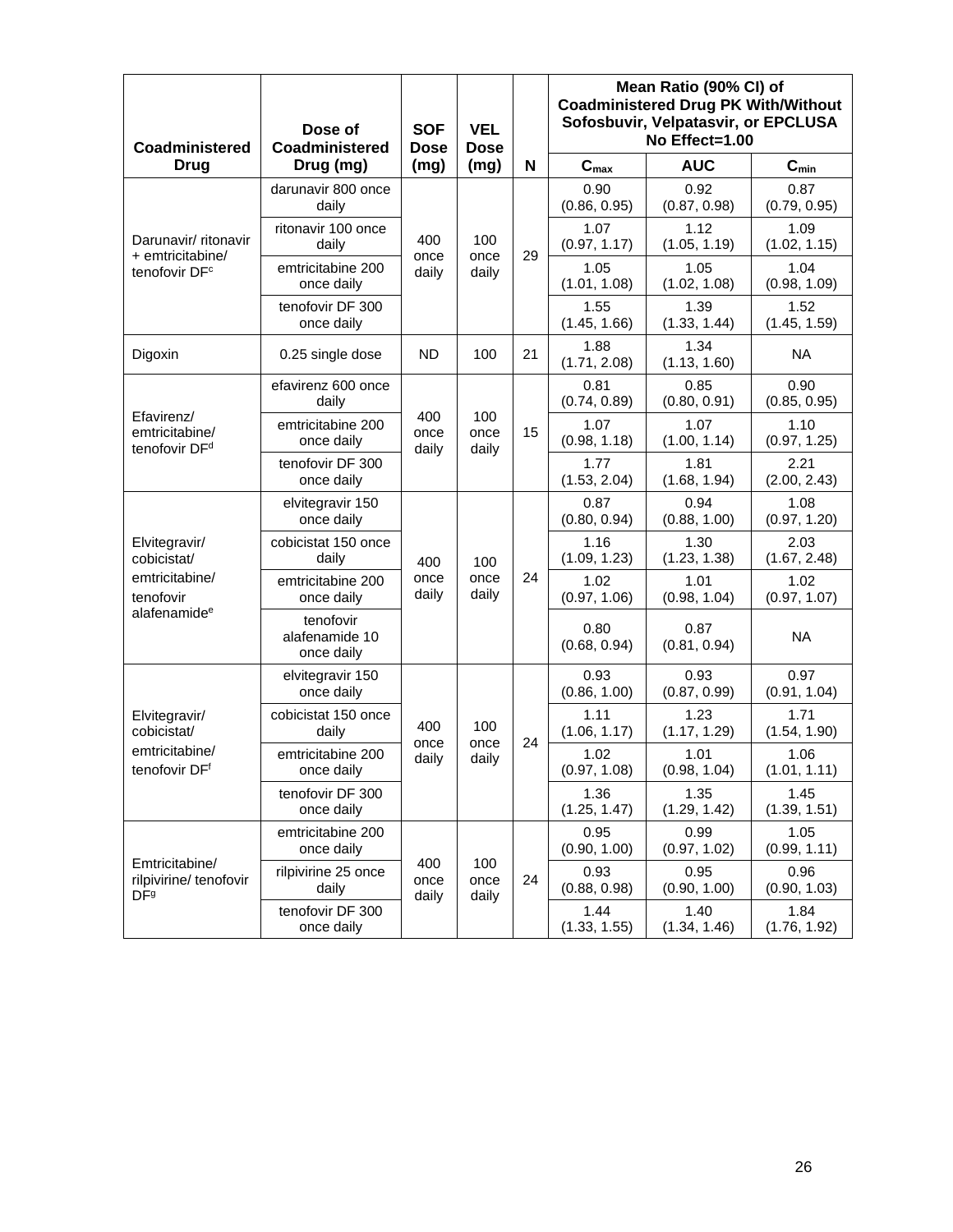| <b>Coadministered</b>                           | Dose of<br>Coadministered                                                  |                       | <b>SOF</b><br><b>VEL</b><br><b>Dose</b><br><b>Dose</b> |    | Mean Ratio (90% CI) of<br><b>Coadministered Drug PK With/Without</b><br>Sofosbuvir, Velpatasvir, or EPCLUSA<br>No Effect=1.00 |                      |                      |  |
|-------------------------------------------------|----------------------------------------------------------------------------|-----------------------|--------------------------------------------------------|----|-------------------------------------------------------------------------------------------------------------------------------|----------------------|----------------------|--|
| <b>Drug</b>                                     | Drug (mg)                                                                  | (mg)                  | (mg)                                                   | N  | $\mathbf{C}_{\text{max}}$                                                                                                     | <b>AUC</b>           | $C_{\min}$           |  |
| Norelgestromin                                  |                                                                            | <b>ND</b>             | 100<br>once<br>daily                                   | 13 | 0.97<br>(0.88, 1.07)                                                                                                          | 0.90<br>(0.82, 0.98) | 0.92<br>(0.83, 1.03) |  |
|                                                 |                                                                            | 400<br>once<br>daily  | ND.                                                    | 15 | 1.07<br>(0.94, 1.22)                                                                                                          | 1.06<br>(0.92, 1.21) | 1.07<br>(0.89, 1.28) |  |
| Norgestrel                                      | norgestimate<br>0.180/0.215/0.25/et<br>hinyl estradiol<br>0.025 once daily | <b>ND</b>             | 100<br>once<br>daily                                   | 13 | 0.96<br>(0.78, 1.19)                                                                                                          | 0.91<br>(0.73, 1.15) | 0.92<br>(0.73, 1.18) |  |
|                                                 |                                                                            | 400<br>once<br>daily  | <b>ND</b>                                              | 15 | 1.18<br>(0.99, 1.41)                                                                                                          | 1.19<br>(0.98, 1.45) | 1.23<br>(1.00, 1.51) |  |
|                                                 |                                                                            | <b>ND</b>             | 100<br>once<br>daily                                   | 12 | 1.39<br>(1.17, 1.66)                                                                                                          | 1.04<br>(0.87, 1.24) | 0.83<br>(0.65, 1.06) |  |
| Ethinyl estradiol                               |                                                                            | 400<br>once<br>daily  | <b>ND</b>                                              | 15 | 1.15<br>(0.97, 1.36)                                                                                                          | 1.09<br>(0.94, 1.26) | 0.99<br>(0.80, 1.23) |  |
| Pravastatin                                     | 40 single dose                                                             | ND                    | 100<br>once<br>daily                                   | 18 | 1.28<br>(1.08, 1.52)                                                                                                          | 1.35<br>(1.18, 1.54) | <b>NA</b>            |  |
| Rosuvastatin                                    | 10 single dose                                                             | <b>ND</b>             | 100<br>once<br>daily                                   | 18 | 2.61<br>(2.32, 2.92)                                                                                                          | 2.69<br>(2.46, 2.94) | <b>NA</b>            |  |
|                                                 | emtricitabine 200<br>once daily                                            |                       |                                                        |    | 1.08<br>(1.04, 1.12)                                                                                                          | 1.05<br>(1.03, 1.07) | 1.02<br>(0.97, 1.08) |  |
| Raltegravir +<br>emtricitabine/<br>tenofovir DF | tenofovir DF 300<br>once daily                                             | 400<br>once<br>daily  | 100<br>once<br>daily                                   | 30 | 1.46<br>(1.39, 1.54)                                                                                                          | 1.40<br>(1.34, 1.45) | 1.70<br>(1.61, 1.79) |  |
|                                                 | raltegravir 400<br>twice daily                                             |                       |                                                        |    | 1.03<br>(0.74, 1.43)                                                                                                          | 0.97<br>(0.73, 1.28) | 0.79<br>(0.42, 1.48) |  |
| Tacrolimus                                      | 5 single dose                                                              | 400<br>single<br>dose | <b>ND</b>                                              | 16 | 0.73<br>(0.59, 0.90)                                                                                                          | 1.09<br>(0.84, 1.40) | <b>NA</b>            |  |

 $NA$  = not available/not applicable,  $ND$  = not dosed,  $DF$  = disoproxil fumarate.

a. All interaction studies conducted in healthy volunteers.

b. Comparison based on exposures when administered as atazanavir/ritonavir + emtricitabine/tenofovir DF.

c. Comparison based on exposures when administered as darunavir/ritonavir + emtricitabine/tenofovir DF.

d. Administered as ATRIPLA (efavirenz, emtricitabine, and tenofovir DF fixed-dose combination).

e. Administered as GENVOYA (elvitegravir, cobicistat, emtricitabine, and tenofovir alafenamide fixed-dose combination).

f. Administered as STRIBILD (elvitegravir, cobicistat, emtricitabine, and tenofovir DF fixed-dose combination).

g. Administered as COMPLERA® (emtricitabine, rilpivirine, and tenofovir DF fixed-dose combination).

No effect on the pharmacokinetic parameters of the following coadministered drugs was observed or is expected with EPCLUSA (buprenorphine/naloxone, dolutegravir, lopinavir/ritonavir, or methadone) or its components sofosbuvir (cyclosporine) or velpatasvir (cyclosporine).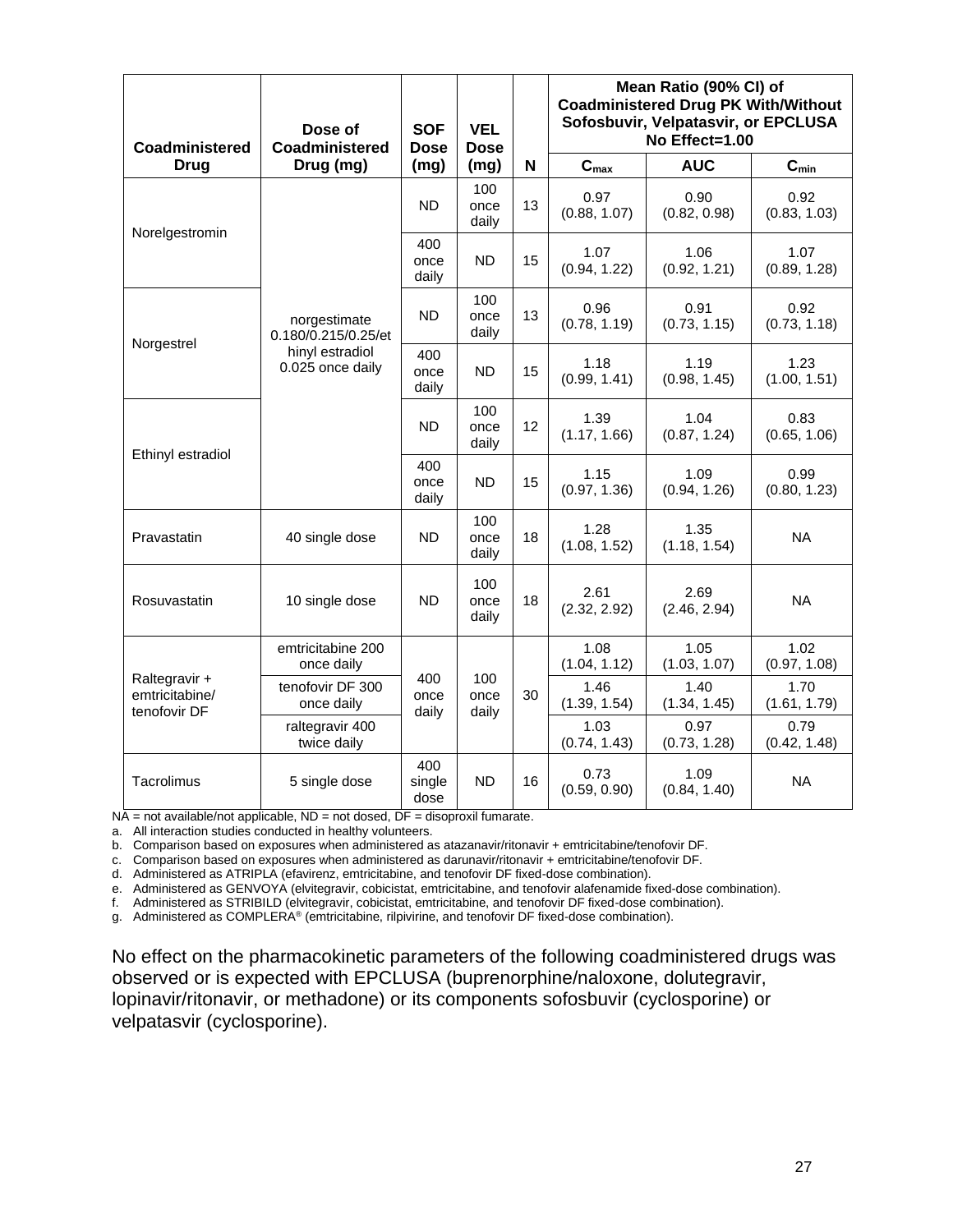## **12.4 Microbiology**

### Mechanism of Action

Sofosbuvir is an inhibitor of the HCV NS5B RNA-dependent RNA polymerase, which is required for viral replication. Sofosbuvir is a nucleotide prodrug that undergoes intracellular metabolism to form the pharmacologically active uridine analog triphosphate (GS-461203), which can be incorporated into HCV RNA by the NS5B polymerase and acts as a chain terminator. In a biochemical assay, GS-461203 inhibited the polymerase activity of the recombinant NS5B from HCV genotype 1b, 2a, 3a, and 4a with an IC<sub>50</sub> value ranging from 0.36 to 3.3 micromolar. GS-461203 is neither an inhibitor of human DNA and RNA polymerases nor an inhibitor of mitochondrial RNA polymerase.

Velpatasvir is an inhibitor of the HCV NS5A protein, which is required for viral replication. Resistance selection in cell culture and cross-resistance studies indicate velpatasvir targets NS5A as its mode of action.

### Antiviral Activity

The EC<sup>50</sup> values of sofosbuvir and velpatasvir against full-length or chimeric replicons encoding NS5B and NS5A sequences from the laboratory strains are presented in Table 10. The EC<sup>50</sup> values of sofosbuvir and velpatasvir against clinical isolates are presented in Table 11.

| <b>Replicon Genotype</b> | Sofosbuvir EC <sub>50</sub> , nM <sup>a</sup> | Velpatasvir EC <sub>50</sub> , nM <sup>a</sup> |
|--------------------------|-----------------------------------------------|------------------------------------------------|
| 1a                       | 40                                            | 0.014                                          |
| 1b                       | 110                                           | 0.016                                          |
| 2a                       | 50                                            | $0.005 - 0.016b$                               |
| 2 <sub>b</sub>           | 15 <sup>c</sup>                               | $0.002 - 0.006b$                               |
| 3a                       | 50                                            | 0.004                                          |
| 4a                       | 40                                            | 0.009                                          |
| 4d                       | 33.4                                          | 0.004                                          |
| 5a                       | 15 <sup>c</sup>                               | $0.021 - 0.054$ d                              |
| 6a                       | $14-25$ °                                     | $0.006 - 0.009$                                |
| 6e                       | <b>NA</b>                                     | 0.130 <sup>d</sup>                             |

### **Table 10 Activity of Sofosbuvir and Velpatasvir Against Full Length or Chimeric Laboratory Replicons**

NA = not available.

a. Mean value from multiple experiments of same laboratory replicon.

b. Data from various strains of full-length NS5A replicons or chimeric NS5A replicons carrying full-length NS5A genes that contain L31 or M31 polymorphisms.

c. Stable chimeric 1b replicons carrying NS5B genes from genotype 2b, 5a, or 6a were used for testing.

d. Data from a chimeric NS5A replicon carrying NS5A amino acids 9-184.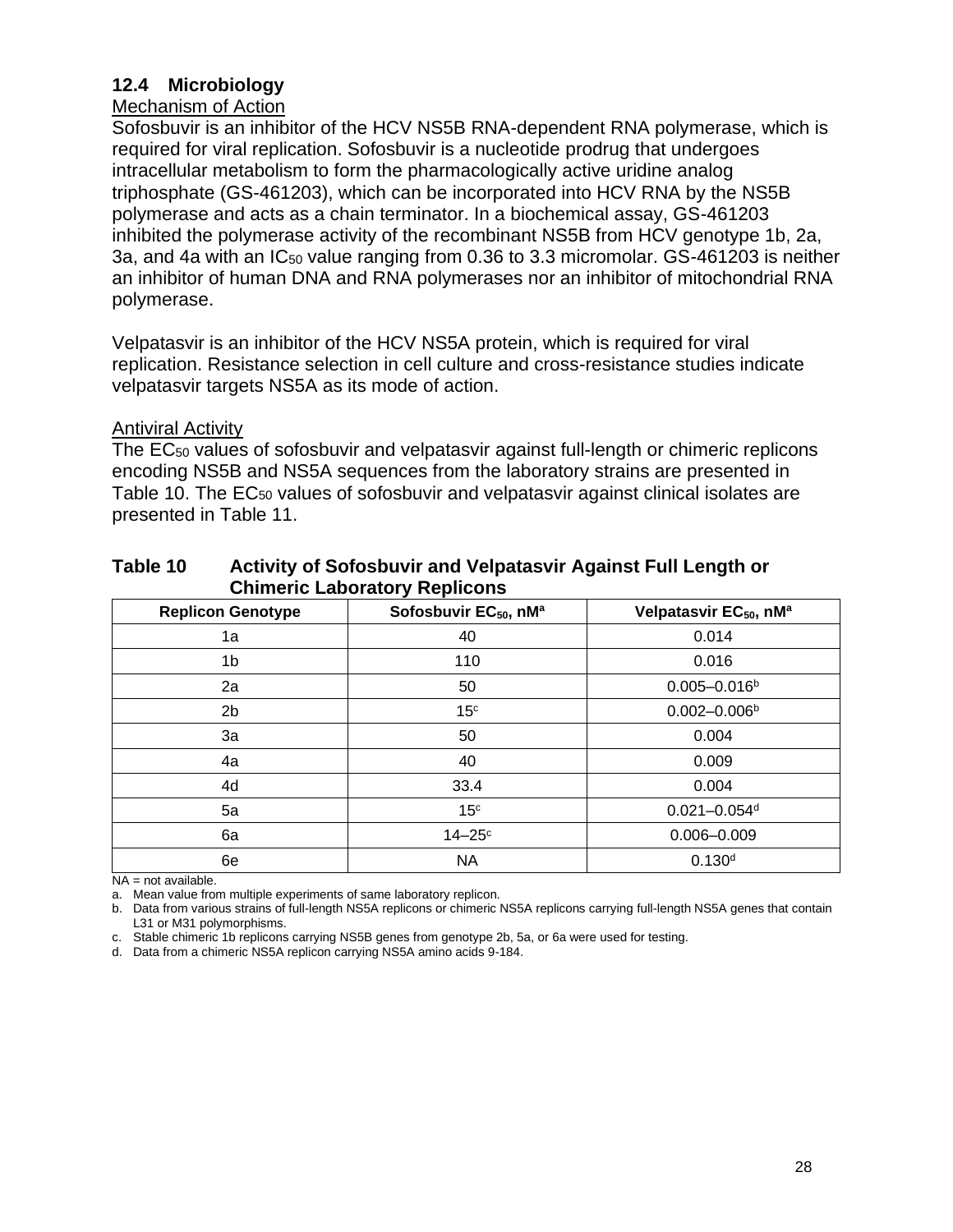| <b>Replicons Containing NS5B from</b><br><b>Clinical Isolates</b> |                                |                                             | <b>Replicons Containing NS5A from</b><br><b>Clinical Isolates</b> |                                              |  |  |
|-------------------------------------------------------------------|--------------------------------|---------------------------------------------|-------------------------------------------------------------------|----------------------------------------------|--|--|
| Replicon<br>Genotype                                              | Number of clinical<br>isolates | Median sofosbuvir<br>$EC_{50}$ , nM (range) | Number of<br>clinical<br>isolates                                 | Median velpatasvir<br>$EC_{50}$ , nM (range) |  |  |
| 1a                                                                | 67                             | 62 (29 - 128)                               | 23                                                                | $0.019(0.011 - 0.078)$                       |  |  |
| 1b                                                                | 29                             | 102 (45-170)                                | 34                                                                | $0.012(0.005 - 0.500)$                       |  |  |
| 2a                                                                | 1                              | 28                                          | 8                                                                 | $0.011(0.006 - 0.364)$                       |  |  |
| 2b                                                                | 14                             | $30(14 - 81)$                               | 16                                                                | $0.002$ (0.0003-0.007)                       |  |  |
| 3a                                                                | 106                            | 81 (24-181)                                 | 38                                                                | $0.005(0.002 - 1.871)$                       |  |  |
| 4a                                                                | NA                             | NA                                          | 5                                                                 | $0.002$ (0.001-0.004)                        |  |  |
| 4d                                                                | NA                             | NA.                                         | 10                                                                | $0.007(0.004 - 0.011)$                       |  |  |
| 4r                                                                | NA.                            | NA                                          | $\overline{7}$                                                    | $0.003(0.002 - 0.006)$                       |  |  |
| 5a                                                                | NA                             | NA.                                         | 42                                                                | $0.005(0.001 - 0.019)$                       |  |  |
| 6a                                                                | NA                             | NA                                          | 26                                                                | $0.007$ (0.0005-0.113)                       |  |  |
| 6e                                                                | NA                             | NA                                          | 15                                                                | $0.024(0.005 - 0.433)$                       |  |  |

### **Table 11 Activity of Sofosbuvir and Velpatasvir Against Transient Replicons Containing NS5A or NS5B from Clinical Isolates**

 $NA = not available.$ 

Velpatasvir was not antagonistic in reducing HCV RNA levels in replicon cells when combined with sofosbuvir or interferon-α, ribavirin, an HCV NS3/4A protease inhibitor, or HCV NS5B non-nucleoside inhibitors.

### **Resistance**

### *In Cell Culture*

HCV replicons with reduced susceptibility to sofosbuvir have been selected in cell culture for multiple genotypes including 1b, 2a, 2b, 3a, 4a, 5a, and 6a. Reduced susceptibility to sofosbuvir was associated with the NS5B substitution S282T in all replicon genotypes examined. An M289L substitution developed along with the S282T substitution in genotype 2a, 5, and 6 replicons. Site-directed mutagenesis of the S282T substitution in replicons of genotypes 1 to 6 conferred 2- to 18-fold reduced susceptibility to sofosbuvir.

HCV genotype 1a, 1b, 2a, 3a, 4a, 5a, and 6a replicon variants with reduced susceptibility to velpatasvir were selected in cell culture. Variants developed amino acid substitutions at NS5A resistance-associated positions 24, 28, 30, 31, 32, 58, 92, and 93. Phenotypic analysis of site-directed mutant replicons of the selected NS5A substitutions showed that single and double combinations of L31V and Y93H/N in genotype 1a, the combination of L31V + Y93H in genotype 1b, Y93H/S in genotype 3a, and L31V and P32A/L/Q/R in genotype 6 conferred greater than 100-fold reduction in velpatasvir susceptibility. In the genotype 2a replicon, the single mutants F28S and Y93H showed 91-fold and 46-fold reduced susceptibility to velpatasvir, respectively. The single mutant Y93H conferred 3-fold reduced susceptibility to velpatasvir in genotype 4a replicons. Combinations of these NS5A substitutions often showed greater reductions in susceptibility to velpatasvir than single substitutions alone.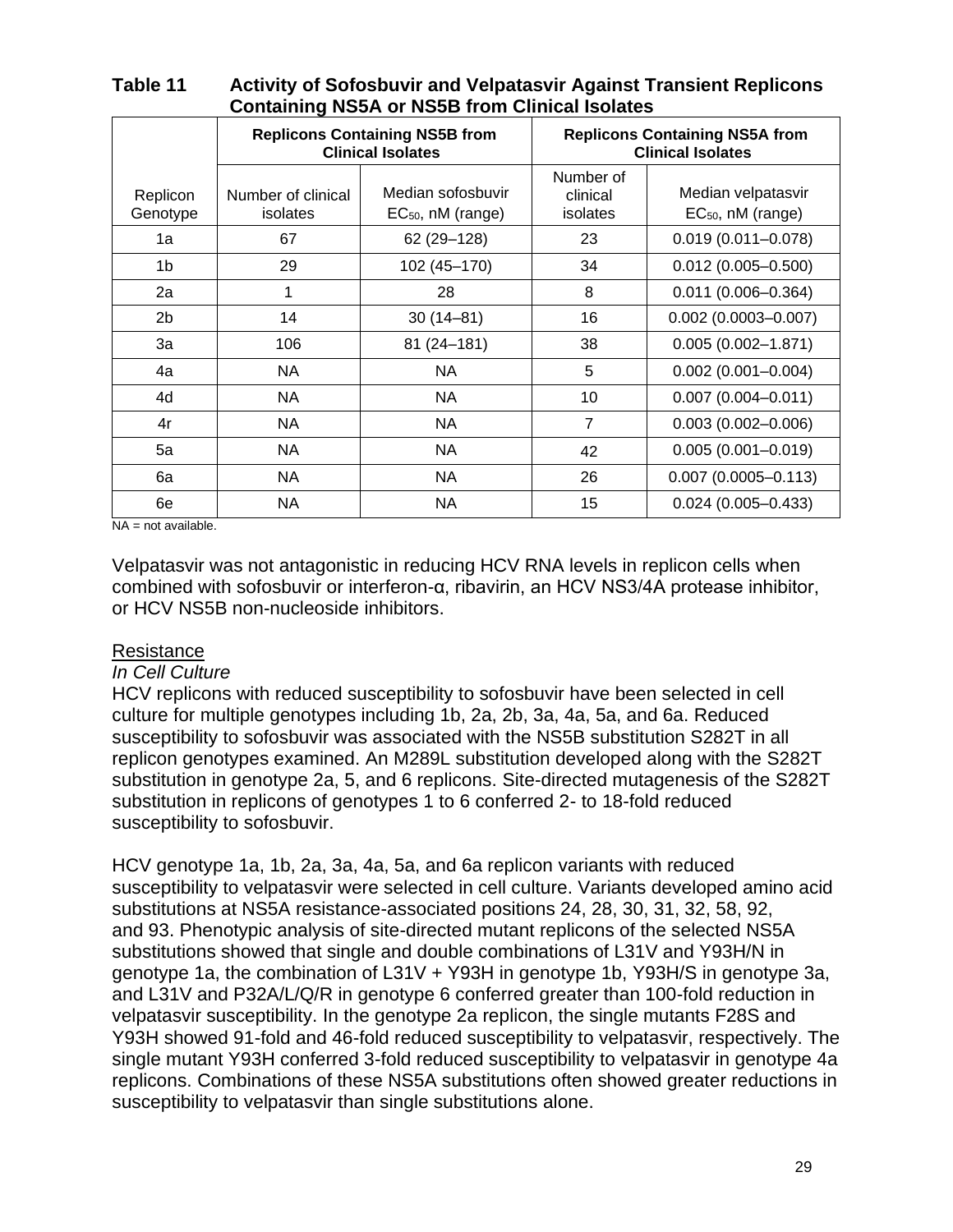## *In Clinical Trials*

*Studies in Subjects without Cirrhosis and Subjects with Compensated Cirrhosis* In a pooled analysis of subjects without cirrhosis or with compensated cirrhosis who received EPCLUSA for 12 weeks in Phase 3 trials (ASTRAL-1, ASTRAL-2, and ASTRAL-3), 12 subjects (2 with genotype 1 [1a, 1c/h] and 10 with genotype 3a) qualified for resistance analysis due to virologic failure. No subjects with genotype 2, 4, 5, or 6 HCV infection experienced virologic failure.

Of the 2 genotype 1 virologic failure subjects, 1 subject had virus with emergent NS5A resistance substitution Y93N and the other had virus with emergent NS5A resistance substitutions Y93H and low-level K24M/T and L31I/V at virologic failure. The latter subject had genotype 1c/h virus at baseline harboring NS5A resistance polymorphisms (Q30R, L31M, H58P) relative to genotype 1a. No sofosbuvir NS5B nucleoside analog resistance-associated substitutions were observed at failure in the 2 subjects.

Of the 10 genotype 3a virologic failure subjects, NS5A resistance substitution Y93H was observed in all 10 subjects at failure (7 subjects had Y93H emerge post-treatment and 3 subjects had Y93H at baseline and post-treatment). Treatment-emergent sofosbuvir NS5B substitutions L314F (n=2) and L314I (n=1) were observed at high frequency (greater than or equal to 15%) in the NS5B polymerase in 3 genotype 3a subjects who relapsed: one in the EPCLUSA group and two in the sofosbuvir plus ribavirin 24-week group. In addition, low frequency (less than 4%) treatment-emergent L314P was detected in 2 genotype 3a subjects who relapsed, including one subject in the sofosbuvir plus ribavirin 24-week group in ASTRAL-3 and one in the EPCLUSA group in ASTRAL-4. The clinical significance of this substitution is unknown.

In Trial 2104 (liver transplant recipients), there were 2 virologic failures (1 subject with genotype 1a and 1 subject with genotype 3b). The genotype 1a virologic failure subject had virus with an NS5A K24R polymorphism at baseline and relapse, and treatmentemergent NS5A L31V. The genotype 3b virologic failure subject had virus at baseline and relapse with NS5A polymorphisms A30K+L31M, which are predominant in this subtype; treatment-emergent NS5B S282T was detected at relapse.

## *Studies in Subjects with Decompensated Cirrhosis*

In the ASTRAL-4 trial in subjects with decompensated cirrhosis who received EPCLUSA with ribavirin for 12 weeks, 3 subjects (1 with genotype 1a and 2 with genotype 3a) qualified for resistance analysis due to virologic failure. No subjects with genotype 2 or 4 HCV infection who received EPCLUSA with ribavirin for 12 weeks experienced virologic failure.

The genotype 1 virologic failure subject had no NS5A or NS5B resistance substitutions at failure.

The 2 genotype 3a virologic failure subjects had the NS5A resistance substitutions Y93H and either low-level M28V or S38P emerge at failure. One of these subjects also developed low levels (less than 5%) of NS5B nucleoside analog inhibitor resistance substitutions N142T and E237G at failure.

In the ASTRAL-4 trial, 2 subjects treated with EPCLUSA for 12 or 24 weeks without ribavirin had emergent sofosbuvir NS5B resistance-associated substitutions S282T at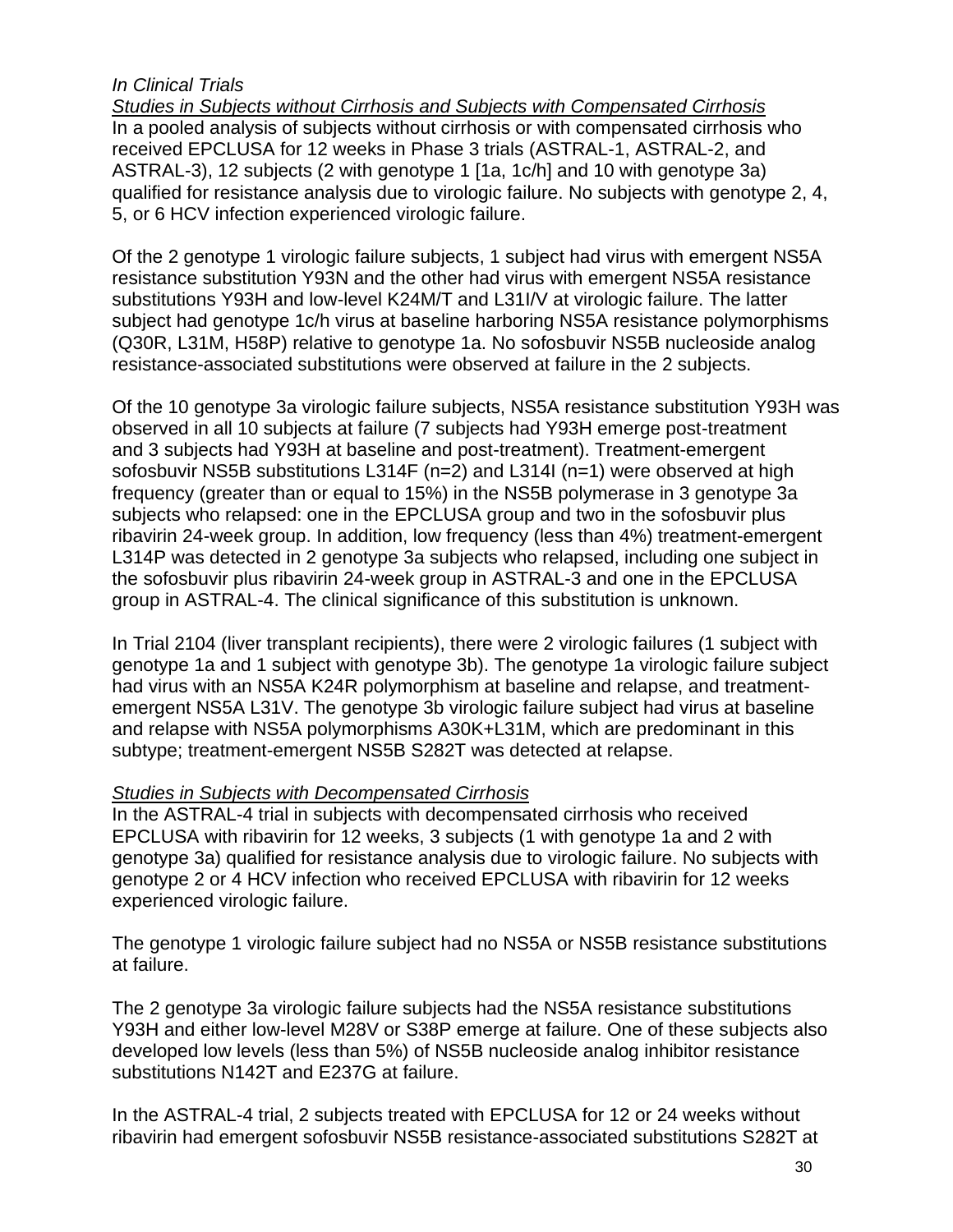low levels (less than 5%) along with L159F. EPCLUSA for 12 or 24 weeks without ribavirin is not recommended in patients with decompensated cirrhosis.

## Persistence of Resistance-Associated Substitutions

No data are available on the persistence of sofosbuvir or velpatasvir resistanceassociated substitutions. NS5A resistance-associated substitutions observed with administration of other NS5A inhibitors have been found to persist for longer than 1 year in most patients. The long-term clinical impact of the emergence or persistence of virus containing sofosbuvir or velpatasvir resistance-associated substitutions is unknown.

## Effect of Baseline HCV Polymorphisms on Treatment Response

### *Adults*

Analyses were conducted to explore the association between relapse rates and preexisting baseline NS5A resistance-associated polymorphisms (RAPs) (any change from reference at NS5A amino acid positions 24, 28, 30, 31, 58, 92, or 93) identified by population or deep sequencing analysis at a sensitivity threshold of 15% or higher for subjects without cirrhosis or with compensated cirrhosis in ASTRAL-1, ASTRAL-2, and ASTRAL-3 and subjects with decompensated cirrhosis in ASTRAL-4.

*Studies in Subjects without Cirrhosis and Subjects with Compensated Cirrhosis* Among the subjects who received treatment with EPCLUSA for 12 weeks, 18% (37/209), 32% (38/117), 64% (149/232), 20% (56/274), 63% (73/115), 9% (3/34), and 83% (35/42) of subjects with genotype 1a, 1b, 2, 3, 4, 5, and 6 HCV, respectively, had baseline virus with NS5A RAPs.

*Genotype 1:* Among the 75 genotype 1 subjects who had baseline NS5A RAPs, one subject (1%) with Q30R, L31M, and H58P polymorphisms at baseline and compensated cirrhosis relapsed.

*Genotype 3:* Among the 56 genotype 3 subjects in ASTRAL-3 who had baseline NS5A RAPs, 4 subjects (7%) relapsed (3 with baseline Y93H and 1 with baseline A30K). Overall, 20% (3/15) of genotype 3 subjects with the Y93H polymorphism at baseline relapsed.

In a pooled analysis of clinical trials in subjects with HCV genotype 3 infection, the prevalence of the baseline NS5A Y93H polymorphism was 6% (104/1842). Among HCV genotype 3 infected subjects with the Y93H polymorphism who were treated with EPCLUSA for 12 weeks, 7% (2/28) of subjects without cirrhosis relapsed, and 40% (6/15) of subjects with compensated cirrhosis experienced virologic failure (5 relapse, 1 on-treatment).

*Genotypes 2, 4, 5, and 6:* The presence of baseline NS5A RAPs did not affect relapse rates for subjects with genotypes 2, 4, 5, and 6, because all achieved sustained virologic response (SVR) 12.

SVR12 was achieved in all 77 subjects who had baseline NS5B nucleoside analog inhibitor resistance polymorphisms including N142T, L159F, E/N237G, C/M289L/I, L320F/I/V, V321A/I, and S282G + V321I. The sofosbuvir NS5B nucleoside analog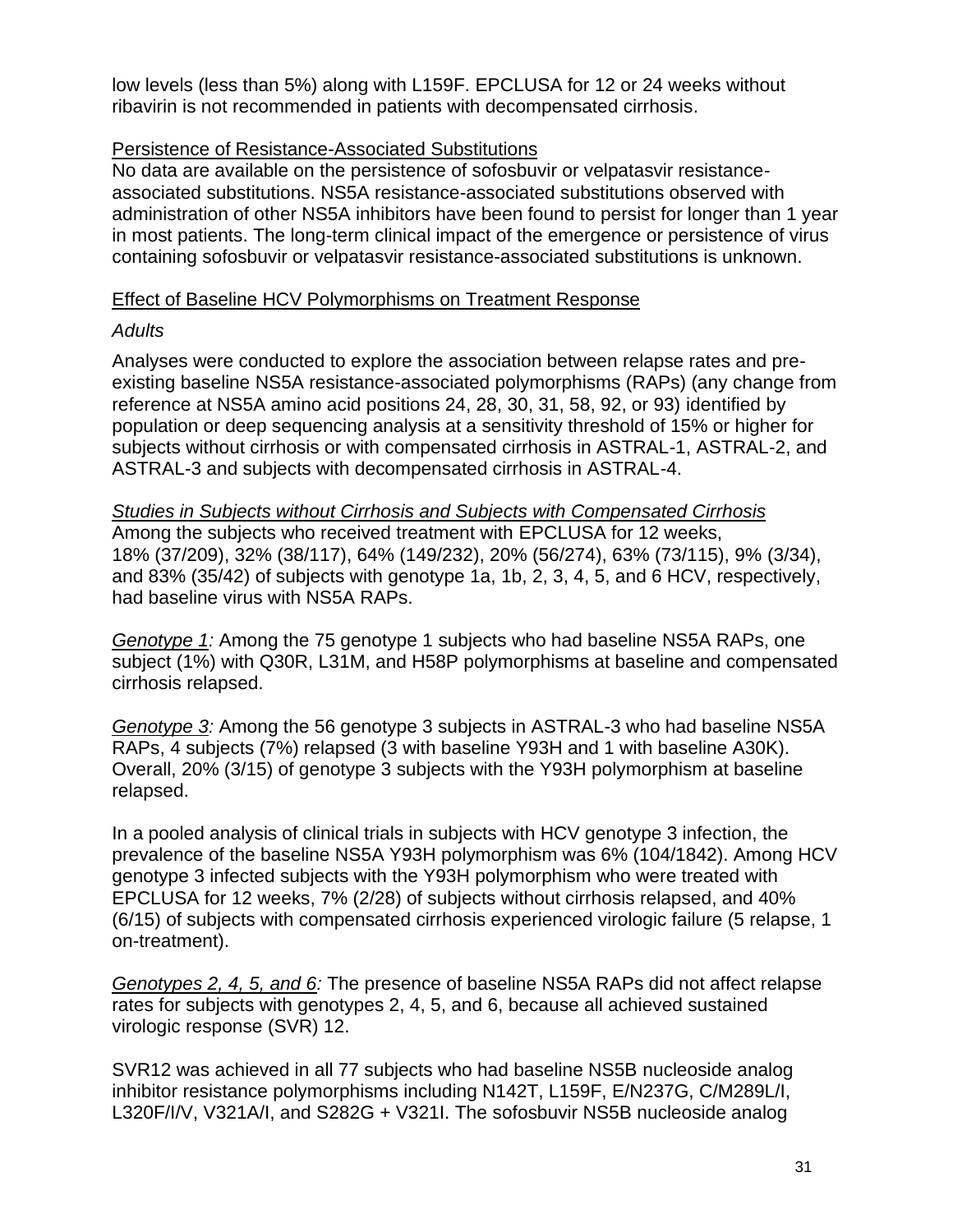inhibitor resistance substitution S282T was not detected in the baseline NS5B sequence of any subject using 1% deep sequencing cutoff in Phase 3 trials.

# *Studies in Subjects with Decompensated Cirrhosis*

In ASTRAL-4, the prevalence of NS5A RAPs at baseline was 24% (48/198), 60% (6/10), 11% (4/37), and 63% (5/8) in GT1, GT2, GT3, and GT4 HCV subjects, respectively. No subjects with genotypes 2, 4 and 6 relapsed. There were no subjects with genotype 5 in this trial.

For genotype 1 subjects, the overall relapse rates were numerically lower for the 12-week EPCLUSA with ribavirin group (2%; 1/66) compared to EPCLUSA 12-week and 24-week treatment groups. For subjects with NS5A RAPs, relapse rates were 0% (0/17) compared to 2% (1/49) for subjects without NS5A RAPs in the 12-week EPCLUSA with ribavirin containing group.

For genotype 3 subjects, overall virologic failure rates were numerically lower for the 12-week EPCLUSA with ribavirin group (15%; 2/13) compared to EPCLUSA 12-week and 24-week treatment groups. There are insufficient data to determine the impact of HCV NS5A RAPs in genotype 3 subjects with decompensated cirrhosis.

Three subjects in the EPCLUSA with ribavirin 12-week group had baseline NS5B nucleoside analog inhibitor polymorphisms (N142T and L159F) using 1% deep sequencing cutoff and all 3 subjects achieved SVR12*.*

# *Pediatrics*

In Study 1143, the presence of NS5A and NS5B RAPs did not impact treatment outcome; all pediatric subjects 3 years of age and older with baseline NS5A RAPs (15%; 29/199) or NS5B nucleoside inhibitor RAPs (3%; 6/195) achieved SVR following 12 weeks treatment with EPCLUSA.

# Cross Resistance

Both sofosbuvir and velpatasvir were fully active against substitutions associated with resistance to other classes of direct-acting antivirals with different mechanisms of action, such as NS5B non-nucleoside inhibitors and NS3 protease inhibitors. The efficacy of EPCLUSA has not been established in patients who have previously failed treatment with other regimens that include an NS5A inhibitor.

# **13 NONCLINICAL TOXICOLOGY**

# **13.1 Carcinogenesis, Mutagenesis, Impairment of Fertility**

# Carcinogenesis and Mutagenesis

*Sofosbuvir:* Sofosbuvir was not genotoxic in a battery of in vitro or in vivo assays, including bacterial mutagenicity, chromosome aberration using human peripheral blood lymphocytes, and in vivo mouse micronucleus assays.

Sofosbuvir was not carcinogenic in a 2-year mouse study (up to 200 mg/kg/day in males and 600 mg/kg/day in females) and in a 2-year rat study (up to 750 mg/kg/day), resulting in exposures of the predominant circulating metabolite GS-331007 of approximately 3 and 15 times (in mice) and 7 and 9 times (in rats), in males and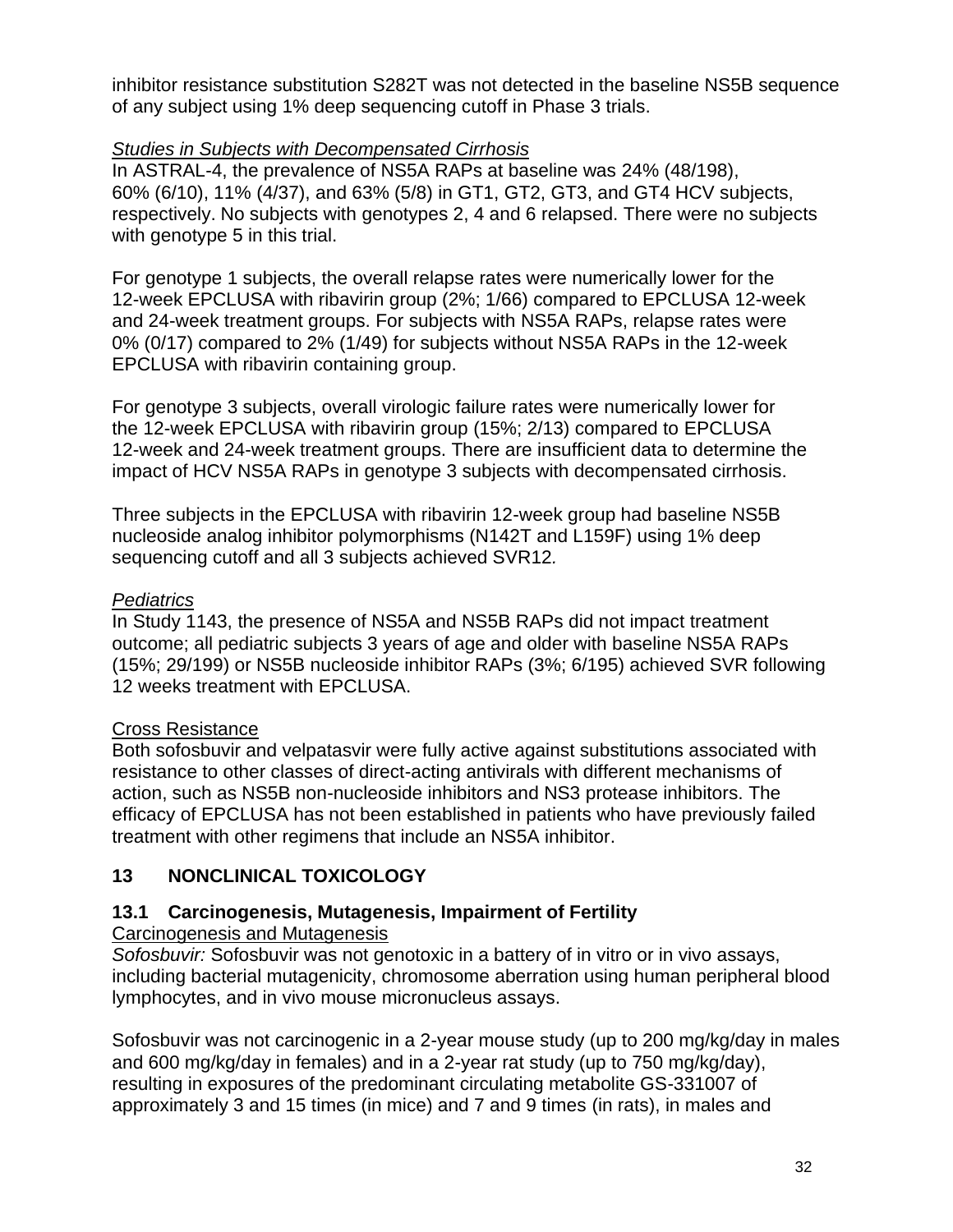females, respectively, the exposure in humans at the recommended human dose (RHD).

*Velpatasvir:* Velpatasvir was not genotoxic in a battery of in vitro or in vivo assays, including bacterial mutagenicity, chromosome aberration using human peripheral blood lymphocytes, and in vivo rat micronucleus assays.

Velpatasvir was not carcinogenic in a 6-month rasH2 transgenic mouse study (up to 1000 mg/kg/day) and a 2-year rat carcinogenicity study (up to 200 mg/kg/day). The exposure of VEL in the 2-year rat study was approximately 6 times the exposure in humans at the RHD.

## Impairment of Fertility

*Sofosbuvir:* Sofosbuvir had no effects on embryo-fetal viability or on fertility when evaluated in rats. At the highest dose tested, AUC exposure to the predominant circulating metabolite GS-331007 was approximately 4 times the exposure in humans at the RHD.

*Velpatasvir:* Velpatasvir had no effects on embryo-fetal viability or on fertility when evaluated in rats. At the highest dose tested, velpatasvir exposure was approximately 6 times the exposure in humans at the RHD.

# **14 CLINICAL STUDIES**

## **14.1 Description of Clinical Trials**

Table 12 presents the clinical trial design including different treatment groups that were conducted with EPCLUSA with and without ribavirin in subjects with chronic hepatitis C (HCV) genotype 1, 2, 3, 4, 5, and 6 infection. For detailed description of trial design and recommended regimen and duration *[see Dosage and Administration (2.2, 2.3, and 2.4) and Clinical Studies (14.2, 14.3, 14.4, 14.5, 14.6, 14.7, and 14.8)].*

| <b>Trial</b>                           | <b>Population</b>                                                                                                                  | <b>EPCLUSA and Comparator Groups</b><br>(Number of Subjects Treated)          |
|----------------------------------------|------------------------------------------------------------------------------------------------------------------------------------|-------------------------------------------------------------------------------|
| ASTRAL-1ª<br>(NCT02201940)             | Genotype 1, 2, 4, 5, and 6<br>TN and TE <sup>b</sup> , without cirrhosis or with<br>compensated cirrhosis                          | EPCLUSA 12 weeks (624)<br>Placebo 12 weeks (116)                              |
| ASTRAL-2 <sup>c</sup><br>(NCT02220998) | Genotype 2<br>TN and TE <sup>b</sup> , without cirrhosis or with<br>compensated cirrhosis                                          | EPCLUSA 12 weeks (134)<br>SOF + RBV 12 weeks (132)                            |
| ASTRAL-3 <sup>c</sup><br>(NCT02201953) | Genotype 3<br>TN and TE <sup>b</sup> , without cirrhosis or with<br>compensated cirrhosis                                          | EPCLUSA 12 weeks (277)<br>SOF + RBV 24 weeks (275)                            |
| ASTRAL-5 <sup>c</sup><br>(NCT02480712) | Genotype 1, 2, 3, 4, 5, and 6 HCV/HIV-<br>1 coinfected TN and TE <sup>b</sup> , without<br>cirrhosis or with compensated cirrhosis | EPCLUSA 12 weeks (106)                                                        |
| ASTRAL-4 <sup>c</sup><br>(NCT02201901) | Genotype 1, 2, 3, 4, 5, and 6<br>TN and TE <sup>b</sup> , with CP class B<br>decompensated cirrhosis                               | EPCLUSA 12 weeks (90)<br>EPCLUSA + RBV 12 weeks (87)<br>EPCLUSA 24 weeks (90) |

### **Table 12 Trials Conducted with EPCLUSA in Subjects with Genotype 1, 2, 3, 4, 5, or 6 HCV Infection**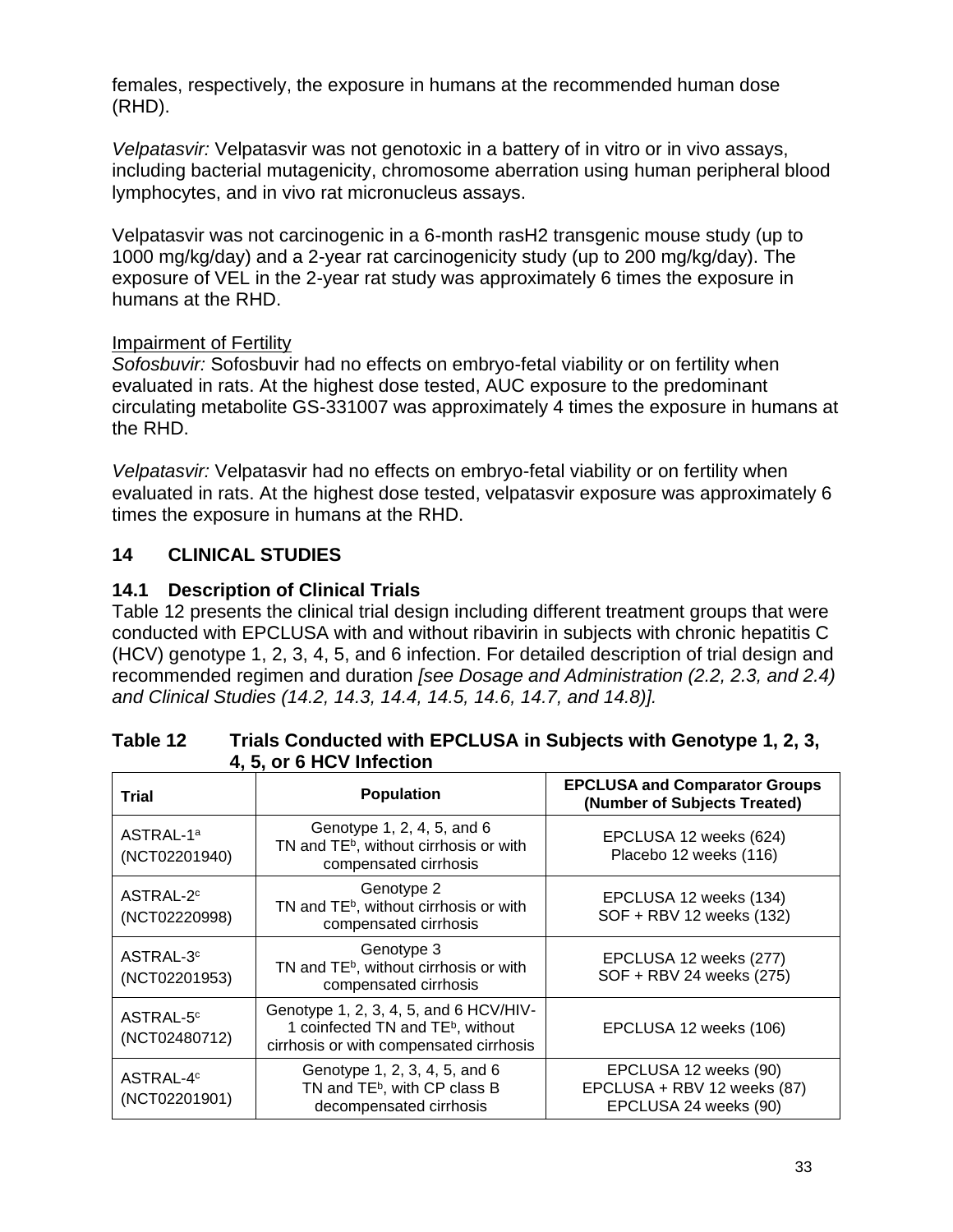| 2104 <sup>c</sup><br>(NCT02781571)            | Genotype 1, 2, 3, and 4 TN and<br>TE <sup>d</sup> liver transplant recipients, without<br>cirrhosis or with compensated cirrhosis        | EPCLUSA 12 weeks (79)  |
|-----------------------------------------------|------------------------------------------------------------------------------------------------------------------------------------------|------------------------|
| 4062 <sup>c</sup><br>(NCT03036852)            | Genotype 1, 2, 3, 4, and 6<br>TN and TE <sup>e</sup> without cirrhosis or with<br>compensated cirrhosis, with ESRD<br>requiring dialysis | EPCLUSA 12 weeks (59)  |
| <b>SIMPLIFY</b> <sup>c</sup><br>(NCT02336139) | Genotype 1, 2, 3, and 4 PWID,<br>including those on MAT for opioid use<br>disorder, without cirrhosis or with<br>compensated cirrhosis   | EPCLUSA 12 weeks (103) |
| 1143c<br>(NCT03022981)                        | Genotype 1, 2, 3, 4, and 6 TN and $TEf$<br>pediatric subjects 3 years of age and<br>older                                                | EPCLUSA 12 weeks (214) |

TN = treatment-naïve subjects; SOF = sofosbuvir; RBV = ribavirin; CP = Child-Pugh; ESRD = End Stage Renal Disease; PWID = People Who Inject Drugs; MAT = Medication-Assisted Treatment.

a. Double-blind, placebo-controlled.

b. TE = treatment-experienced subjects are those who have failed a peginterferon alfa/ribavirin based regimen with or without an HCV protease inhibitor (boceprevir, simeprevir, or telaprevir).

c. Open-label.

d. TE = treatment-experienced subjects are those who have failed a peginterferon alfa/ribavirin based regimen or an HCV-specific DAA-based regimen that does not include an NS5A inhibitor.

e. TE = treatment-experienced subjects are those who have failed a peginterferon alfa/ribavirin or interferon/ribavirin based regimen.

f. TE = treatment-experienced subjects are those who have failed an interferon-based regimen with or without ribavirin and with or without an HCV protease inhibitor (boceprevir, simeprevir, or telaprevir).

The ribavirin dosage was weight-based (1000 mg daily administered in two divided doses for subjects less than 75 kg and 1200 mg for those greater than or equal to 75 kg) and administered in two divided doses when used in combination with sofosbuvir in the ASTRAL-2 and ASTRAL-3 trials or in combination with EPCLUSA in the ASTRAL-4 trial. Ribavirin dosage adjustments were performed according to the ribavirin prescribing information. Serum HCV RNA values were measured during the clinical trials using the COBAS AmpliPrep/COBAS Taqman HCV test (version 2.0) with a lower limit of quantification (LLOQ) of 15 IU/mL. SVR12, defined as HCV RNA less than LLOQ at 12 weeks after the cessation of treatment, was the primary endpoint in all the trials. Relapse is defined as HCV RNA greater than or equal to LLOQ during the posttreatment period after having achieved HCV RNA less than LLOQ at the end of treatment. On-treatment virologic failure is defined as breakthrough, rebound, or nonresponse.

### **14.2 Clinical Trials in Subjects without Cirrhosis and Subjects with Compensated Cirrhosis**

### Genotype 1, 2, 4, 5, and 6 HCV Infected Adults (ASTRAL-1)

ASTRAL-1 was a randomized, double-blind, placebo-controlled trial that evaluated 12 weeks of treatment with EPCLUSA compared with 12 weeks of placebo in subjects with genotype 1, 2, 4, 5, or 6 HCV infection without cirrhosis or with compensated cirrhosis. Subjects with genotype 1, 2, 4, or 6 HCV infection were randomized in a 5:1 ratio to treatment with EPCLUSA or placebo for 12 weeks. Subjects with genotype 5 HCV infection were enrolled to the EPCLUSA group. Randomization was stratified by HCV genotype (1, 2, 4, 6, and indeterminate) and the presence or absence of compensated cirrhosis.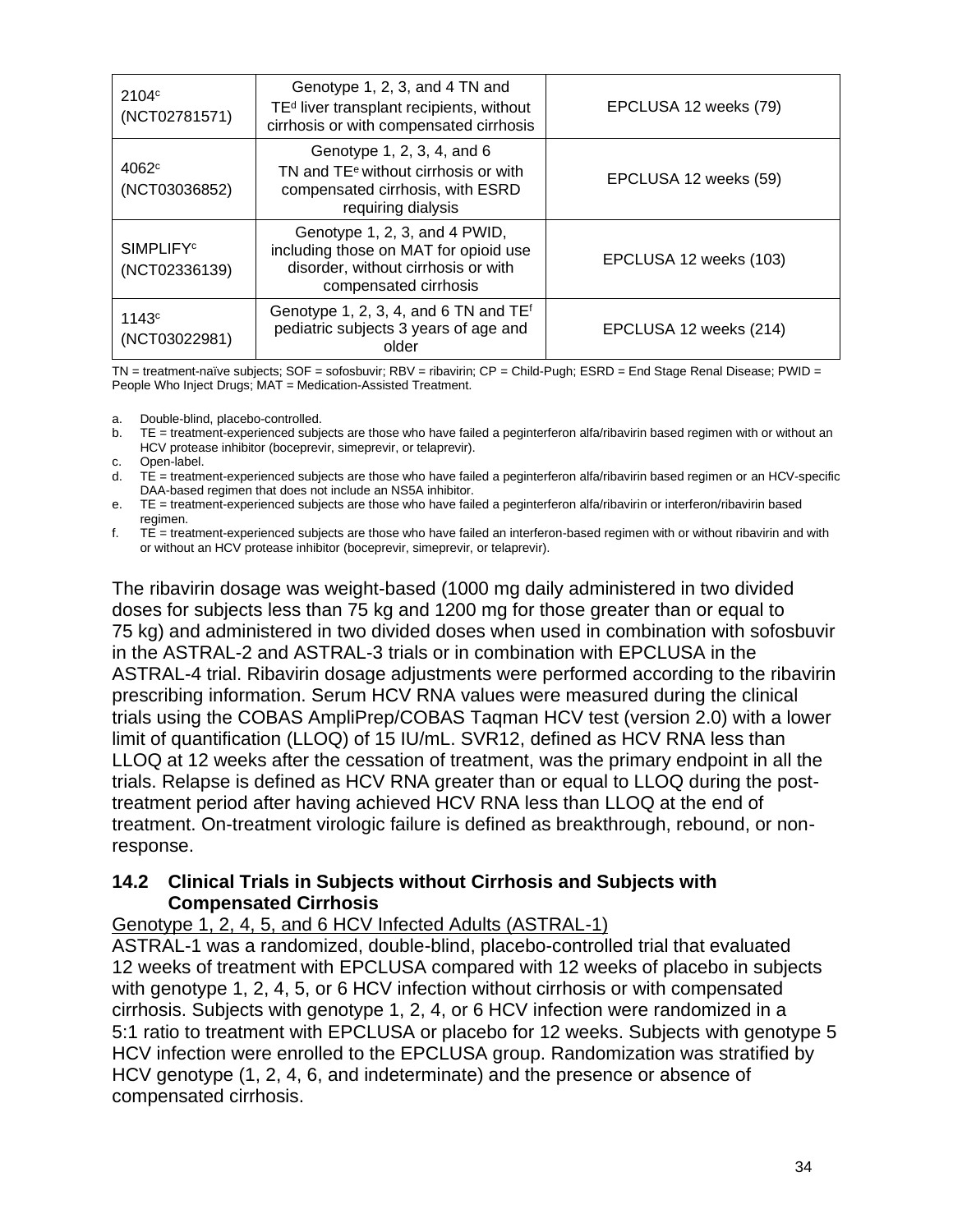Demographics and baseline characteristics were balanced between the EPCLUSA and placebo group. Of the 740 treated subjects, the median age was 56 years (range: 18 to 82); 60% of the subjects were male; 79% were White, 9% were Black; 21% had a baseline body mass index at least 30 kg/m<sup>2</sup>; the proportions of subjects with genotype 1, 2, 4, 5, or 6 HCV infection were 53%, 17%, 19%, 5%, and 7%, respectively; 69% had non-CC IL28B alleles (CT or TT); 74% had baseline HCV RNA levels at least 800,000 IU/mL; 19% had compensated cirrhosis; and 32% were treatment-experienced.

Table 13 presents SVR12 and other virologic outcomes in EPCLUSA-treated subjects in the ASTRAL-1 trial by HCV genotype. No subjects in the placebo group achieved SVR12.

### **Table 13 Study ASTRAL-1: Virologic Outcomes by HCV Genotype in EPCLUSA-Treated Subjects without Cirrhosis or with Compensated Cirrhosis (12 Weeks After Treatment)**

|                                      |                                      | UNINUSIS (IZ MUUNS ARU TIUGHIIUNI |                    |                    |                     |                     |                  |                    |
|--------------------------------------|--------------------------------------|-----------------------------------|--------------------|--------------------|---------------------|---------------------|------------------|--------------------|
|                                      | <b>EPCLUSA 12 Weeks</b><br>$(N=624)$ |                                   |                    |                    |                     |                     |                  |                    |
|                                      | Total                                | $GT-1$                            |                    |                    |                     |                     |                  |                    |
|                                      | (all GTs)<br>$(N=624)$               | $GT-1a$<br>$(N=210)$              | GT-1b<br>$(N=118)$ | Total<br>$(N=328)$ | $GT-2$<br>$(N=104)$ | $GT-4$<br>$(N=116)$ | GT-5<br>$(N=35)$ | $GT-6$<br>$(N=41)$ |
| <b>SVR12</b>                         | 99%<br>(618/624)                     | 98%<br>(206/210)                  | 99%<br>(117/118)   | 98%<br>(323/328)   | 100%<br>(104/104)   | 100%<br>(116/116)   | 97%<br>(34/35)   | 100%<br>(41/41)    |
|                                      | Outcome for Subjects without SVR     |                                   |                    |                    |                     |                     |                  |                    |
| On-Treatment<br>Virologic<br>Failure | 0/624                                | 0/210                             | 0/118              | 0/328              | 0/104               | 0/116               | 0/35             | 0/41               |
| Relapse <sup>a</sup>                 | $1\%$<br>(2/623)                     | $1\%$<br>(1/209)                  | 1%<br>(1/118)      | $1\%$<br>(2/327)   | 0/104               | 0/116               | 0/35             | 0/41               |
| Otherb                               | $1\%$<br>(4/624)                     | $1\%$<br>(3/210)                  | 0/118              | $1\%$<br>(3/328)   | 0/104               | 0/116               | 3%<br>(1/35)     | 0/41               |

GT = genotype; no subjects in the placebo group achieved SVR12.

a. The denominator for relapse is the number of subjects with HCV RNA <LLOQ at their last on-treatment assessment.

b. Other includes subjects who did not achieve SVR and did not meet virologic failure criteria.

### Genotype 2 HCV Infected Adults (ASTRAL-2)

ASTRAL-2 was a randomized, open-label trial that evaluated 12 weeks of treatment with EPCLUSA compared with 12 weeks of treatment with SOF with ribavirin in subjects with genotype 2 HCV infection. Subjects were randomized in a 1:1 ratio to the treatment groups. Randomization was stratified by the presence or absence of compensated cirrhosis and prior treatment experience (treatment-naïve vs treatment-experienced).

Demographics and baseline characteristics were balanced across the two treatment groups. Of the 266 treated subjects, the median age was 58 years (range: 23 to 81); 59% of the subjects were male; 88% were White; 7% were Black; 33% had a baseline body mass index at least 30 kg/m<sup>2</sup>; 62% had non-CC IL28B alleles (CT or TT); 80% had baseline HCV RNA levels at least 800,000 IU/mL; 14% had compensated cirrhosis; and 15% were treatment-experienced.

Table 14 presents SVR12 and other virologic outcomes from the ASTRAL-2 trial.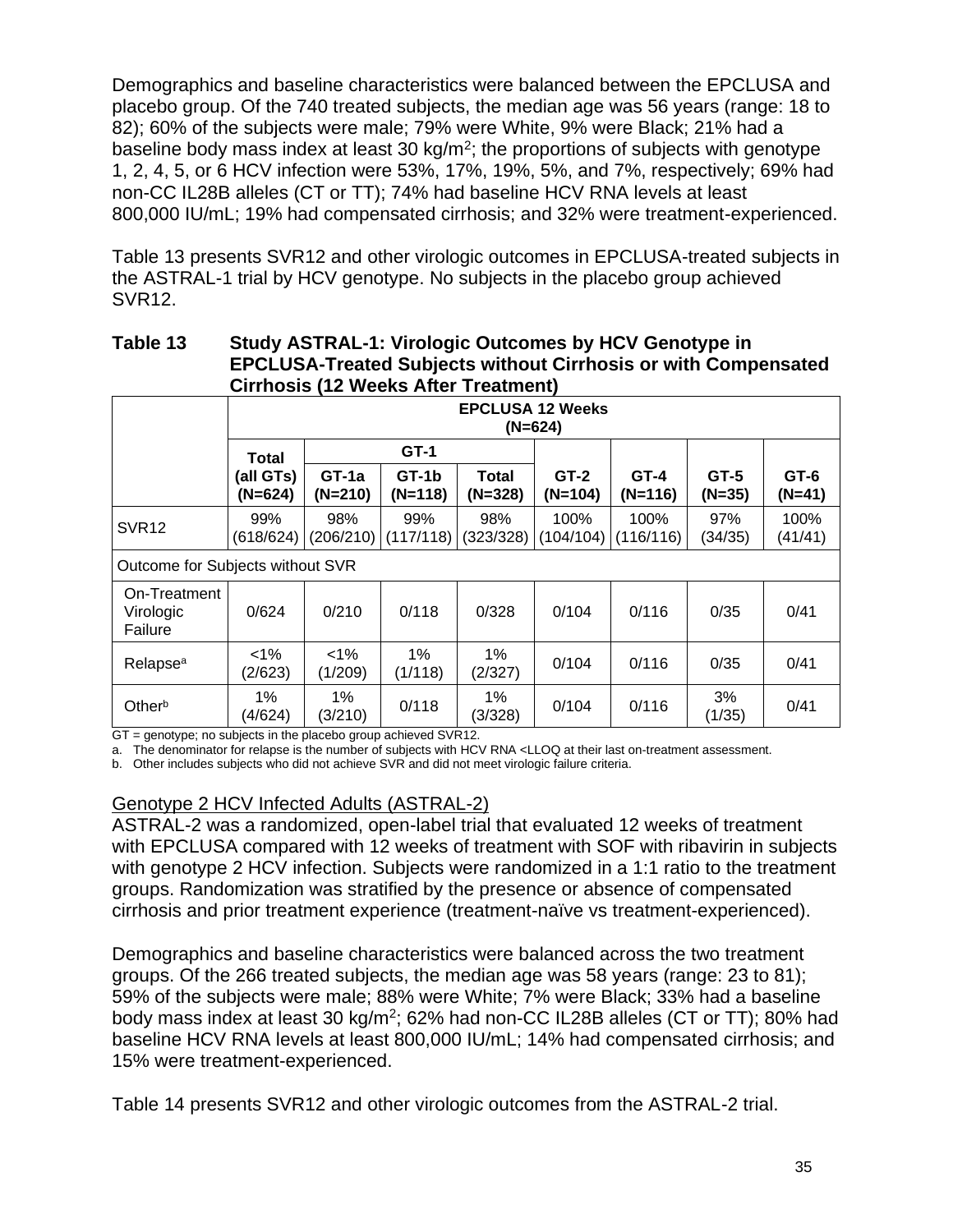### **Table 14 Study ASTRAL-2: Virologic Outcomes in Subjects with Genotype 2 HCV without Cirrhosis or with Compensated Cirrhosis (12 Weeks After Treatment)**

|                                                                          | <b>EPCLUSA 12 Weeks</b><br>$(N=134)$ | SOF + RBV 12 Weeks<br>$(N=132)$ |  |
|--------------------------------------------------------------------------|--------------------------------------|---------------------------------|--|
| SVR <sub>12</sub>                                                        | 99% (133/134)                        | 94% (124/132)                   |  |
| Treatment difference +5.2%;<br>95% confidence interval (+0.2% to +10.3%) |                                      |                                 |  |
| Outcome for subjects without SVR                                         |                                      |                                 |  |
| On-Treatment Virologic Failure                                           | 0/134                                | 0/132                           |  |
| Relapse <sup>a</sup>                                                     | 0/133                                | 5% (6/132)                      |  |
| Otherb                                                                   | 1% (1/134)                           | 2% (2/132)                      |  |

SOF = sofosbuvir; RBV = ribavirin.

a. The denominator for relapse is the number of subjects with HCV RNA <LLOQ at the last on-treatment assessment.

b. Other includes subjects who did not achieve SVR12 and did not meet virologic failure criteria.

### Genotype 3 HCV Infected Adults (ASTRAL-3)

ASTRAL-3 was a randomized, open-label trial that evaluated 12 weeks of treatment with EPCLUSA compared with 24 weeks of treatment with SOF with ribavirin in subjects with genotype 3 HCV infection. Subjects were randomized in a 1:1 ratio to the treatment groups. Randomization was stratified by the presence or absence of compensated cirrhosis and prior treatment experience (treatment-naïve vs treatment-experienced).

Demographics and baseline characteristics were balanced across the treatment groups. Of the 552 treated subjects, the median age was 52 years (range: 19 to 76); 62% of the subjects were male; 89% were White; 9% were Asian; 20% had a baseline body mass index at least 30 kg/m<sup>2</sup>; 61% had non-CC IL28B alleles (CT or TT); 70% had baseline HCV RNA levels at least 800,000 IU/mL; 30% had compensated cirrhosis; and 26% were treatment-experienced.

Table 15 presents SVR12 and other virologic outcomes from the ASTRAL-3 trial.

### **Table 15 Study ASTRAL-3: Virologic Outcomes in Subjects with Genotype 3 HCV without Cirrhosis or with Compensated Cirrhosis (12 Weeks After Treatment)**

|                                                                           | <b>EPCLUSA 12 Weeks</b><br>$(N=277)$ | SOF + RBV 24 Weeks<br>$(N=275)$ |  |
|---------------------------------------------------------------------------|--------------------------------------|---------------------------------|--|
| SVR <sub>12</sub>                                                         | 95% (264/277)                        | 80% (221/275)                   |  |
| Treatment difference +14.8%;<br>95% confidence interval (+9.6% to +20.0%) |                                      |                                 |  |
| Outcome for subjects without SVR                                          |                                      |                                 |  |
| On-Treatment Virologic Failure                                            | 0/277                                | $<$ 1% (1/275)                  |  |
| Relapse <sup>a</sup>                                                      | 4% (11/276)                          | 14% (38/272)                    |  |
| Otherb                                                                    | 1% (2/277)                           | 5% (15/275)                     |  |

 $SOF = sofosbuvir$ ; RBV = ribavirin.

a. The denominator for relapse is the number of subjects with HCV RNA <LLOQ at the last on-treatment assessment.

b. Other includes subjects who did not achieve SVR and did not meet virologic failure criteria.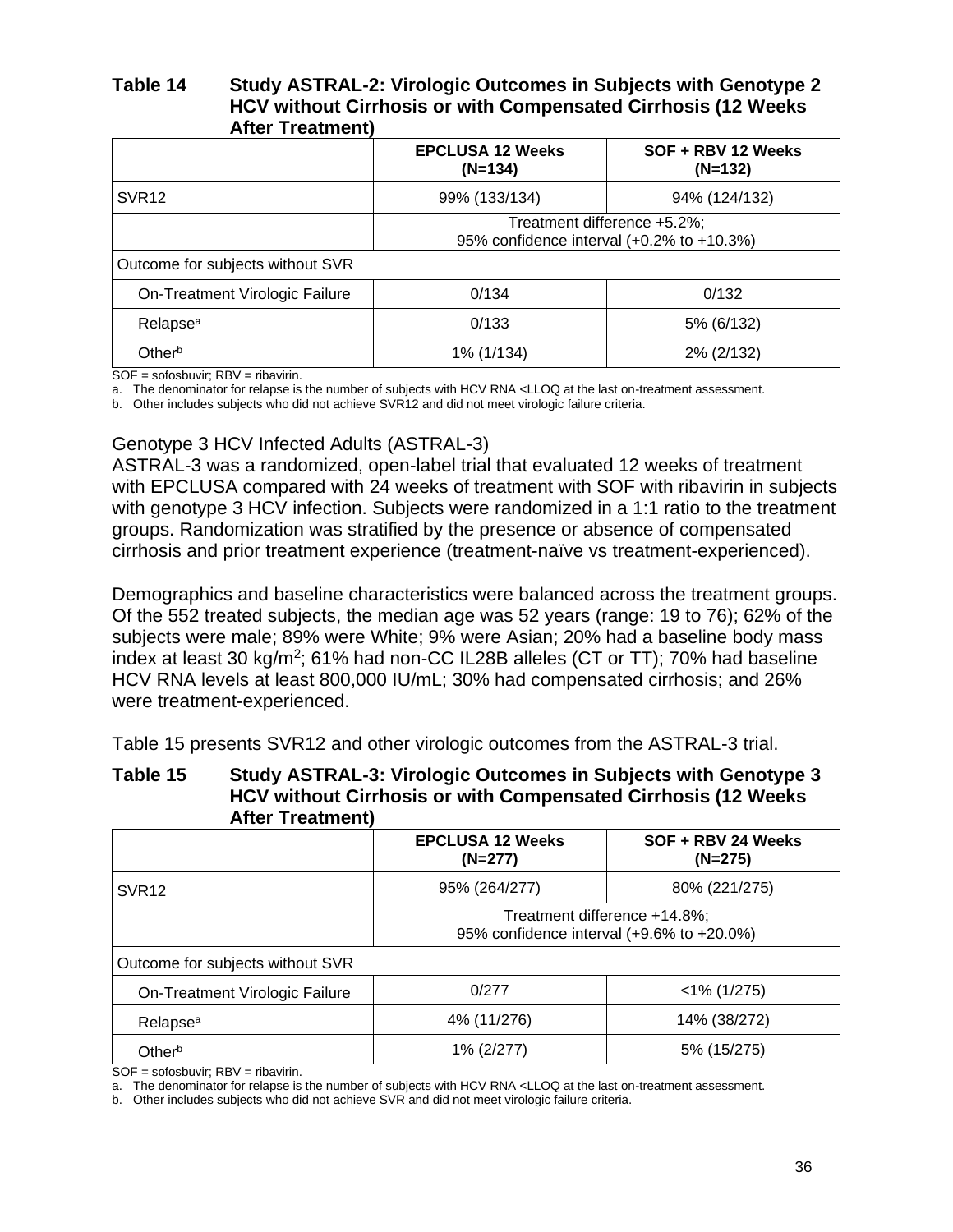SVR12 for selected subgroups are presented in Table 16.

### **Table 16 Study ASTRAL-3: SVR12 by Prior Treatment and Presence/Absence of Compensated Cirrhosis in Subjects with Genotype 3 HCV**

|                               |                              | <b>EPCLUSA 12 Weeks</b>               | SOF + RBV 24 Weeks <sup>a</sup>     |                                       |  |
|-------------------------------|------------------------------|---------------------------------------|-------------------------------------|---------------------------------------|--|
|                               | Treatment-Naïve<br>$(N=206)$ | Treatment-<br>Experienced<br>$(N=71)$ | <b>Treatment-Naïve</b><br>$(N=201)$ | Treatment-<br>Experienced<br>$(N=69)$ |  |
| Without cirrhosis             | 98% (160/163)                | 94% (31/33) <sup>b</sup>              | 90% (141/156)                       | 71% (22/31)                           |  |
| With compensated<br>cirrhosis | 93% (40/43)                  | 89% (33/37)                           | 73% (33/45)                         | 58% (22/38)                           |  |

 $SOF = sofosbuvir$ : RBV = ribavirin.

a. Five subjects with missing cirrhosis status in the SOF + RBV 24-week group were excluded from this subgroup analysis.

b. One treatment-experienced subject without cirrhosis treated with EPCLUSA had genotype 1a HCV infection at failure, indicating HCV re-infection, and is therefore excluded from this analysis.

# **14.3 Clinical Trial in Subjects Coinfected with HCV and HIV-1**

ASTRAL-5 was an open-label trial that evaluated 12 weeks of treatment with EPCLUSA in subjects with genotype 1, 2, 3, 4, 5, or 6 HCV infection who were coinfected with HIV-1. Subjects were on a stable HIV-1 antiretroviral therapy that included emtricitabine/tenofovir disoproxil fumarate or abacavir/lamivudine administered with atazanavir/ritonavir, darunavir/ritonavir, lopinavir/ritonavir, rilpivirine, raltegravir or elvitegravir/cobicistat.

Of the 106 treated subjects, the median age was 57 years (range: 25 to 72); 86% of the subjects were male; 51% were White; 45% were Black; 22% had a baseline body mass index at least 30 kg/m<sup>2</sup>; the proportions of patients with genotype 1, 2, 3, or 4 HCV infection were 74%, 10%, 11%, and 5%, respectively; no subjects with genotype 5 or 6 HCV were treated with EPCLUSA; 77% had non-CC IL28B alleles (CT or TT); 74% had baseline HCV RNA levels of at least 800,000 IU/mL; 18% had compensated cirrhosis; and 29% were treatment experienced. The overall mean CD4+ count was 598 cells/µL (range: 183−1513 cells/µL) and 57% of subjects had CD4+ counts > 500 cells/μL.

Table 17 presents the SVR12 for the ASTRAL-5 trial by HCV genotype.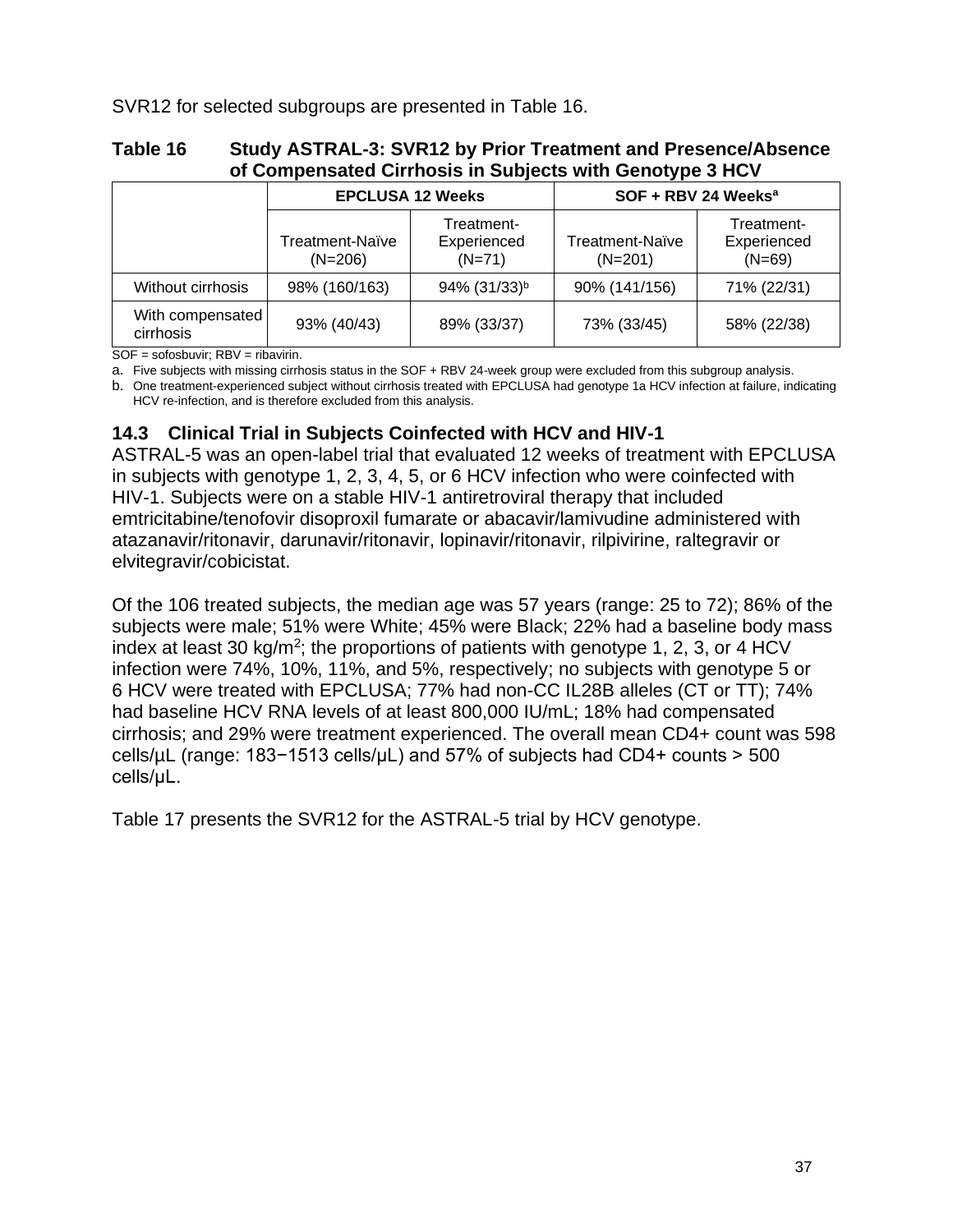### **Table 17 Study ASTRAL-5: Virologic Outcomes by HCV Genotype in Subjects Coinfected with HIV-1 without Cirrhosis or with Compensated Cirrhosis (12 Weeks After Treatment)**

|                                      | <b>EPCLUSA 12 Weeks</b><br>$(N=106)$ |                   |                   |                          |                    |                    |                   |
|--------------------------------------|--------------------------------------|-------------------|-------------------|--------------------------|--------------------|--------------------|-------------------|
|                                      | Total                                | $GT-1$            |                   |                          |                    |                    |                   |
|                                      | (all GTs)<br>$(N=106)$               | GT-1a<br>$(N=66)$ | GT-1b<br>$(N=12)$ | <b>Total</b><br>$(N=78)$ | $GT-2$<br>$(N=11)$ | $GT-3$<br>$(N=12)$ | $GT-4$<br>$(N=5)$ |
| <b>SVR12</b>                         | 95%<br>(101/106)                     | 95%<br>(63/66)    | 92%<br>(11/12)    | 95%<br>(74/78)           | 100%<br>(11/11)    | 92%<br>(11/12)     | 100%<br>(5/5)     |
|                                      | Outcome for Subjects without SVR     |                   |                   |                          |                    |                    |                   |
| On-Treatment<br>Virologic<br>Failure | 0/106                                | 0/66              | 0/12              | 0/78                     | 0/11               | 0/12               | 0/5               |
| Relapse <sup>a</sup>                 | 2%<br>(2/103)                        | 3%<br>(2/65)      | 0/11              | 3%<br>(2/76)             | 0/11               | 0/11               | 0/5               |
| Otherb                               | 3%<br>(3/106)                        | 2%<br>(1/66)      | 8%<br>(1/12)      | 3%<br>(2/78)             | 0/11               | 8%<br>(1/12)       | (0/5)             |

a. The denominator for relapse is the number of subjects with HCV RNA <LLOQ at their last on-treatment assessment.

b. Other includes subjects who did not achieve SVR and did not meet virologic failure criteria.

No subject had HIV-1 rebound during treatment and CD4+ counts were stable during treatment.

### **14.4 Clinical Trials in Subjects with Decompensated Cirrhosis**

ASTRAL-4 was a randomized, open-label trial in subjects with genotype 1, 2, 3, 4, 5, or 6 HCV infection and Child-Pugh B cirrhosis at screening. Subjects were randomized in a 1:1:1 ratio to treatment with EPCLUSA for 12 weeks (N=90), EPCLUSA with ribavirin for 12 weeks (N=87), or EPCLUSA for 24 weeks (N=90). Randomization was stratified by HCV genotype (1, 2, 3, 4, 5, 6, and indeterminate).

Demographics and baseline characteristics were balanced across the treatment groups. Of the 267 treated subjects, the median age was 59 years (range: 40 to 73); 70% of the subjects were male; 90% were White; 6% were Black; 42% had a baseline body mass index at least 30 kg/m<sup>2</sup>. The proportions of subjects with genotype 1, 2, 3, 4, or 6 HCV were 78%, 4%, 15%, 3%, and less than 1% (1 subject), respectively. No subjects with genotype 5 HCV infection were enrolled. 76% had non-CC IL28B alleles (CT or TT); 56% had baseline HCV RNA levels at least 800,000 IU/mL; 55% were treatmentexperienced; and 95% of subjects had Model for End Stage Liver Disease (MELD) score less than or equal to 15 at baseline. Although all subjects had Child-Pugh B cirrhosis at screening, 6% and 4% of subjects were assessed to have Child-Pugh A and Child-Pugh C cirrhosis, respectively, on the first day of treatment.

Treatment with EPCLUSA with ribavirin for 12 weeks resulted in numerically higher SVR12 rates than treatment with EPCLUSA for 12 weeks or 24 weeks. Because EPCLUSA with ribavirin for 12 weeks is the recommended dosage regimen, the results of the 12- and 24-week EPCLUSA treatment groups are not presented.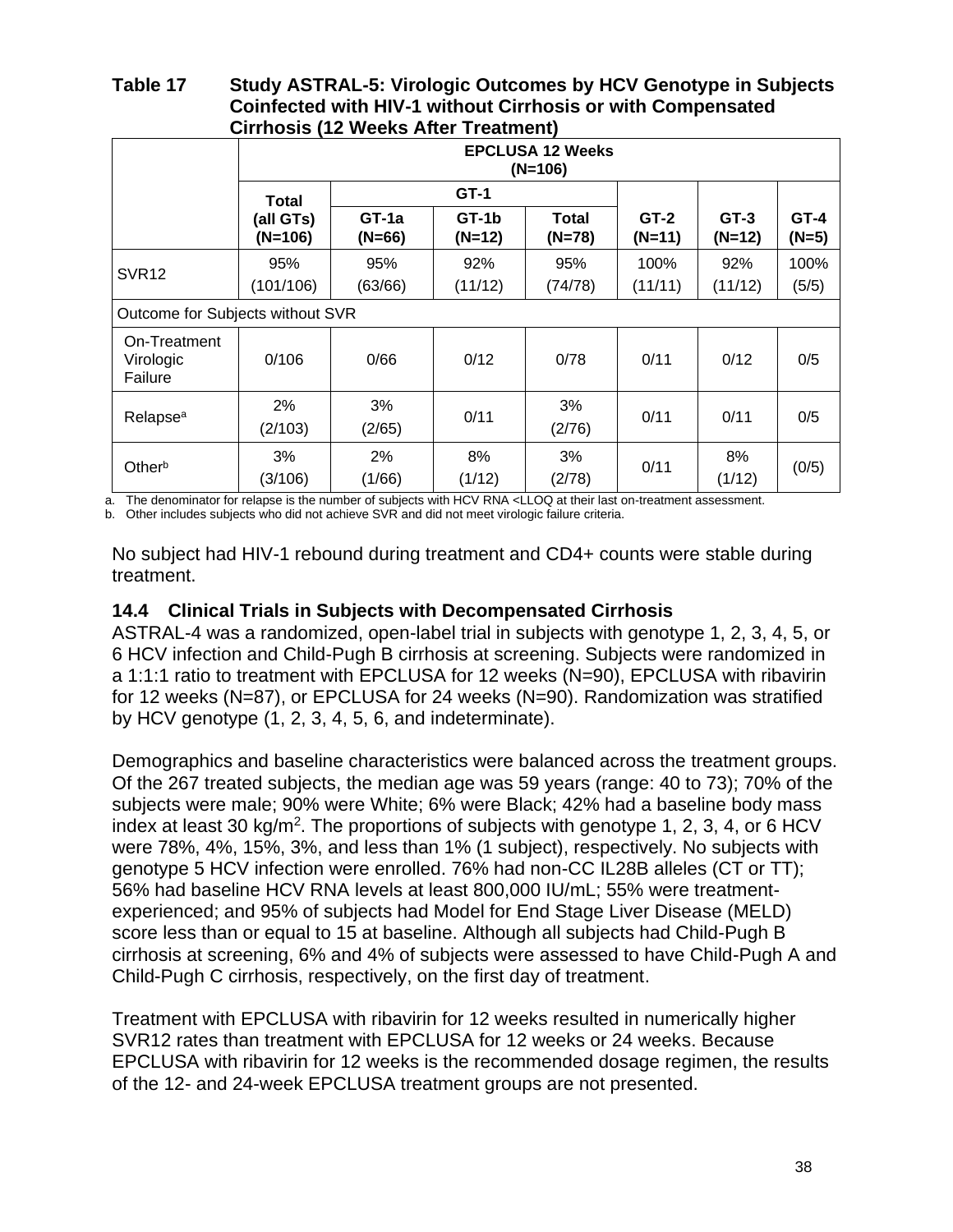Table 18 presents the SVR12 for subjects treated with EPCLUSA with ribavirin for 12 weeks in the ASTRAL-4 trial by HCV genotype. No subjects with genotype 5 or 6 HCV were treated with EPCLUSA with ribavirin for 12 weeks.

### **Table 18 Study ASTRAL-4: Virologic Outcomes in Subjects with Decompensated Cirrhosis After 12 Weeks of Treatment by HCV Genotype**

| - -                        | <b>EPCLUSA + RBV 12 Weeks</b><br>$(N=87)$ |                                                                |  |
|----------------------------|-------------------------------------------|----------------------------------------------------------------|--|
|                            | SVR <sub>12</sub>                         | <b>Virologic Failure</b><br>(relapse and on-treatment failure) |  |
| Overall SVR12 <sup>a</sup> | 94% (82/87)                               | $3\%$ (3/87)                                                   |  |
| Genotype 1                 | 96% (65/68)                               | $1\%$ (1/68) <sup>b</sup>                                      |  |
| Genotype 1a                | 94% (51/54)                               | $2\%$ (1/54) <sup>b</sup>                                      |  |
| Genotype 1b                | 100% (14/14)                              | 0% (0/14)                                                      |  |
| Genotype 3                 | 85% (11/13)                               | $15\%$ (2/13) <sup>c</sup>                                     |  |

RBV = ribavirin.

a. Includes subjects with baseline CPT C cirrhosis: all 4 subjects achieved SVR12.

b. This subject with genotype 1a experienced relapse.

c. One subject had on-treatment virologic failure; pharmacokinetic data from this subject was consistent with non- adherence.

All subjects with genotype 2 ( $N=4$ ) and genotype 4 ( $N=2$ ) HCV infection treated with EPCLUSA and ribavirin achieved SVR12.

### **14.5 Clinical Trial in Adult Liver Transplant Recipients without Cirrhosis and with Compensated Cirrhosis**

Trial 2104 was an open-label clinical trial that evaluated 12 weeks of treatment with EPCLUSA in 79 HCV-infected treatment-naïve and previously treated adult subjects who had undergone liver transplantation. The proportions of subjects with genotype 1, 2, 3, or 4 HCV infection were 47%, 4%, 44%, and 5%, respectively. The median age was 62 years (range: 45 to 81); 81% were male; 82% were White; 3% were Black; and 15% were Asian; 28% had a baseline body mass index at least 30 kg/m<sup>2</sup>. At baseline, 18% had compensated cirrhosis, and 60% were treatment experienced (subjects with prior exposure to any HCV NS5A inhibitor were excluded). Immunosuppressants allowed for coadministration were tacrolimus, mycophenolate mofetil, cyclosporine, and azathioprine. The overall SVR12 rate was 96% (76/79). Of the subjects completing 12 weeks of EPCLUSA, 2 subjects experienced virologic relapse.

## **14.6 Clinical Trial in Subjects with Severe Renal Impairment Requiring Dialysis**

Trial 4062 was an open-label clinical trial that evaluated 12 weeks of treatment with EPCLUSA in 59 HCV-infected adults with ESRD requiring dialysis. The proportions of subjects with genotype 1, 2, 3, 4, 6 or indeterminate HCV infection were 42%,12%, 27%, 7%, 3%, and 8%, respectively. At baseline, 29% of subjects had cirrhosis, 22% were treatment-experienced (subjects with prior exposure to any HCV NS5A inhibitor were excluded), 92% were on hemodialysis, and 8% were on peritoneal dialysis; mean duration on dialysis was 7 years (range: 0 to 40 years). The overall SVR rate was 95% (56/59). Of the subjects completing 12 weeks of EPCLUSA, 1 subject experienced virologic relapse.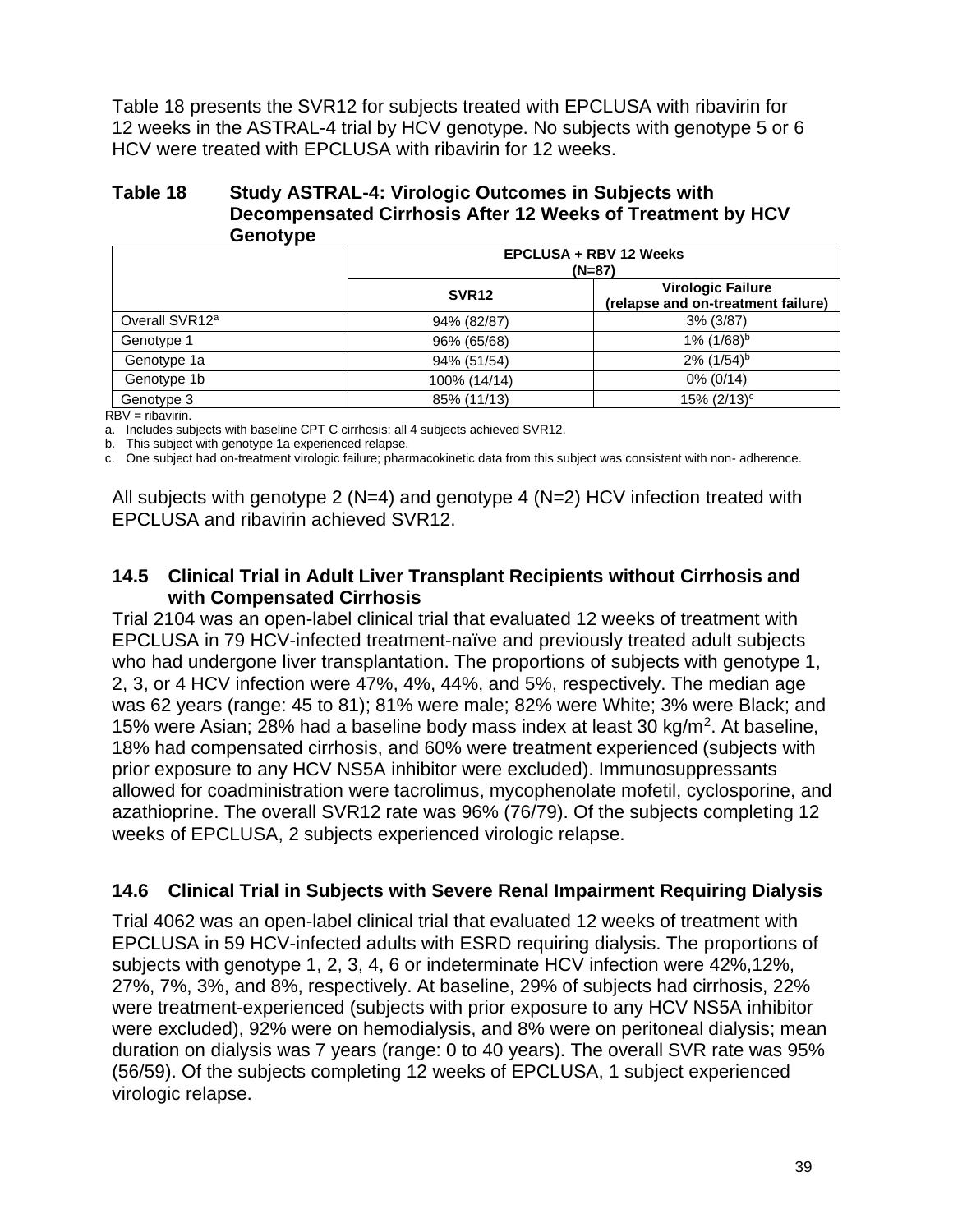## **14.7 Clinical Trial in People who Inject Drugs (PWID), Including Those on Medication-Assisted Treatment (MAT) for Opioid Use Disorder**

SIMPLIFY was an open-label Phase 2 clinical trial that evaluated 12 weeks of treatment with EPCLUSA in 103 HCV-infected PWID (defined as self-reported injection drug use within previous 6 months), including 58 subjects on MAT for opioid use disorder. The proportions of subjects with genotype 1, 2, 3, and 4 HCV infection were 35%, 5%, 58%, and 2%, respectively. The median age was 48 years (range: 24 to 67); 71% were male; 89% were White; and 2% were Black. At baseline, 74% and 26% of subjects reported injection drug use or daily injection drug use, respectively, in the past month; 56% had baseline HCV RNA levels at least 800,000 IU/mL; 10% had compensated cirrhosis; and all subjects were naïve to prior exposure with SOF or an HCV NS5A inhibitor. Subjects on MAT for opioid use disorder reported concomitant use of methadone (76%) and buprenorphine naloxone (17%) with EPCLUSA. The overall SVR rate was 94% (97/103). One subject completed EPCLUSA treatment and was re-infected with a phylogenetically different virus; the other 5 subjects who did not achieve SVR12 did not meet virologic failure criteria.

# **14.8 Clinical Trial in Pediatric Subjects**

The efficacy of EPCLUSA once daily for 12 weeks was evaluated in an open-label trial (Study 1143) in 214 genotype 1, 2, 3, 4, or 6 HCV treatment-naïve (N=188) or treatment-experienced (N=26) pediatric subjects 3 years of age and older without cirrhosis or with compensated cirrhosis.

*Subjects 12 Years to <18 Years of Age:* EPCLUSA was evaluated in 102 subjects 12 years to <18 years of age with genotype 1, 2, 3, 4, or 6 HCV infection. Among these subjects, 80 (78%) were treatment-naïve and 22 (22%) were treatment-experienced. The median age was 15 years (range: 12 to 17); 51% of the subjects were female; 73% were White, 9% were Black, and 11% were Asian; 14% were Hispanic/Latino; mean body mass index was 23 kg/m<sup>2</sup> (range: 13 to 49 kg/m<sup>2</sup>); mean weight was 61 kg (range: 22 to 147 kg); 58% had baseline HCV RNA levels greater than or equal to 800,000 IU/mL; the proportions of subjects with genotype 1, 2, 3, 4, or 6 HCV infection were 74%, 6%, 12%, 2%, and 6%, respectively; no subjects had known cirrhosis. The majority of subjects (89%) had been infected through vertical transmission.

The SVR rate was 93% (71/76) in subjects with genotype 1 HCV infection and 100% in subjects with genotype 2 (6/6), genotype 3 (12/12), genotype 4 (2/2), and genotype 6 (6/6) HCV infection. One subject discontinued treatment at Week 4 and subsequently relapsed; the other four subjects who did not achieve SVR12 did not meet virologic failure criteria (lost to follow-up).

*Subjects 6 Years to <12 Years of Age:* EPCLUSA was evaluated in 71 subjects 6 years to <12 years of age with genotype 1, 2, 3, or 4 HCV infection. Among these subjects, 67 (94%) were treatment-naïve and 4 (6%) were treatment-experienced. The median age was 8 years (range: 6 to 11); 54% of the subjects were female; 90% were White, 6% were Black, and 1% were Asian; 10% were Hispanic/Latino; mean body mass index was 17 kg/m<sup>2</sup> (range: 13 to 31 kg/m<sup>2</sup>); mean weight was 30 kg (range: 18 to 78 kg); 48% had baseline HCV RNA levels greater than or equal to 800,000 IU per mL; the proportions of subjects with genotype 1, 2, 3, or 4 HCV infection were 76%, 3%, 15%,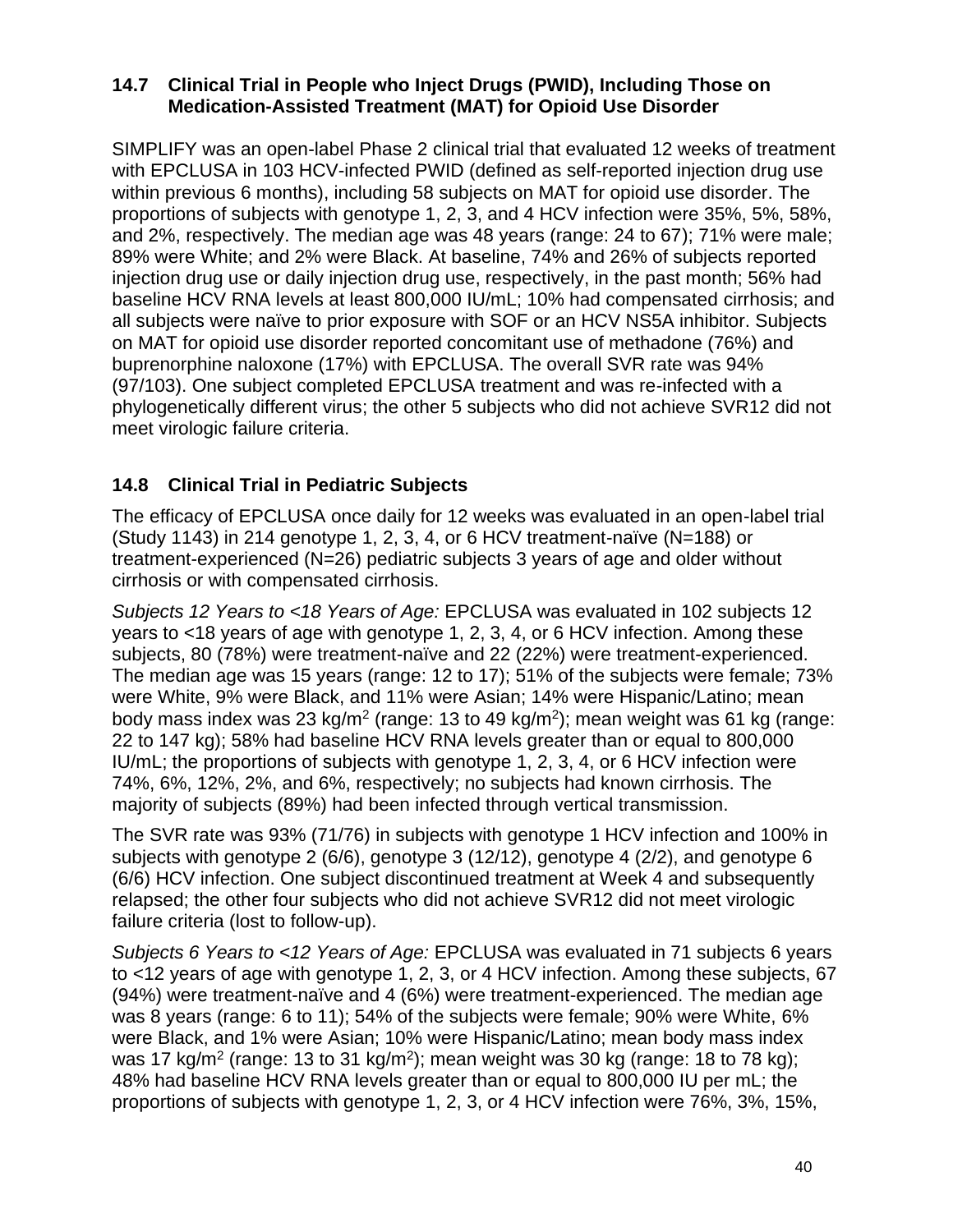and 6%, respectively; no subjects had known cirrhosis. The majority of subjects (94%) had been infected through vertical transmission.

The SVR rate was 93% (50/54) in subjects with genotype 1 HCV infection, 91% (10/11) in subjects with genotype 3 HCV infection, and 100% in subjects with genotype 2 (2/2) and genotype 4 (4/4) HCV infection. One subject had on-treatment virologic failure; the other four subjects who did not achieve SVR12 did not meet virologic failure criteria (lost to follow-up).

*Subjects 3 Years to <6 Years of Age:* EPCLUSA was evaluated in 41 treatment-naïve subjects 3 years to <6 years of age with genotype 1, 2, 3, or 4 HCV infection. The median age was 4 years (range: 3 to 5); 59% of the subjects were female; 78% were White, 7% were Black; 10% were Hispanic/Latino; mean body mass index was 17.0 kg/m<sup>2</sup> (range: 13.9 to 22.0 kg/m<sup>2</sup>); mean weight was 19 kg (range: 13 to 35 kg); 49% had baseline HCV RNA levels greater than or equal to 800,000 IU per mL; the proportions of subjects with genotype 1, 2, 3, or 4 HCV infection were 78%, 15%, 5%, and 2%, respectively; no subjects had known cirrhosis. The majority of subjects (98%) had been infected through vertical transmission.

The SVR12 rate among all subjects was 83% (34/41); with 88% (28/32) in subjects with genotype 1 HCV infection, 50% (3/6) in subjects with genotype 2 HCV infection, and 100% in subjects with genotype 3 (2/2) and genotype 4 (1/1) HCV infection. None of the 34 subjects who completed the treatment had virologic failure. Of the remaining seven subjects who did not achieve SVR12, five discontinued treatment on Day 1, one on Day 7, and one on Day 20 *[see Adverse Reactions (6.1)]*.

# **16 HOW SUPPLIED/STORAGE AND HANDLING**

# **Tablets**

EPCLUSA tablets, 400 mg/100 mg, are pink, diamond-shaped, film-coated, debossed with "GSI" on one side and "7916" on the other. Each bottle contains 28 tablets (NDC 61958-2201-1), polyester coil, and is closed with a child-resistant closure.

EPCLUSA tablets, 200 mg/50 mg, are pink, oval-shaped, film-coated, debossed with "GSI" on one side and "S/V" on the other. Each bottle contains 28 tablets (NDC 61958-2203-1), polyester coil, and is closed with a child-resistant closure.

- Store below 30 °C (86 °F).
- Dispense only in original container.

# Oral Pellets

EPCLUSA oral pellets, 200 mg/50 mg, are white to off-white, film-coated pellets supplied as unit-dose packets in cartons. Each carton contains 28 packets (NDC 61958- 2204-1).

EPCLUSA oral pellets, 150 mg/37.5 mg, are white to off-white, film-coated pellets supplied as unit-dose packets in cartons. Each carton contains 28 packets (NDC 61958- 2205-1).

- Store below 30 °C (86 °F).
- Do not use if carton tamper-evident seal or packet has been opened or damaged.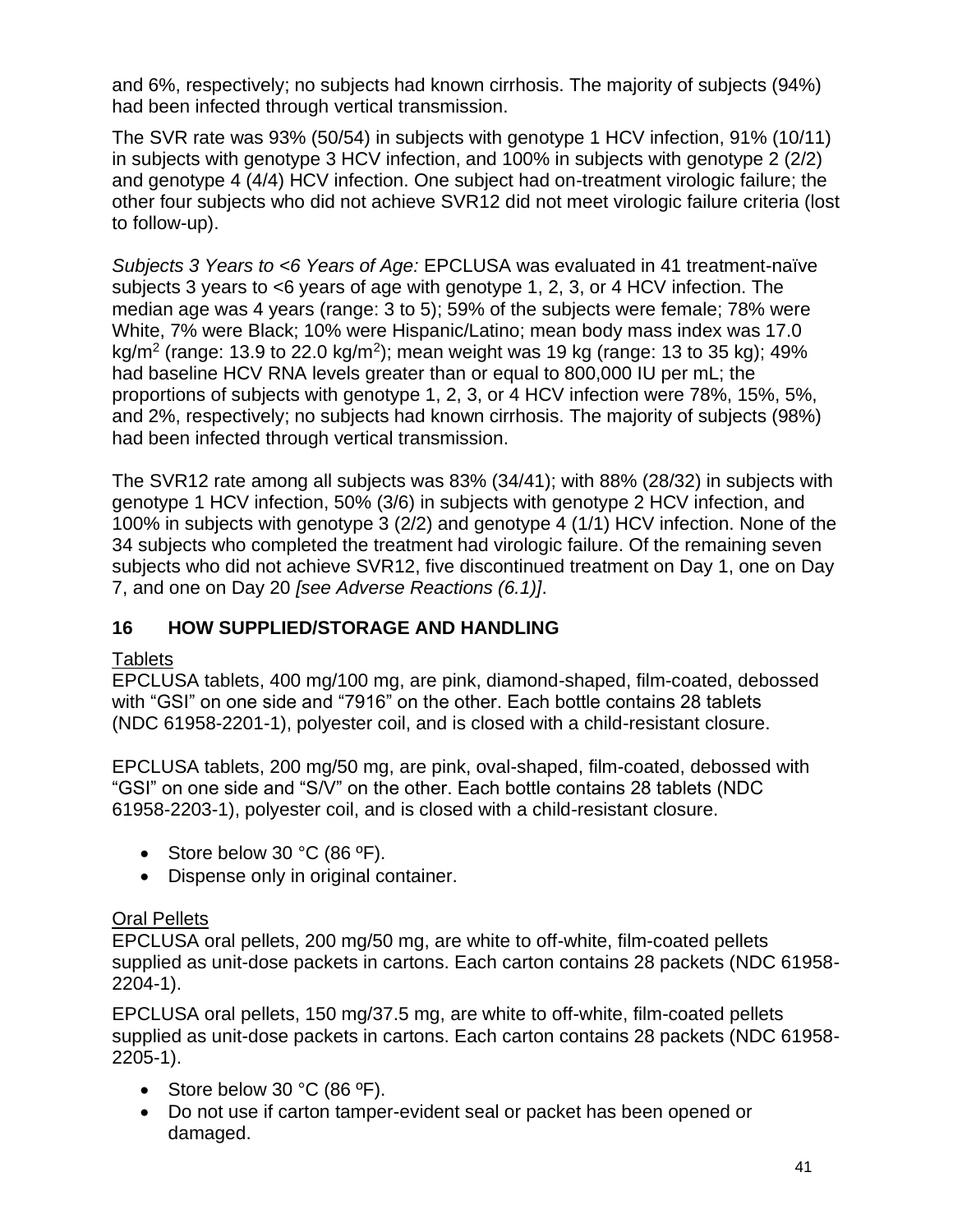# **17 PATIENT COUNSELING INFORMATION**

Advise the patient to read the FDA-approved patient labeling (Patient Information and Instructions for Use).

Risk of Hepatitis B Virus Reactivation in Patients Coinfected with HCV and HBV Inform patients that HBV reactivation can occur in patients coinfected with HBV during or after treatment of HCV infection. Advise patients to tell their healthcare provider if they have a history of HBV infection *[see Warnings and Precautions (5.1)]*.

### Serious Symptomatic Bradycardia When Coadministered with Amiodarone

Advise patients to seek medical evaluation immediately for symptoms of bradycardia such as near-fainting or fainting, dizziness or lightheadedness, malaise, weakness, excessive tiredness, shortness of breath, chest pain, confusion, or memory problems *[see Warnings and Precautions (5.2), Adverse Reactions (6.2), and Drug Interactions (7.3)].*

### Drug Interactions

Inform patients that EPCLUSA may interact with other drugs. Advise patients to report to their healthcare provider the use of any other prescription or nonprescription medication or herbal products including St. John's wort *[see Warnings and Precautions (5.2, 5.3) and Drug Interactions (7)].*

### **Administration**

Advise patients to take EPCLUSA once daily on a regular dosing schedule with or without food. Inform patients that it is important not to miss or skip doses and to take EPCLUSA for the duration that is recommended by the physician.

For EPCLUSA oral pellets, advise patients or caregivers to read and follow the Instructions for Use for preparing the correct dose *[see Dosage and Administration (2.4, 2.5)]*.

## **Pregnancy**

Advise patients to avoid pregnancy during combination treatment with EPCLUSA and ribavirin and for 6 months after completion of treatment. Inform patients to notify their healthcare provider immediately in the event of a pregnancy *[see Use in Specific Populations (8.1)]*.

Manufactured and distributed by: Gilead Sciences, Inc. Foster City, CA 94404

EPCLUSA, ATRIPLA, COMPLERA, GENVOYA, HARVONI, and STRIBILD are trademarks of Gilead Sciences, Inc., or its related companies. All other trademarks referenced herein are the property of their respective owners.

© 2022 Gilead Sciences, Inc. All rights reserved. 208341-GS-010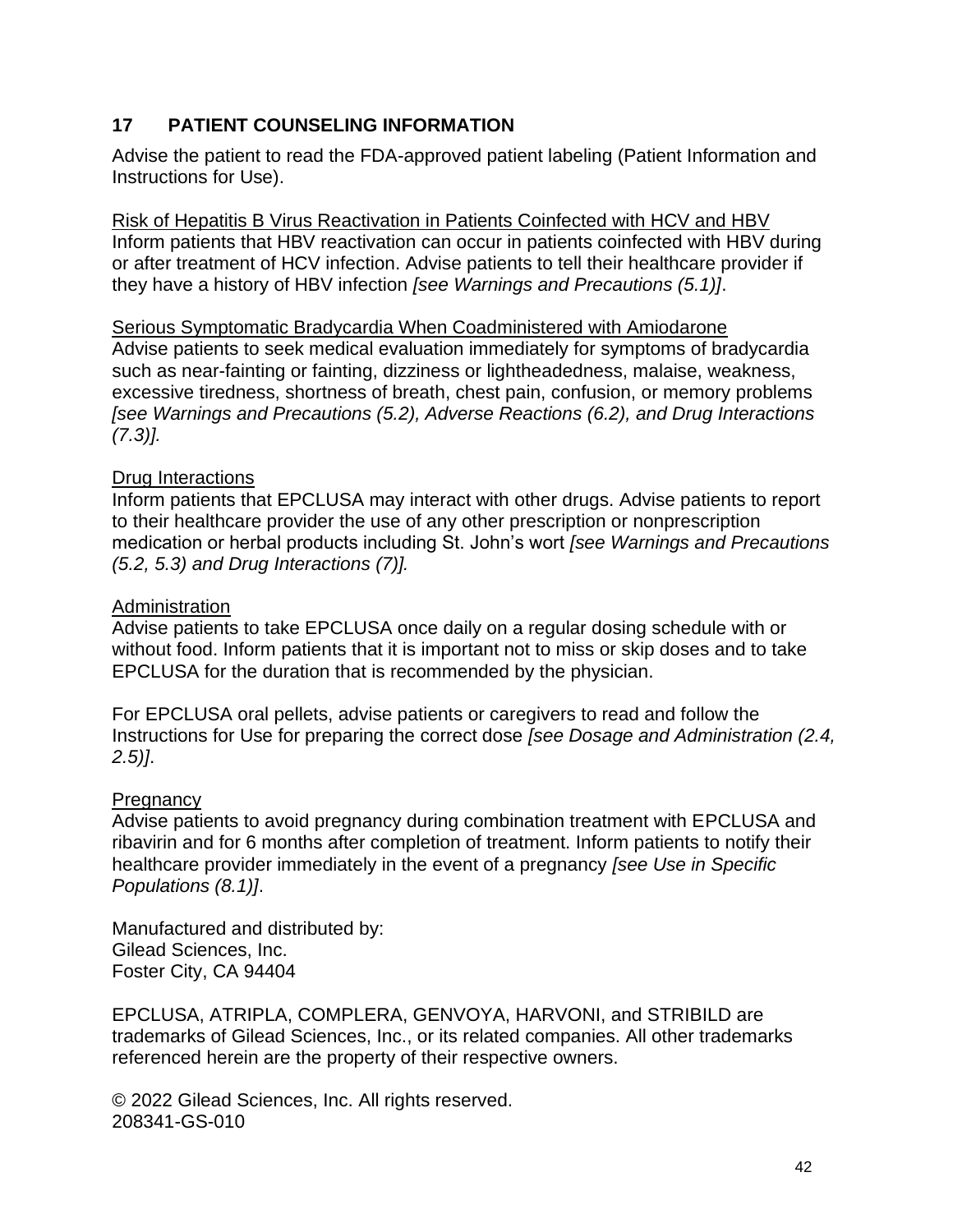#### **PATIENT INFORMATION**

EPCLUSA® (ep-KLOO-suh) (sofosbuvir and velpatasvir) tablets

EPCLUSA® (ep-KLOO-suh) (sofosbuvir and velpatasvir) oral pellets

#### **Important: If you take EPCLUSA with ribavirin, you should also read the Medication Guide for ribavirin.**

#### **What is the most important information I should know about EPCLUSA?**

#### **EPCLUSA can cause serious side effects, including:**

**Hepatitis B virus reactivation:** Before starting treatment with EPCLUSA, your healthcare provider will do blood tests to check for hepatitis B virus infection. If you have ever had hepatitis B virus infection, the hepatitis B virus could become active again during or after treatment of hepatitis C virus with EPCLUSA. Hepatitis B virus becoming active again (called reactivation) may cause serious liver problems including liver failure and death. Your healthcare provider will monitor you if you are at risk for hepatitis B virus reactivation during treatment and after you stop taking EPCLUSA.

#### **For more information about side effects, see the section "What are the possible side effects of EPCLUSA?"**

#### **What is EPCLUSA?**

EPCLUSA is a prescription medicine used to treat adults and children 3 years of age and older with chronic (lasting a long time) hepatitis C virus (HCV) genotype 1, 2, 3, 4, 5, or 6 infection:

- o without cirrhosis or with compensated cirrhosis.
- with advanced cirrhosis (decompensated) in combination with ribavirin.

EPCLUSA contains the two medicines: sofosbuvir and velpatasvir.

It is not known if EPCLUSA is safe and effective in children under 3 years of age.

#### **Before taking EPCLUSA, tell your healthcare provider about all of your medical conditions, including if you:**

- have ever had hepatitis B virus infection
- have liver problems other than hepatitis C infection
- have had a liver transplant
- have kidney problems or you are on dialysis
- have HIV-1 infection
- are pregnant or plan to become pregnant. It is not known if EPCLUSA will harm your unborn baby.
	- $\circ$  Females who take EPCLUSA in combination with ribavirin should avoid becoming pregnant during treatment and for 6 months after stopping treatment. Call your healthcare provider right away if you think you may be pregnant or become pregnant during treatment with EPCLUSA in combination with ribavirin.
	- o **Males and females who take EPCLUSA in combination with ribavirin should also read the ribavirin Medication Guide for important pregnancy, contraception, and infertility information.**
	- are breastfeeding or plan to breastfeed. It is not known if EPCLUSA passes into your breast milk.
	- Talk to your healthcare provider about the best way to feed your baby during treatment with EPCLUSA.

**Tell your healthcare provider about all of the medicines you take,** including prescription and over-the-counter medicines, vitamins, and herbal supplements. EPCLUSA and other medicines may affect each other. This can cause you to have too much or not enough EPCLUSA or other medicines in your body. This may affect the way EPCLUSA or your other medicines work or may cause side effects.

#### **Keep a list of your medicines to show your healthcare provider and pharmacist.**

- You can ask your healthcare provider or pharmacist for a list of medicines that interact with EPCLUSA.
- **Do not start taking a new medicine without telling your healthcare provider.** Your healthcare provider can tell you if it is safe to take EPCLUSA with other medicines.

#### **How should I take EPCLUSA?**

- Take EPCLUSA exactly as your healthcare provider tells you to take it. Do not change your dose unless your healthcare provider tells you to.
- Do not stop taking EPCLUSA without first talking with your healthcare provider.
- Take EPCLUSA oral pellets or tablets by mouth, with or without food.
- For adults the usual dose of EPCLUSA is one 400/100 mg tablet each day.
- For children 3 years of age and older your healthcare provider will prescribe the right dose of EPCLUSA oral pellets or tablets based on your child's body weight.
	- $\circ$  Tell your healthcare provider if your child has problems with swallowing tablets.
	- o If your healthcare provider prescribes EPCLUSA oral pellets for your child, see "How should I give EPCLUSA oral pellets to my child?"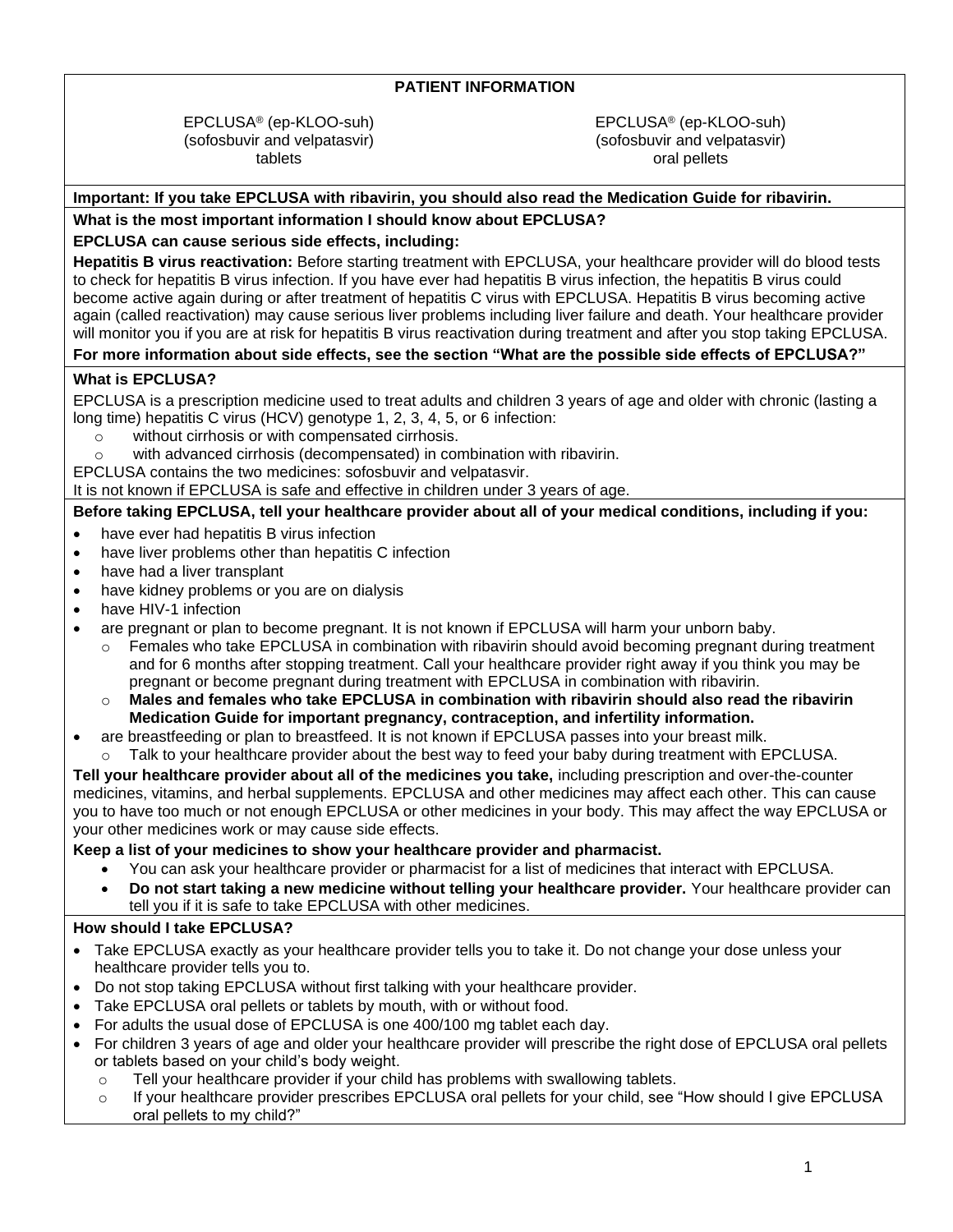- Do not miss a dose of EPCLUSA. Missing a dose lowers the amount of medicine in your blood. Refill your EPCLUSA prescription before you run out of medicine.
- If you take too much EPCLUSA, call your healthcare provider or go to the nearest hospital emergency room right away.

### **How should I give EPCLUSA oral pellets to my child?**

- **See the detailed Instructions for Use for information about how to give or take a dose of EPCLUSA oral pellets.** • Administer EPCLUSA oral pellets exactly as instructed by your healthcare provider.
- EPCLUSA oral pellets can be taken with food or directly in the mouth.
- For children younger than 6 years, take EPCLUSA oral pellets with food.
- EPCLUSA oral pellets should be swallowed whole. Do not chew EPCLUSA oral pellets to avoid a bitter after taste.
- Do not open the EPCLUSA oral pellets packet until ready to use.

### **What are the possible side effects of EPCLUSA?**

### **EPCLUSA can cause serious side effects, including:**

- **Hepatitis B virus reactivation.** See "What is the most important information I should know about EPCLUSA?"
- **Slow heart rate (bradycardia).** EPCLUSA treatment may result in slowing of the heart rate along with other symptoms when taken with amiodarone (Cordarone®, Nexterone®, Pacerone®), a medicine used to treat certain heart problems. In some cases bradycardia has led to death or the need for a heart pacemaker when amiodarone is taken with medicines similar to EPCLUSA that contain sofosbuvir. Get medical help right away if you take amiodarone with EPCLUSA and get any of the following symptoms:
	- o fainting or near-fainting on shortness of breath
	- o dizziness or lightheadedness o chest pains
	- o not feeling well a confusion of confusion
	-
	- o extreme tiredness
- 
- 
- 
- o weakness o memory problems
- 
- The most common side effects of EPCLUSA in adults and children 6 years of age and older include headache and tiredness.
- The most common side effects of EPCLUSA when used with ribavirin in adults with decompensated cirrhosis are tiredness, low red blood cells, nausea, headache, trouble sleeping, and diarrhea.
- The most common side effects of EPCLUSA in children younger than 6 years of age are vomiting and problems with spitting up the medicine.

These are not all the possible side effects of EPCLUSA.

Call your doctor for medical advice about side effects. You may report side effects to FDA at 1-800-FDA-1088.

### **How should I store EPCLUSA?**

- Store EPCLUSA tablets or oral pellets below 86°F (30°C).
- Keep EPCLUSA tablets in the original container.
- Do not use EPCLUSA oral pellets if the carton tamper-evident seal or the packet has been opened or damaged.
- **Keep EPCLUSA and all medicines out of the reach of children.**

### **General information about the safe and effective use of EPCLUSA**

Medicines are sometimes prescribed for purposes other than those listed in a Patient Information leaflet. Do not use EPCLUSA for a condition for which it was not prescribed. Do not give EPCLUSA to other people, even if they have the same symptoms you have. It may harm them.

You can ask your healthcare provider or pharmacist for information about EPCLUSA that is written for health professionals.

### **What are the ingredients in EPCLUSA?**

**Active ingredients:** sofosbuvir and velpatasvir

**Inactive ingredients, Tablets:** copovidone, croscarmellose sodium, magnesium stearate, and microcrystalline cellulose.

**The tablet film-coat contains:** iron oxide red, polyethylene glycol, polyvinyl alcohol, talc, and titanium dioxide. **Inactive ingredients, Oral Pellets:** colloidal silicon dioxide, copovidone, croscarmellose sodium, lactose monohydrate, magnesium stearate, and microcrystalline cellulose.

**The oral pellets film-coat contains:** amino methacrylate copolymer, colloidal silicon dioxide, hypromellose, *L*‑tartaric acid, polyethylene glycol, stearic acid, talc, and titanium dioxide.

Manufactured and distributed by: Gilead Sciences, Inc., Foster City, CA 94404

EPCLUSA is a trademark of Gilead Sciences, Inc., or its related companies. All other trademarks referenced herein are the property of their respective owners. ©2022 Gilead Sciences, Inc. All rights reserved.

For more information, call 1-800-445-3235 or go to www.epclusa.com.

208341-GS-010

This Patient Information has been approved by the U.S. Food and Drug Administration. Revised: 06/2021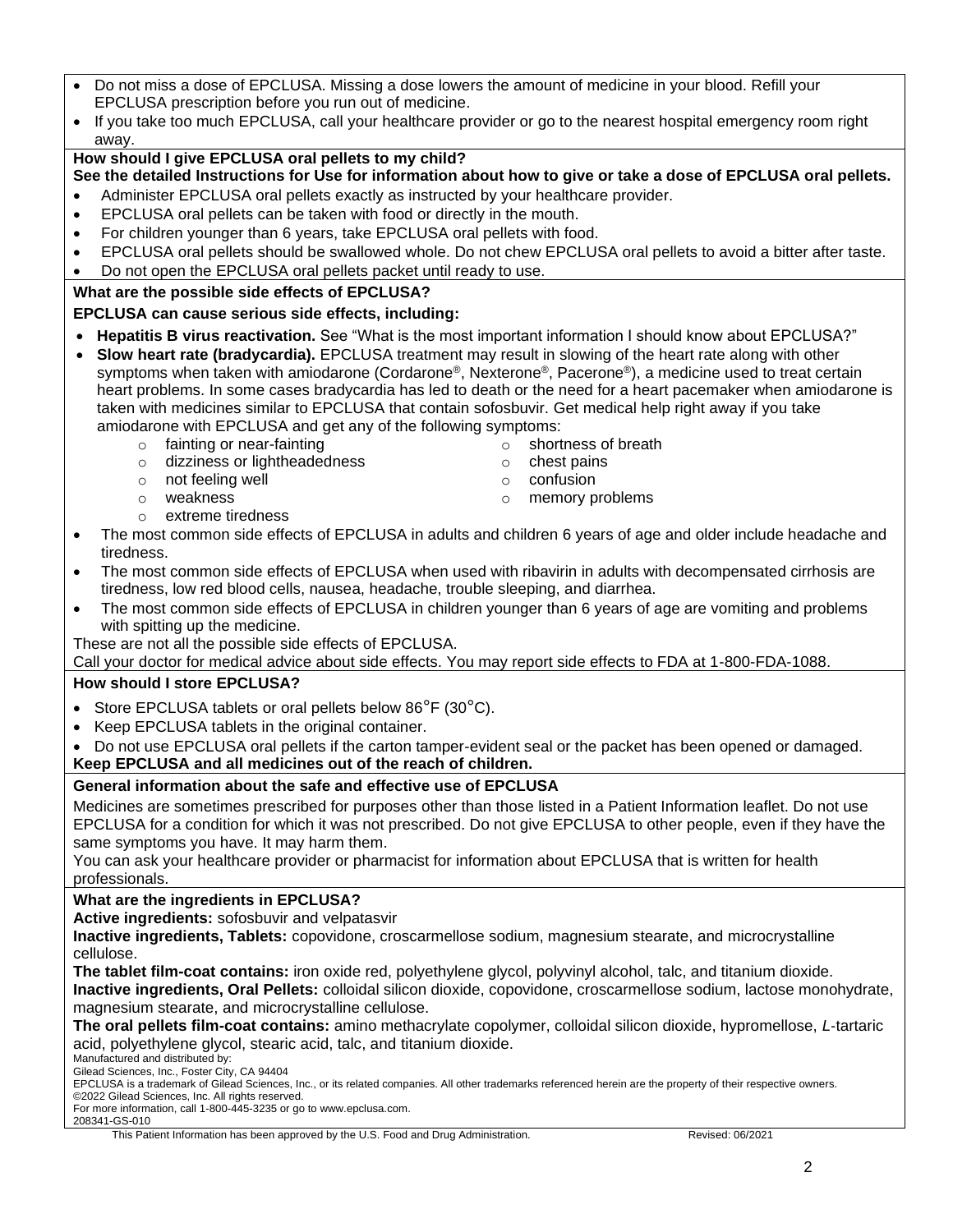#### **INSTRUCTIONS FOR USE EPCLUSA® (ep-KLOO-suh) (sofosbuvir and velpatasvir) pellets, for oral use**

Read the Patient Information that comes with EPCLUSA oral pellets for important information about EPCLUSA.

This Instructions for Use contains information on how to take EPCLUSA oral pellets. Be sure you understand and follow the instructions. If you have any questions, ask your healthcare provider or pharmacist.

#### **Important Information You Need to Know Before Taking EPCLUSA oral pellets**

- **For oral use only** (take by mouth with or without food).
- Pellets should be swallowed whole. **Do not** chew pellets.
- **Do not** open the EPCLUSA oral pellet packet(s) until ready to use.
- For children younger than 6 years, take EPCLUSA oral pellets with food.
- EPCLUSA oral pellets are white to off-white pellets supplied as single-use packets in cartons. Each carton contains 28 packets.
- **Do not** use EPCLUSA oral pellets if the carton tamper-evident seal or the packet has been opened or damaged.

#### **Gather Supplies:**

Before you prepare a dose of EPCLUSA oral pellets, gather the following supplies:

- Daily EPCLUSA oral pellet packet(s), as prescribed by your healthcare provider
- Scissors (optional)

**If taking EPCLUSA oral pellets with food,** gather the following additional supplies:

- One or more spoonfuls of non-acidic soft food such as pudding, chocolate syrup, or ice cream
- Bowl
- Spoon

#### **Prepare and Administer a Dose:**

**Step 1: If taking EPCLUSA oral pellets with food,** add one or more spoonfuls of non-acidic soft food to the bowl first.

**Step 2:** Hold the EPCLUSA oral pellets packet with the cut line on top (see **Figure A**).





**Step 4:** Cut the packet along the cut line with scissors (see **Figure C**), or fold the packet back at the tear line (see **Figure D**) and tear open (see **Figure E**).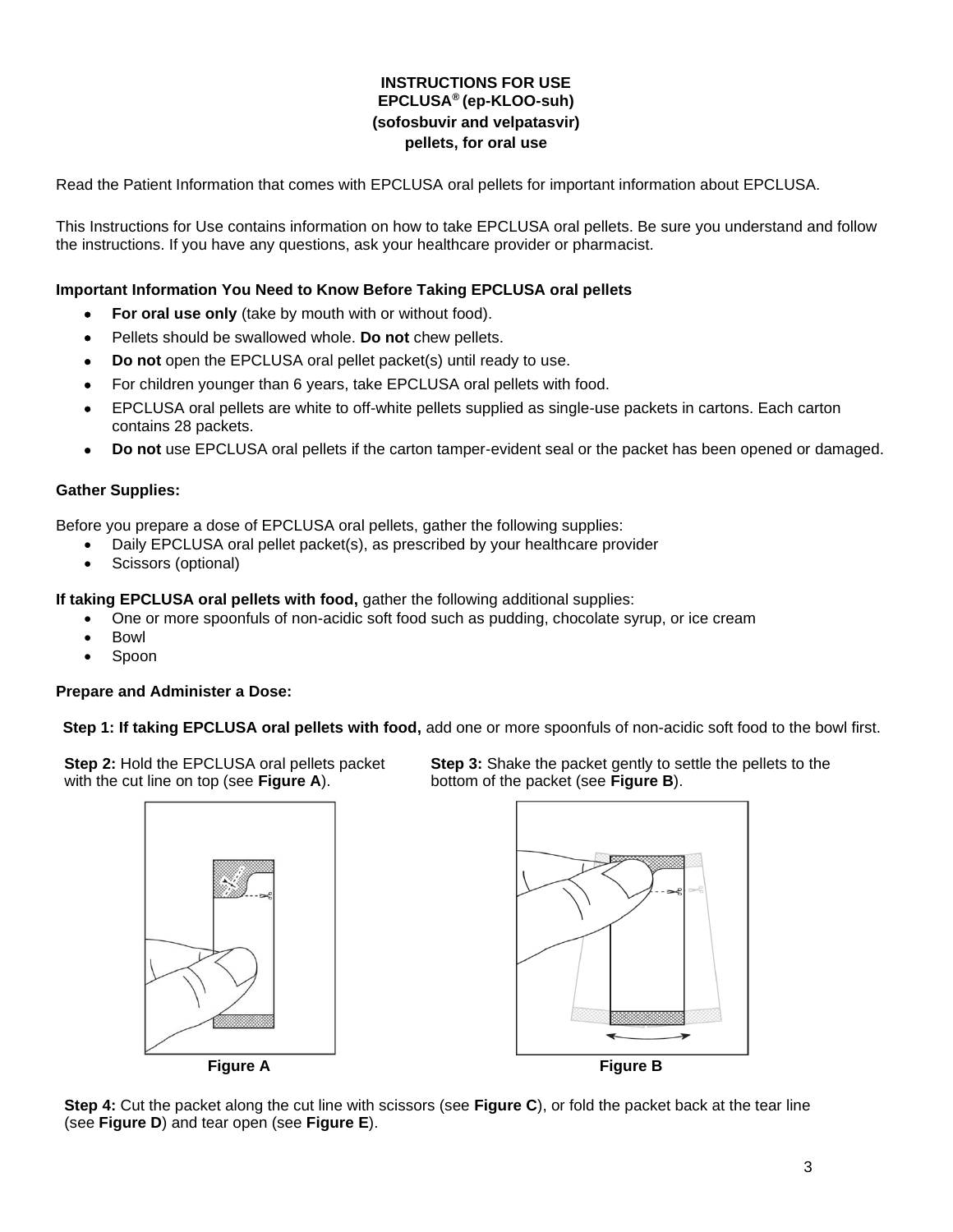

**Step 5:**

- **If taking EPCLUSA oral pellets with food,** carefully pour the **entire contents** of the prescribed number of EPCLUSA oral pellet packet(s) onto the food in the bowl and gently mix with a spoon (see **Figure F**). Take the EPCLUSA oral pellets and food mixture **within 15 minutes** without chewing to avoid a bitter taste.
- **If taking EPCLUSA oral pellets by mouth,** pour the **entire contents** of the prescribed number of EPCLUSA oral pellet packet(s) directly in the mouth and swallow without chewing to avoid a bitter taste (see **Figure G**). Water may be taken after swallowing the pellets, if needed.



**Step 6: Make sure all of the EPCLUSA oral pellets are taken.** Make sure that no EPCLUSA oral pellets remain in the packet(s) or in the food.

#### **Storing EPCLUSA oral pellets**

- Store EPCLUSA pellets below 86°F (30°C).
- **Keep EPCLUSA oral pellets and all medicines out of the reach of children.**